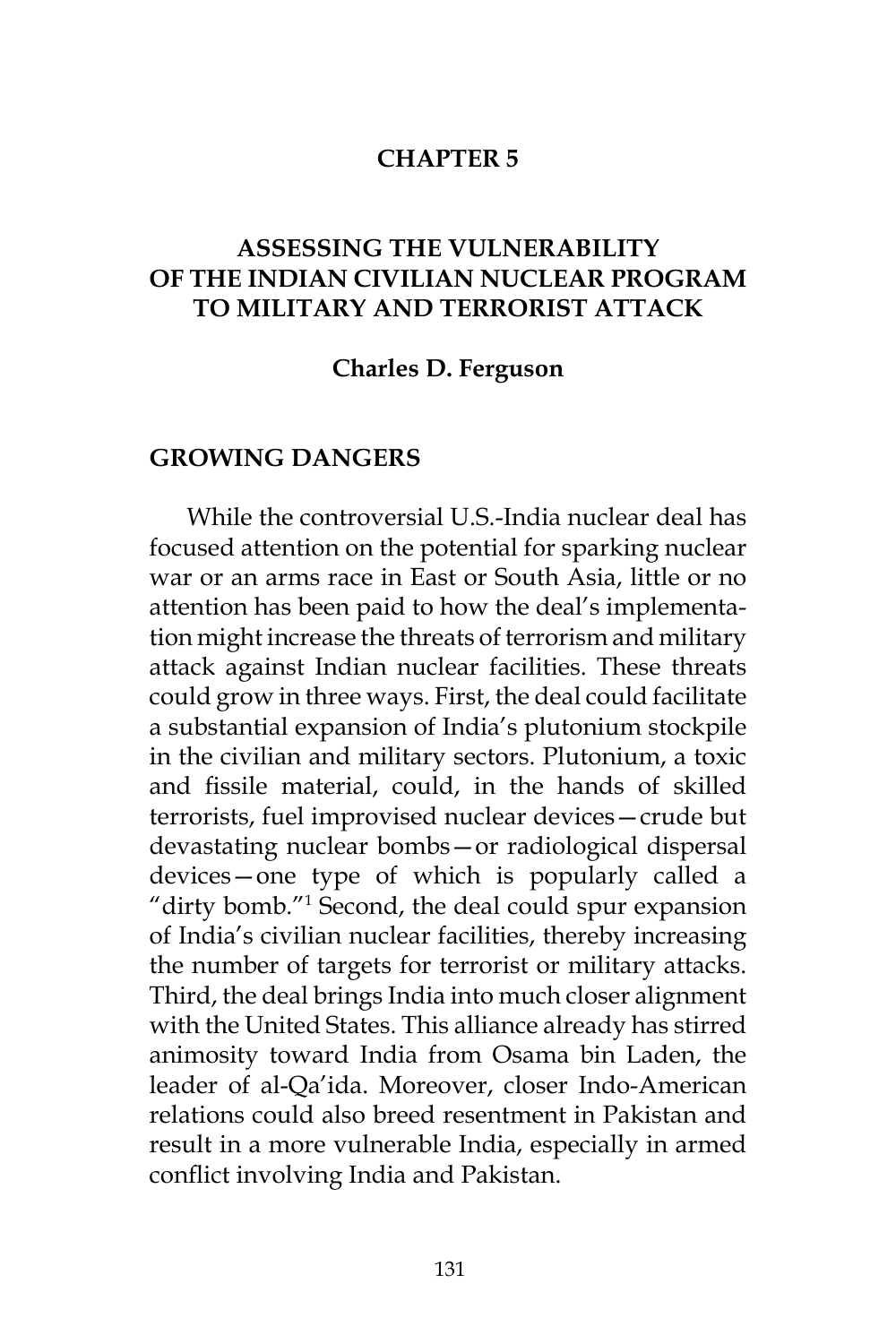Al-Qa'ida-affiliated operatives may have launched or helped perpetrate the July 11, 2006, terrorist bombings in Mumbai. Soon after these attacks, the U.S. Embassy in New Delhi issued a warning about possible terrorist assaults against Indian government facilities, including nuclear sites. In response, New Delhi boosted security at its nuclear complex by early August.<sup>2</sup> Perhaps security requires further strengthening. For instance, in late August, villagers near the Kakrapar nuclear facility reported seeing two men armed with automatic weapons inside a prohibited area, but still outside the most sensitive area of the facility.<sup>3</sup>

India's extensive nuclear complex both in the civilian and military sectors already presents a targetrich environment. Moreover, India has ambitious plans for a major expansion of this complex. This expansion could increase the risk of accidents, attacks, or sabotage. Without adequate quality controls in training, the risk of accidents increases and, even with high quality of training, a rapid influx of workers into the nuclear program increases the probability of saboteurs entering the program.

Shaken by sectarian strife and terrorism for many decades, India resides in one of the most violence-prone regions of the world. Jihadist groups have caused much of this violence. Some of these groups have ties to al-Qa'ida, which has considered using nuclear and radiological terrorism. Pakistan has sponsored terrorist groups to further its aims in the separatist region of Jammu and Kashmir, and could consider using such groups as proxies in a military attack against other regions of India, including those containing nuclear facilities.

The focus here is on the military and terrorist threats to India's civilian nuclear facilities. But because Indian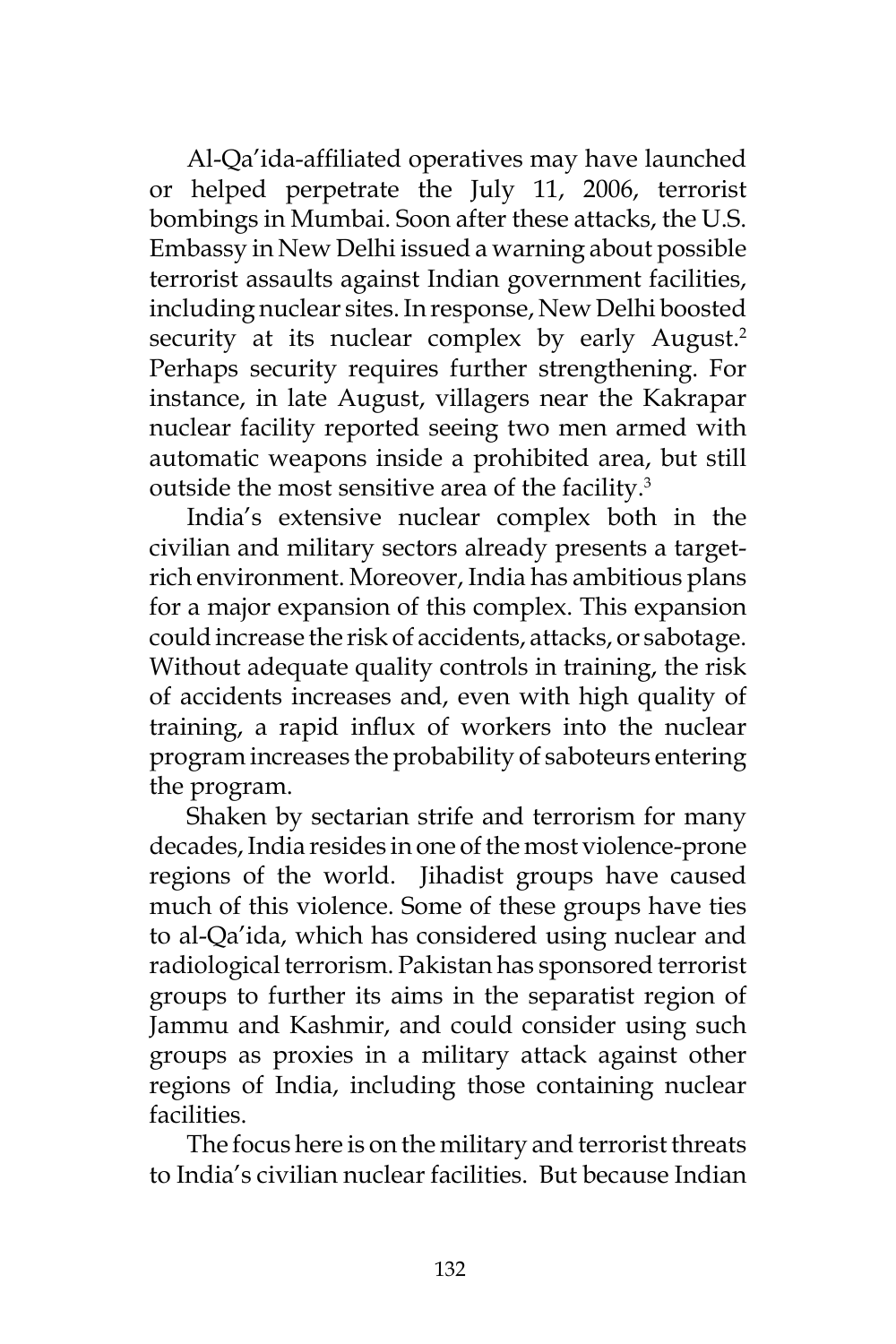civilian and military nuclear programs are intertwined, the analysis will consider significant areas of overlap, notably the growing plutonium stockpiles that can fuel both programs. First, this chapter examines India's civilian nuclear infrastructure, assessing potential vulnerabilities to attack. Second, it discusses terrorism and sectarian violence involving India and whether this violence is likely to be directed against nuclear facilities. Finally, after reviewing efforts India has reportedly taken to protect these facilities, the chapter recommends further urgently-needed security measures.

In sum, the major recommendations are that India should:

- Ensure that the different modes of a terrorist or military attack are fully considered and continually evaluated in assessing the safety and security of its nuclear facilities;
- Separate more of its civilian nuclear facilities, including breeder reactors, from connections to the military program to reduce the target profile of these facilities and to help remove them from the shroud of secrecy surrounding the military program;
- Work with China and Pakistan toward a fissile material cap to limit the amount of plutonium potentially available to terrorists;
- Develop cooperative nuclear security by sharing and implementing best practices with the United States, the International Atomic Energy Agency (IAEA), and other partners;
- Apply to new facilities and retrofit to the extent possible in existing facilities sabotage-resistant safety systems as well as additional safety and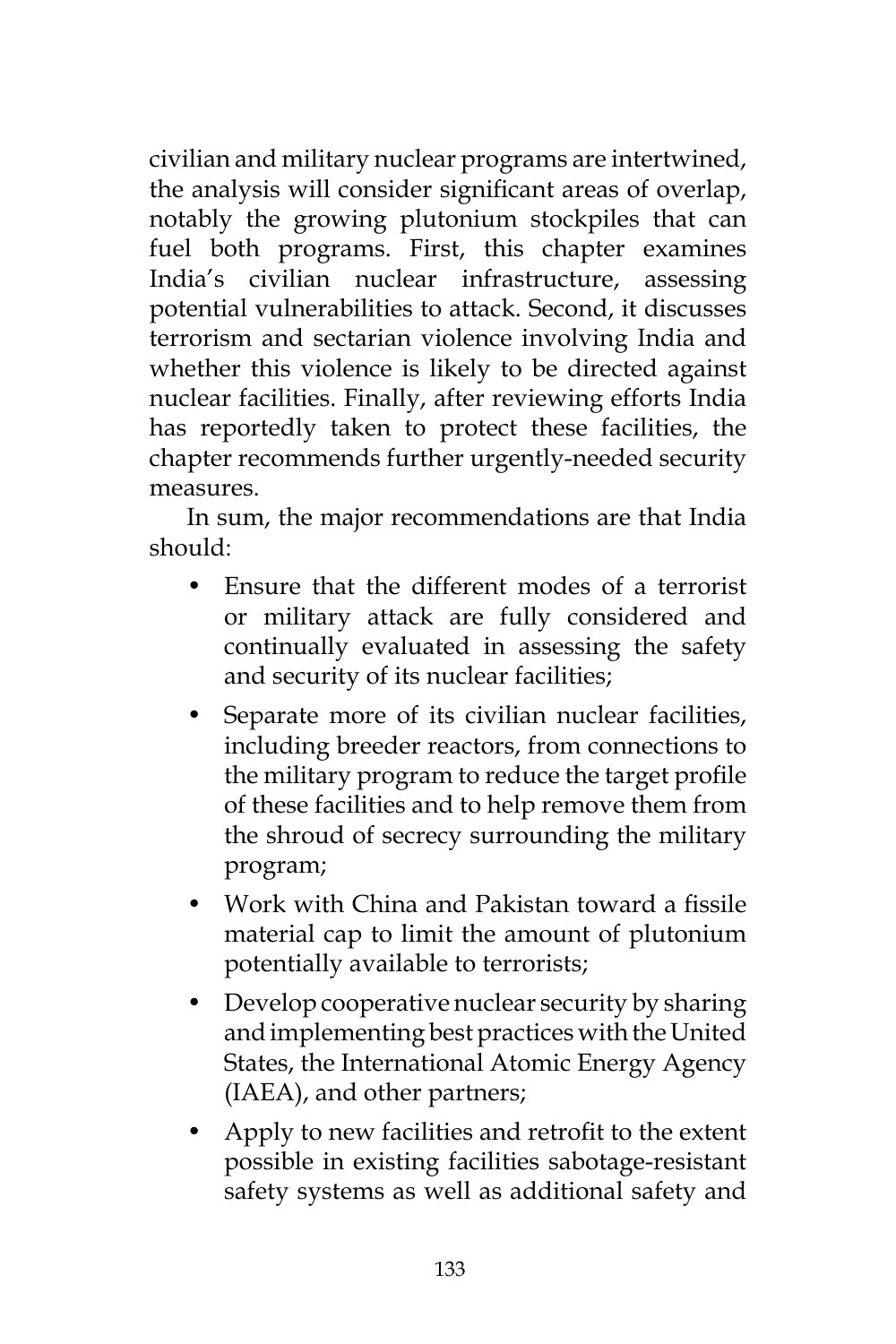security measures such as extra diesel generators and relatively low-cost fortifications around spent fuel pools and vulnerable buildings, in addition to active and passive air defenses for critical nuclear sites; and,

• Create a more transparent and self-critical civilian nuclear infrastructure that would empower an independent regulatory agency and would be continually vigilant about insider threats.

## **INDIA'S CIVILIAN NUCLEAR INFRASTRUCTURE**

Understanding the potential vulnerabilities of India's civilian nuclear program to military or terrorist attack first requires understanding the vision behind the program. For decades, India has envisioned a three-pronged approach to developing its civilian nuclear infrastructure. First, it would exploit its limited indigenous deposits of uranium to fuel thermal reactors. These reactors are called "thermal" because they rely on slowed down neutrons, or neutrons possessing thermal or relatively low energies, to power the nuclear reactions in these reactors' cores. Second, India would harvest the plutonium produced in the thermal reactors to make fuel for fast breeder reactors. The "harvesting" is called reprocessing, which uses chemical processes to extract plutonium from highly radioactive spent nuclear fuel. Fast reactors use high speed, or highenergy, neutrons to power the reactions. Breeder reactors can produce, or breed, more plutonium fuel. Third, India wants to create a fleet of thorium-reactors that would use the fertile element thorium to produce uranium-233, a fissile material that can power reactors.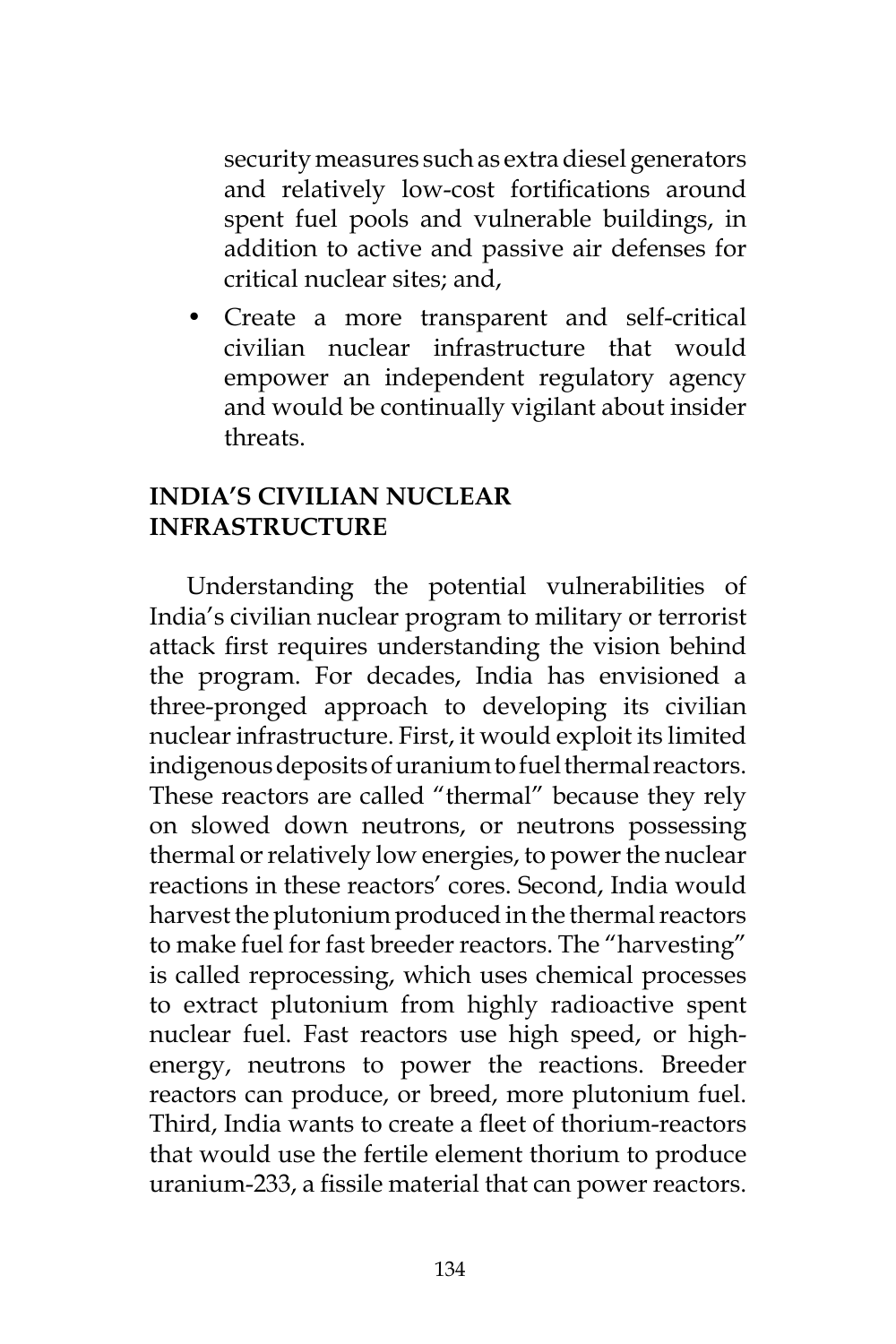India is estimated to possess one-third of the world's deposits of thorium.

Many aspects of this three-pronged plan can increase India's risk of militaries or terrorists targeting civilian nuclear assets. The sheer complexity of the enterprise could complicate management of ensuring adequate security throughout the program. The different reactor designs, for instance, would require detailed attention to differences in vulnerability to various modes of attack. For instance, one type of reactor might have adequate protection against attacks from the air because the reactor design might have a strong containment building around the reactor core. In contrast, a different design might have a weaker containment structure, but might present vulnerabilities to truck bombs. Protecting against these differing vulnerabilities demands a highly technically-trained guard force, as well as a regulatory agency that is vigilantly and continually conducting rigorous security tests, probing for and correcting any weaknesses.

The second prong involving bulk processing and handling of tons of separated plutonium can increase the risk of diversion of this bomb-usable material. In contrast, keeping plutonium embedded in spent nuclear fuel provides a highly radioactive and lethal barrier against theft. In the event of an accident or an attack that results in radioactivity release to the environment, reactors fueled with plutonium could cause greater harm to health than reactors fueled with uranium because plutonium is a much more toxic material.4

The third prong, if not managed properly, could raise the risk of uranium-233, a fissile material that can power the easiest to make nuclear bomb, a guntype device, falling into the wrong hands. The thorium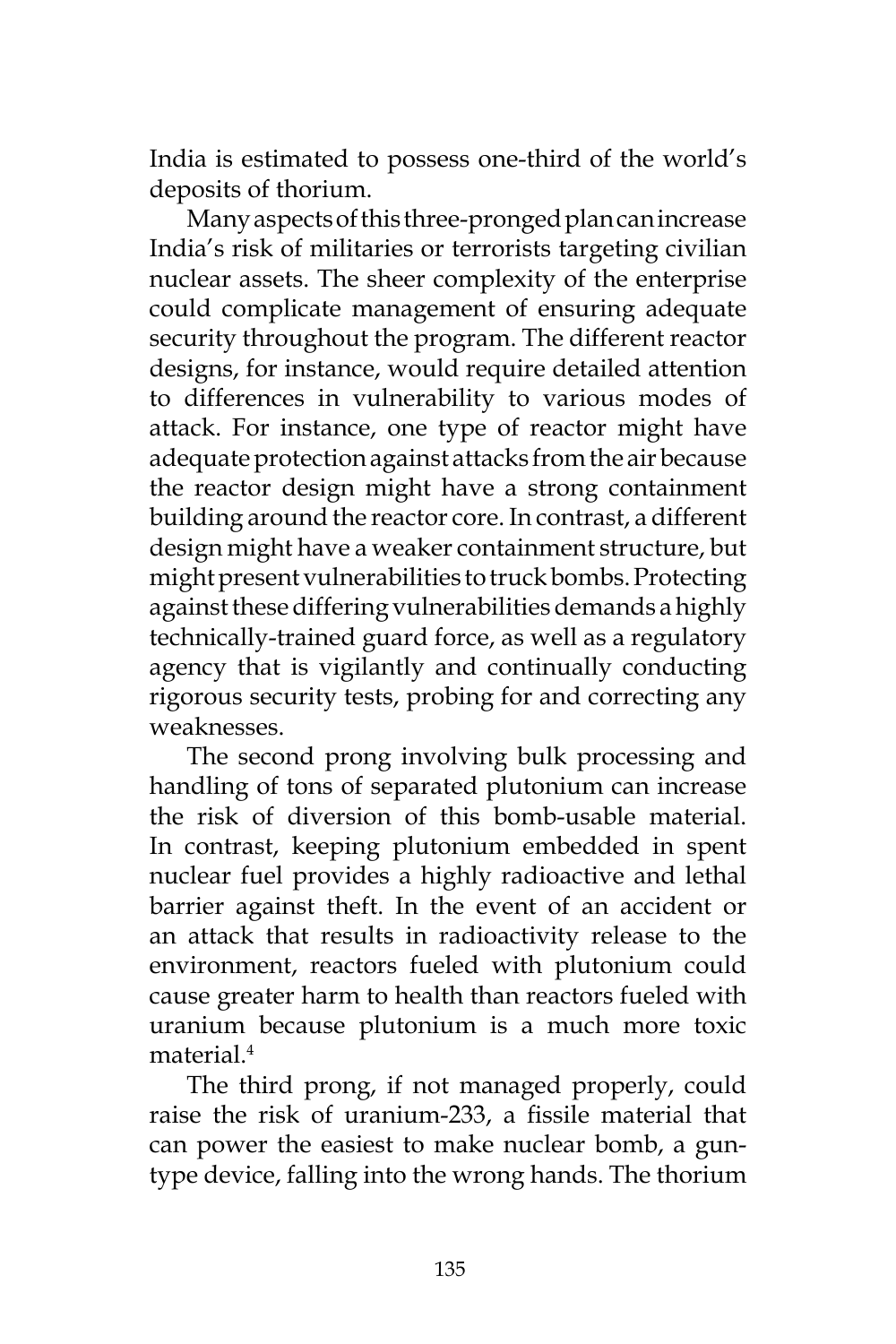cycle produces uranium-232, which decays to highly radioactive daughter products. Even relatively small concentrations of uranium-232 and its daughters can emit lethal doses of gamma radiation.

Because U-232 and U-233 have essentially the same chemical properties, separating the one isotope from the other is very difficult. One method involves limiting the daughter products of U-232 by chemically removing thorium and other daughter products from the uranium mixture. However, within 2 years after this chemical separation, the buildup of highly radioactive daughter products can lead to a lethal dose in 20 minutes to a person within one meter of a critical mass of uranium-233. This assumes that uranium-232 is present at least to the level of 0.1 percent. Another method is to remove U-232 by using laser isotope separation (LIS) methods. Employing powerful lasers, LIS selectively excites and ionizes uranium-233 to separate it from uranium-232. India's Department of Atomic Energy (DAE) has stated that its long-term ambition is to use LIS to remove enough U-232 to reach a level of a few parts per million (ppm). At this level, workers could handle a mixture of U-233 and U-232 for 10s to 100s of hours without exceeding their annual occupational radiation exposure doses. But terrorists also could handle safely such a mixture.

A uranium-233 mixture can be denatured to make it less bomb-usable. To do that, sufficient U-238 can be added into the mixture to increase greatly the critical mass needed to make a bomb out of the mixture. This isotopic denaturing depends on the reactor design as well as the reprocessing method used with the U-233 mixture. Nuclear physicists Jungmin Kang and Frank von Hippel have concluded, "The proliferation resistance of thorium fuel cycles depends very much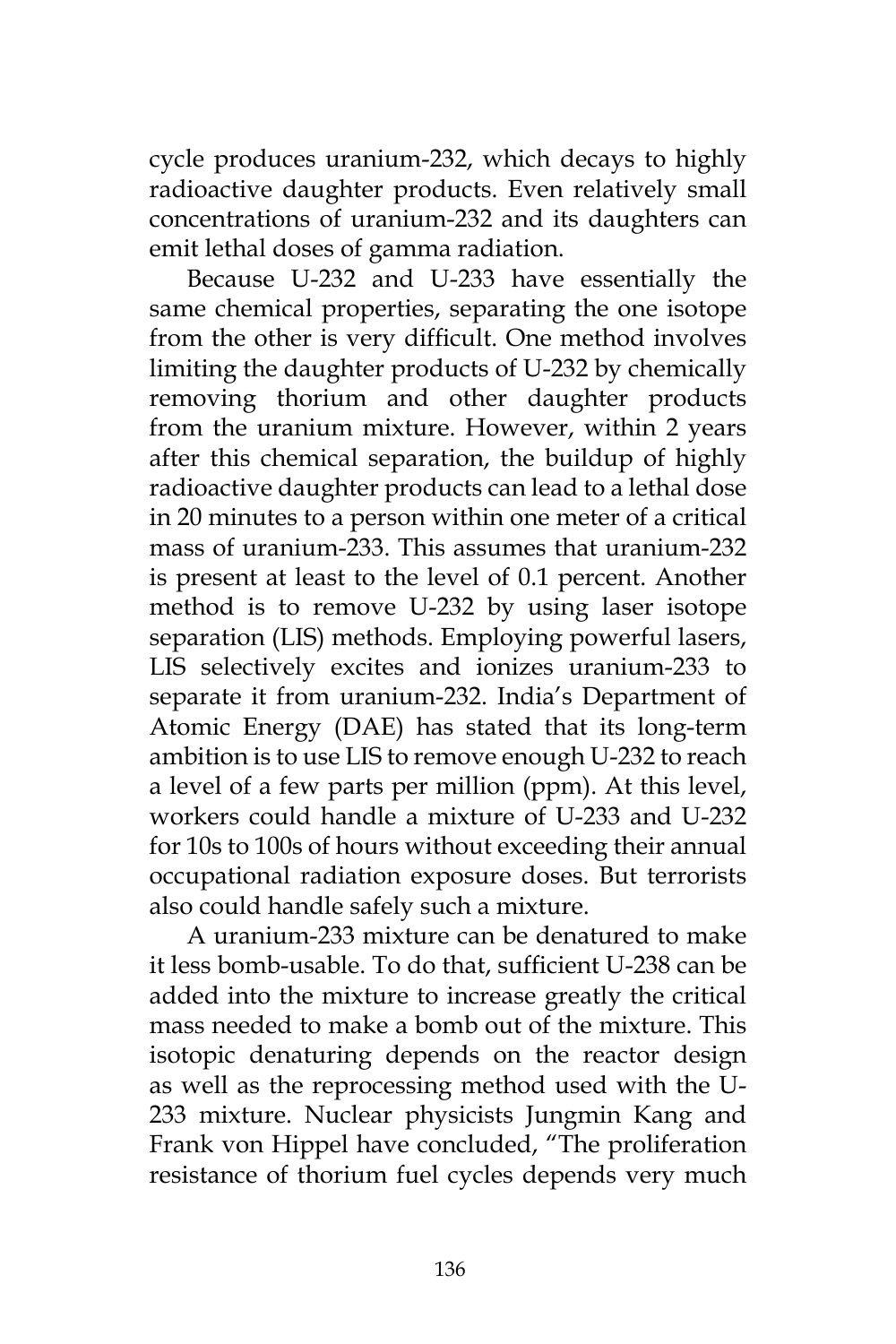upon how they are implemented."5 For instance, they found that pressurized light water reactors fueled with a mix of low enriched uranium and thorium fuel at high burnup produce high U-232 contamination levels. Thus, this type of usage is commensurate with proliferation resistance. In contrast, heavy water reactors operated in a low burnup mode can produce low concentrations of U-232.

India has plans to develop an advanced heavy water reactor using the thorium/uranium-233 cycle. Presently, India has been operating since 1996 the Kamini research reactor on uranium-233 fuel. This reactor has a modest power rating of 30 kilowatt thermal (kWth). Notably, the Kamini reactor is located at the Bhabha Atomic Research Center (BARC), which is part of the Indian nuclear weapons complex. Like the plutonium program, the thorium program blends into India's weapons program.

By design, the Indian civilian and military nuclear programs are intertwined. An attack on India's military program also would likely adversely affect India's civilian program and vice versa. The analysis turns to an examination of the different components of India's civilian nuclear program and the different potential modes of attack or sabotage against the program.

## **Indian Nuclear Facilities**.

India has several types of nuclear facilities, including nuclear power plants, plutonium production reactors, research reactors, spent fuel storage areas, high-level radioactive waste storage facilities, and reprocessing plants.

*Nuclear Power Plants*. Despite the ambitious threepronged plan, India has struggled to build even a small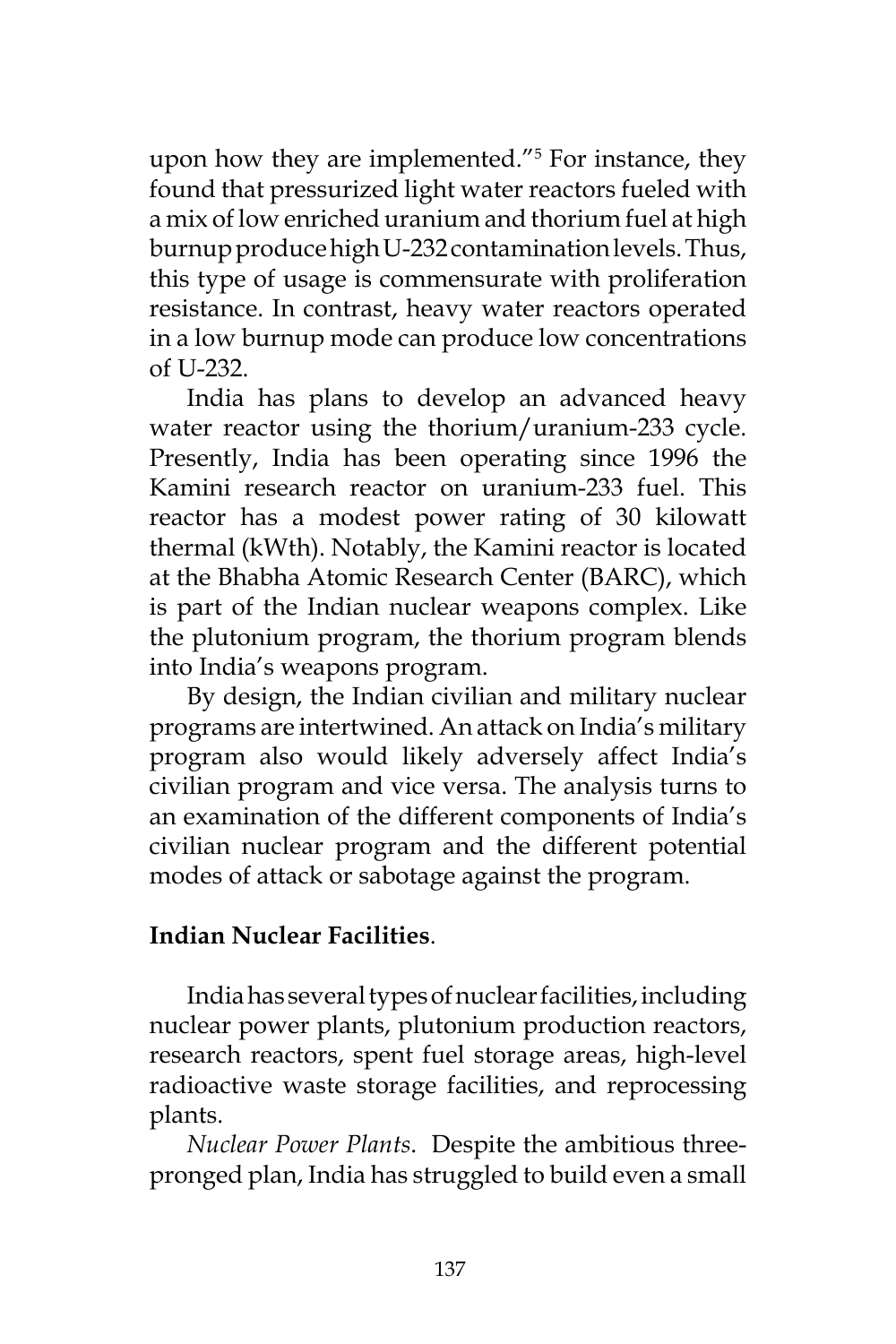fraction of the nuclear power plants envisioned.<sup>6</sup> Once the 540-megawatt electric (MWe) Tarapur-3 reactor supplies power to the grid, expected to occur in mid-2006, India will have about 3,900 MWe of installed nuclear power capacity.<sup>7</sup> Under the optimistic planning scenario, New Delhi wants 11,000 MWe by 2010 and 29,000 MWe by 2020. Of the 29,000 MWe, 20,000 MWe are intended to come from indigenous development. It is uncertain whether India will follow through on acquiring 9,000 MWe of power from foreign sources. New Delhi apparently put forward that figure prior to the March meeting between Prime Minister Manmohan Singh and President George W. Bush to help sweeten the U.S.-India nuclear deal.<sup>8</sup> However, for many years, India has announced plans for 20,000 MWe of nuclear power by 2020, and with the soon-to-be-completed two Russian VVER-1000 reactors, imported reactors will produce at least 2,000 MWe of the planned increase in nuclear power capacity. India's Nuclear Power Corporation has sent dozens of engineers to be trained in Russia to operate the VVER-1000 reactors.<sup>9</sup> New Delhi has discussed buying additional reactors from Moscow.

Past performance or shortfalls do not dictate future success or failure. Still, India repeatedly has failed to reach its nuclear power production goals by substantial margins.10 Within the next few years, India plans to complete construction of at least eight indigenously built nuclear power plants, with a cumulative capacity of 2,780 MWe. Adding this amount to the 2,000 MWe from the Russian reactors, India would more than double its current nuclear power capacity. Nonetheless, even if India does not increase its use of nuclear energy by almost nine times by 2020, a growth of one-half or even one-fourth would challenge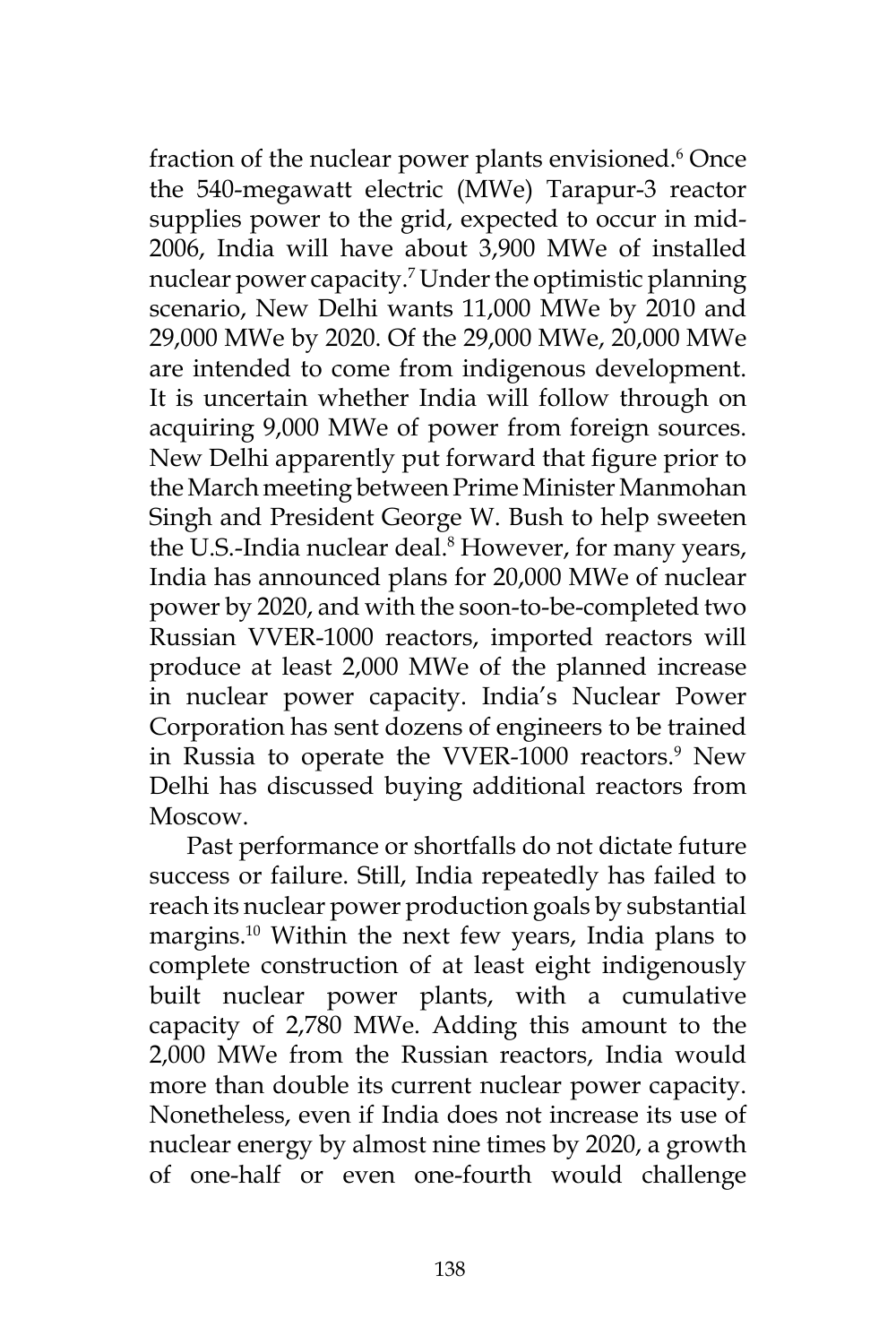significantly India's ability to train enough competent nuclear engineers, technicians, plant managers, and security guards within the next 14 years. According to India's top civilian nuclear management, the DAE has had a functioning nuclear engineering school since the late 1950s and is taking steps to ensure that India can train enough engineers adequately to meet the projected growth in nuclear energy development.<sup>11</sup> India's Nuclear Power Corporation reported in 2003 that it has more than 11,000 employees working at its nuclear power plants.<sup>12</sup> That number was for a total power capacity of about 3,000 MWe, implying the need for three to four employees per MWe. If this ratio holds roughly constant as the power increases, India would need 60,000 to 80,000 employees in 2020 for a goal power capacity of 20,000 MWe. The actual number of employees needed probably would be less than that amount because the newer plants would tend to have a higher power rating and, therefore, would need fewer employees at fewer higher-power rating plants. Still, the overall conclusion is that DAE will need to train several thousand to tens of thousands of new employees. Assuming DAE can train sufficient competent engineers, it also needs to take into account the increased risk of the insider threat if the nuclear workforce expands exponentially.

The next generation of Indian nuclear engineers and plant managers at least would have to receive training on three types of thermal reactors or additional reactor designs depending on what types of foreign reactors India would import, if those import deals are actualized. Presently, the predominant type of Indian commercial reactor is the pressurized heavy water reactor (PHWR), based on the Canadian Deuterium Uranium (CANDU) design. Fourteen of India's 16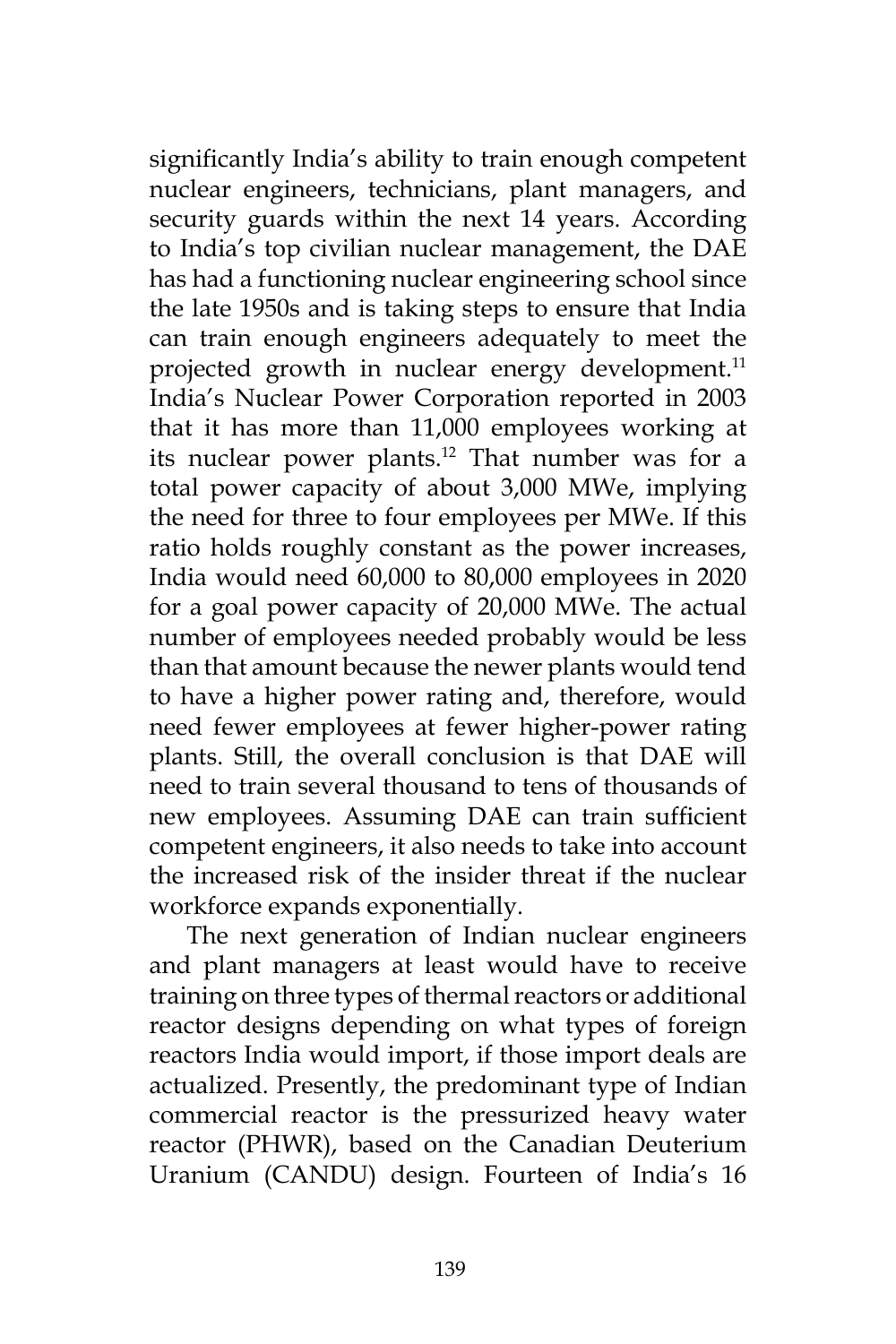thermal reactors are PHWRs. These PHWRs provide about 3,500 MWe, or more than 90 percent, of installed capacity. Boiling water reactors (BWRs) provide the remainder. The third type of thermal reactor that India will have in the coming years is the Russian-designed VVER-1000, which is a pressurized water reactor (PWR) design.

Reactor designs determine much of the inherent strengths and weaknesses of a reactor. Nonetheless, reactors of the same design can differ in their characteristics because of differences in construction. Engineers can vary the construction among reactors of the same design due to many considerations. One of the foremost considerations is site selection. Every reactor site is unique. Proximity to other reactors at the site or location of cooling sources such as bodies of water, for example, can affect the layout of a nuclear power plant significantly and lead to deviations from a standard design. Because detailed information on particular Indian nuclear power plant sites is not available openly, this chapter discusses the general characteristics that can affect the safety and security of India's commercial reactors.

Designers of nuclear power plants rely on the concept of defense-in-depth, which means using redundant systems to provide increased protection against accidents. Almost all systems inside a nuclear power plant have one or more backup systems to ensure that if the main system fails, a replacement or emergency system will provide protection quickly. For example, if the primary coolant system ruptures, an emergency cooling system is available to prevent the reactor core from melting and possibly leading to a release of radiation to the environment.

In general, there are two exceptions to the defensein-depth practice. A reactor has only one pressure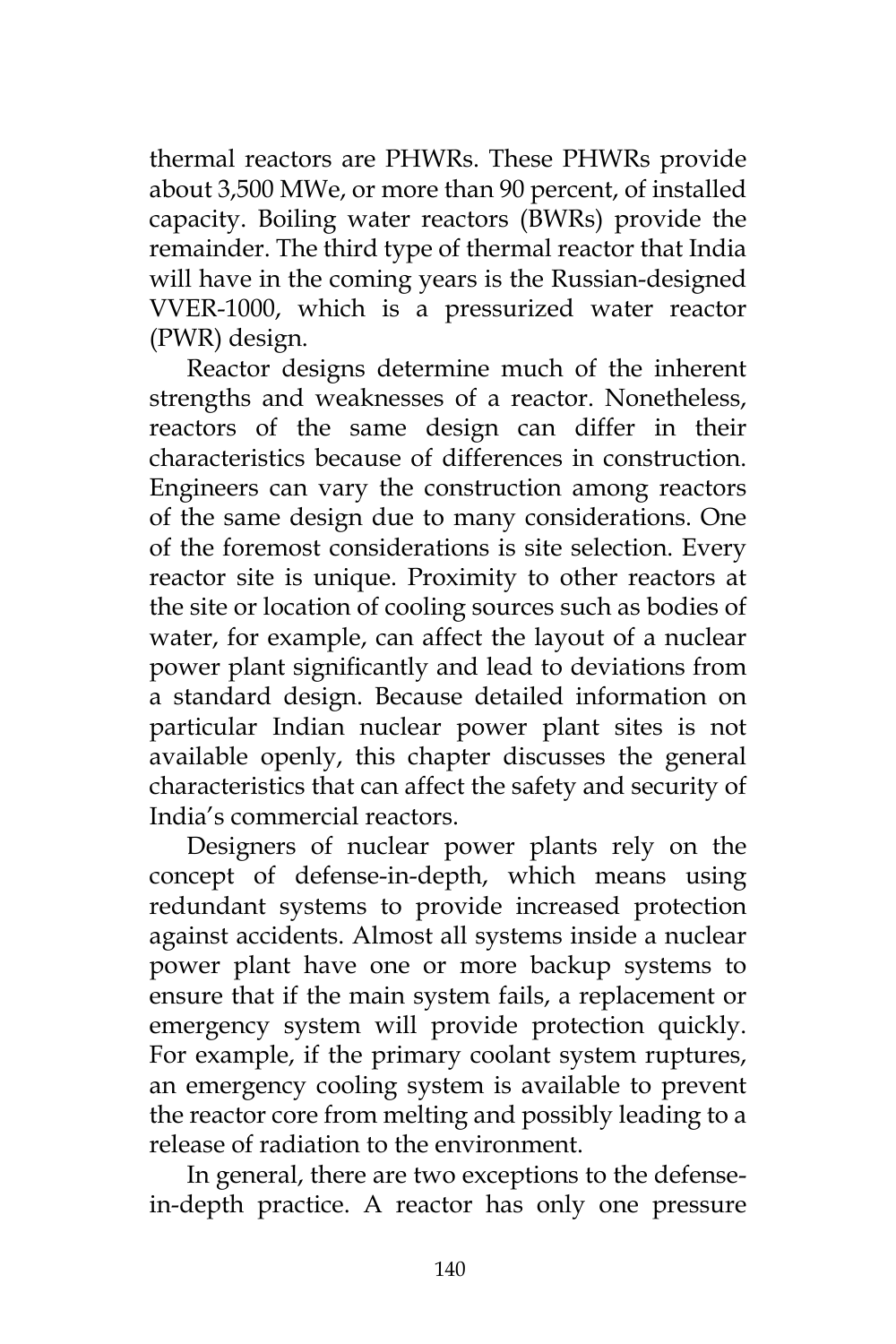vessel surrounding the highly radioactive core. If the pressure vessel would rupture, a backup pressure vessel would not be available to contain the core. Nonetheless, the radioactivity in the core would not necessarily be released to the environment because most commercial reactors have a strong containment building surrounding the reactor. The containment is the last line of defense for a nuclear power plant preventing a release of radiation to the environment. But here is the second exception to defense-in-depth. A commercial reactor, if it has a containment structure, usually has only one. (As discussed later, the newer Indian PHWRs have a double-domed containment structure.) Thus, in assessing whether a nuclear power plant can withstand an attack, it is vitally important to know how strong its containment building is.

CANDU-type reactors, such as the Indian PHWRs, have certain safety features that make them more resistant to surviving attack or sabotage. CANDU cores typically are subdivided into two thermo-hydraulic loops. Each loop has hundreds of individual pressure tubes. This feature would help localize a loss-of-coolant incident caused by accident, attack, or sabotage. Moreover, the large-volume, low-pressure, and lowtemperature heavy water moderator surrounding the coolant would provide a large heat sink to further protect the reactor fuel from melting down in a lossof-coolant incident. Furthermore, because the steam generators are located above the core, natural thermosiphoning would help carry away heat from the core and mitigate the effects of a loss of coolant incident.<sup>13</sup>

Containment buildings using a minimum of fourfoot thick concrete walls typically enclose CANDU reactors. India's most recently built PHWRs have an added safety feature: double-domed containment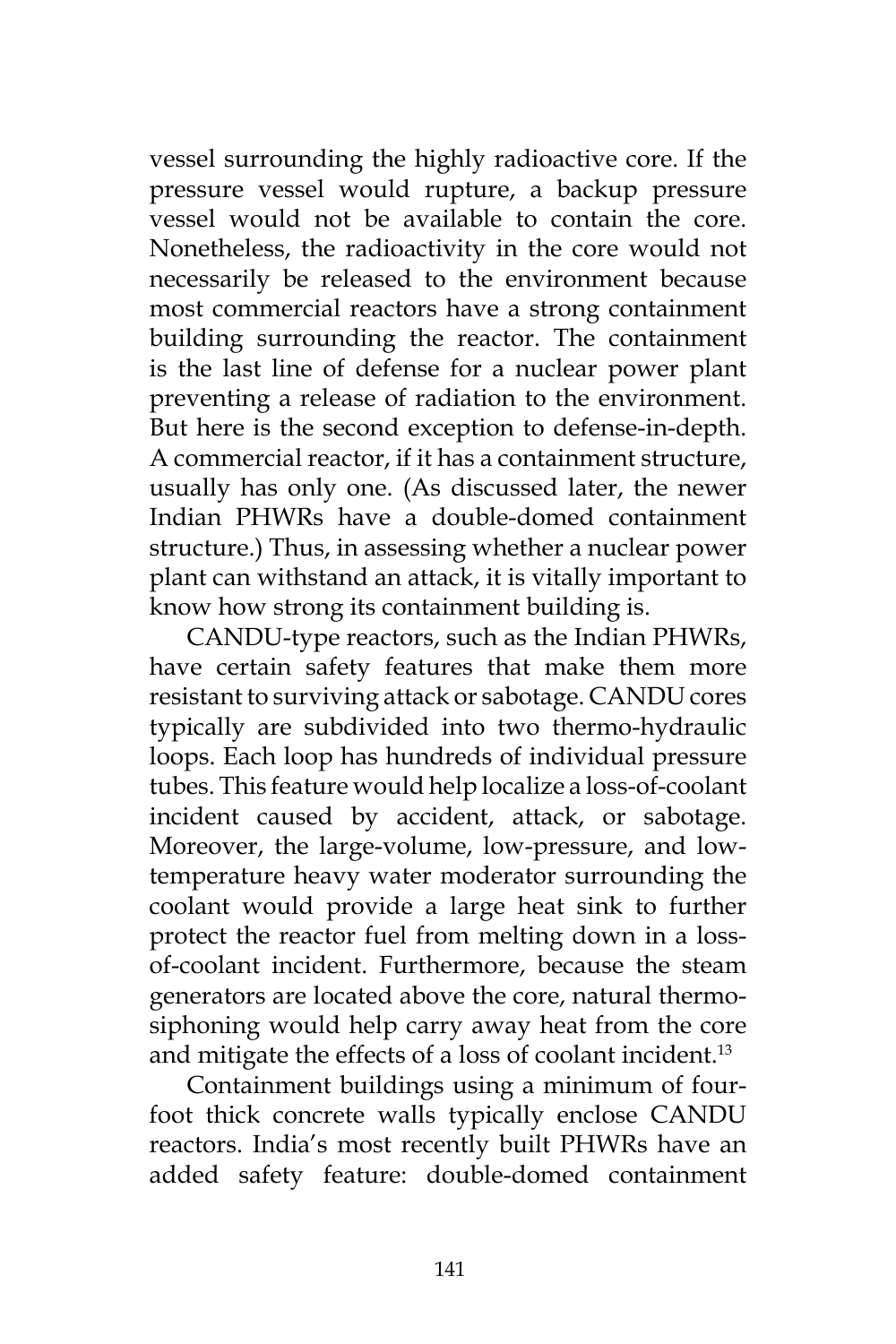structures.14 These PHWRs are the Kaiga-1 and 2 reactors, the Rajasthan-3 and 4 reactors, and the Tarapur-3 and 4 reactors. But developing the doubledomes did not occur without incident. In 1994, Kaiga-1 experienced a partial collapse of its inner dome during construction. In response, Indian engineers revised the design. These PHWRs use microsilica-based high performance concrete.<sup>15</sup> The newer PHWRs also have other safety features, including an automatic, quick acting poison injection system to shut down the reactor in an emergency and microprocessor-based systems for reactor protection and control.<sup>16</sup>

India's oldest commercial reactors are located at Tarapur, which is about 100 kilometers from Mumbai. India bought these U.S.-designed reactors from General Electric (GE), which manufactured boiling water reactors. Tarapur-1 and 2 began operation in 1969. After more than 30 years of operation, these reactors normally would be nearing their end of life. But Indian engineers have made more than 300 modifications to the Tarapur BWR plant to improve its safety. The DAE believes that these improvements will allow Tarapur-1 and 2 to run for another 30 years. Safety problems had plagued these plants in the past. In particular, the tubes in the secondary steam generators had developed cracks. Technicians could not plug the leaks without running a significant risk of receiving large doses of radiation. Consequently, these generators were shut off from the plant, and in 1985, the reactors were derated from 210 MWe each to 160 MWe.<sup>17</sup> The containment structures of these reactors are not as robust as more modern BWRs. The earliest generation GE BWR used the torus or inverted light-bulb-shaped containment design, which relies on a pressure suppression system. This system, in the event of a loss of coolant accident,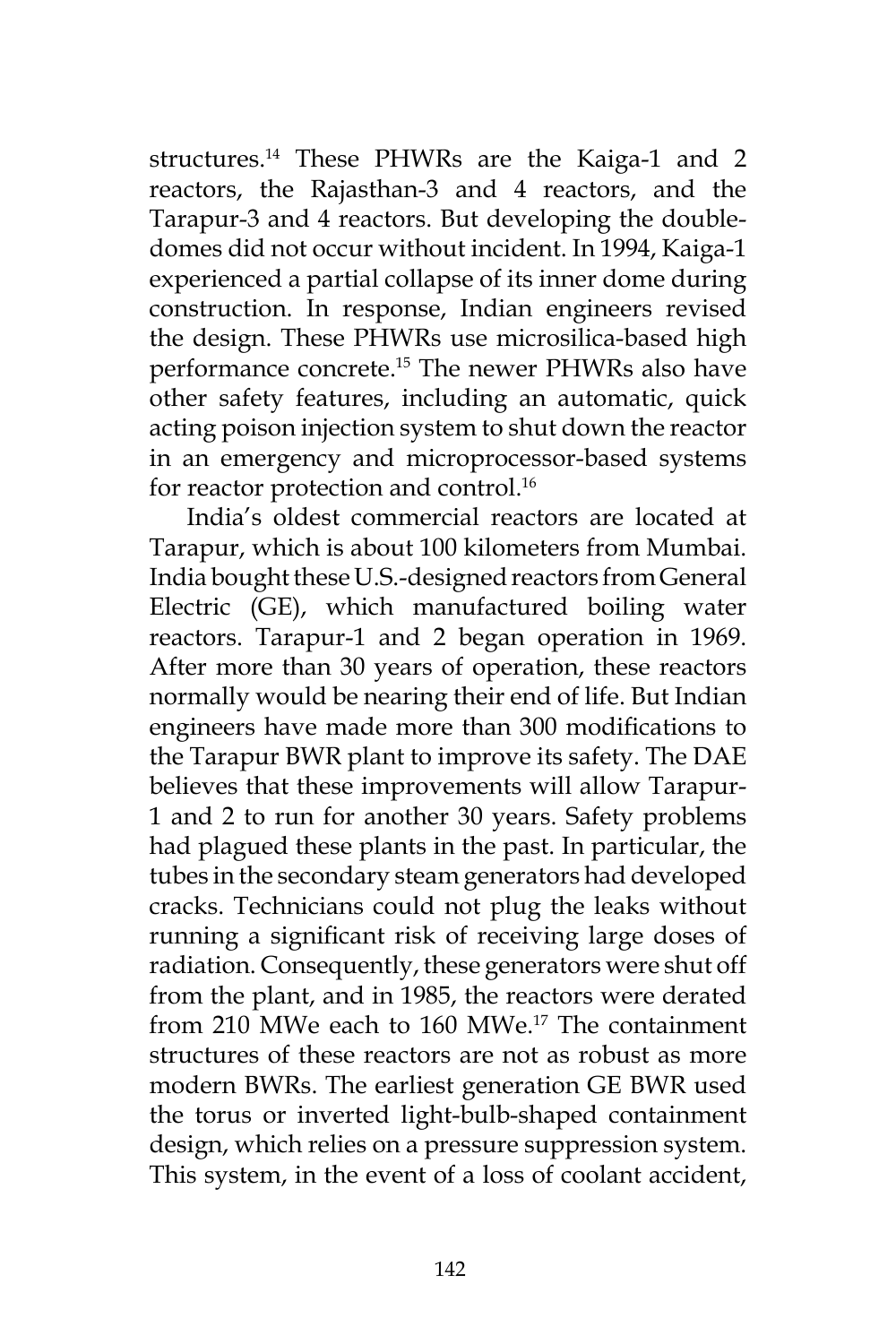is intended to absorb steam and prevent a buildup of pressure that could rupture the containment building. Thus, designers reasoned that the pressure suppression system would allow for a weaker containment building, saving on construction costs. As early as 1972, safety officials were recommending that this containment system be discontinued because of concerns about the failure of the system during an accident.<sup>18</sup> Even if the system would function properly during a loss of coolant accident, a weak containment building might not withstand the crash of a large airplane.

India has purchased two Russian light water reactors to supplement its indigenous reactor production. The older indigenous reactors typically are rated at about 220 MWe (with two notable exceptions, mentioned above). The newer indigenous reactors, such as Tarapur-3 and 4, that are coming online within the past are rated around 500 MWe. In contrast, the Russian PWRs being built at Kudankulam are 1,000 MWe each. Thus, the foreign supplied reactors would offer a significant boost to India's power capacity. The Russian VVER-1000 reactor has a relatively large coolant-to-power ratio; thus, like a CANDU reactor, it has some inherent protection in the event of a loss of coolant incident. However, the VVER-1000 has some inherent weaknesses. Vulnerabilities include steam lines and isolation valves too close together, which a single blast could knock out; the control room located at the lower level of the reactor building, potentially prompting quick evacuation if the containment is breached, thus minimizing the amount of time operators have to control the reactor; and relatively weak containment structures that an airplane might penetrate.19 The VVER-1000s are being constructed in Tamil Nadu, where a number of terrorist groups are based.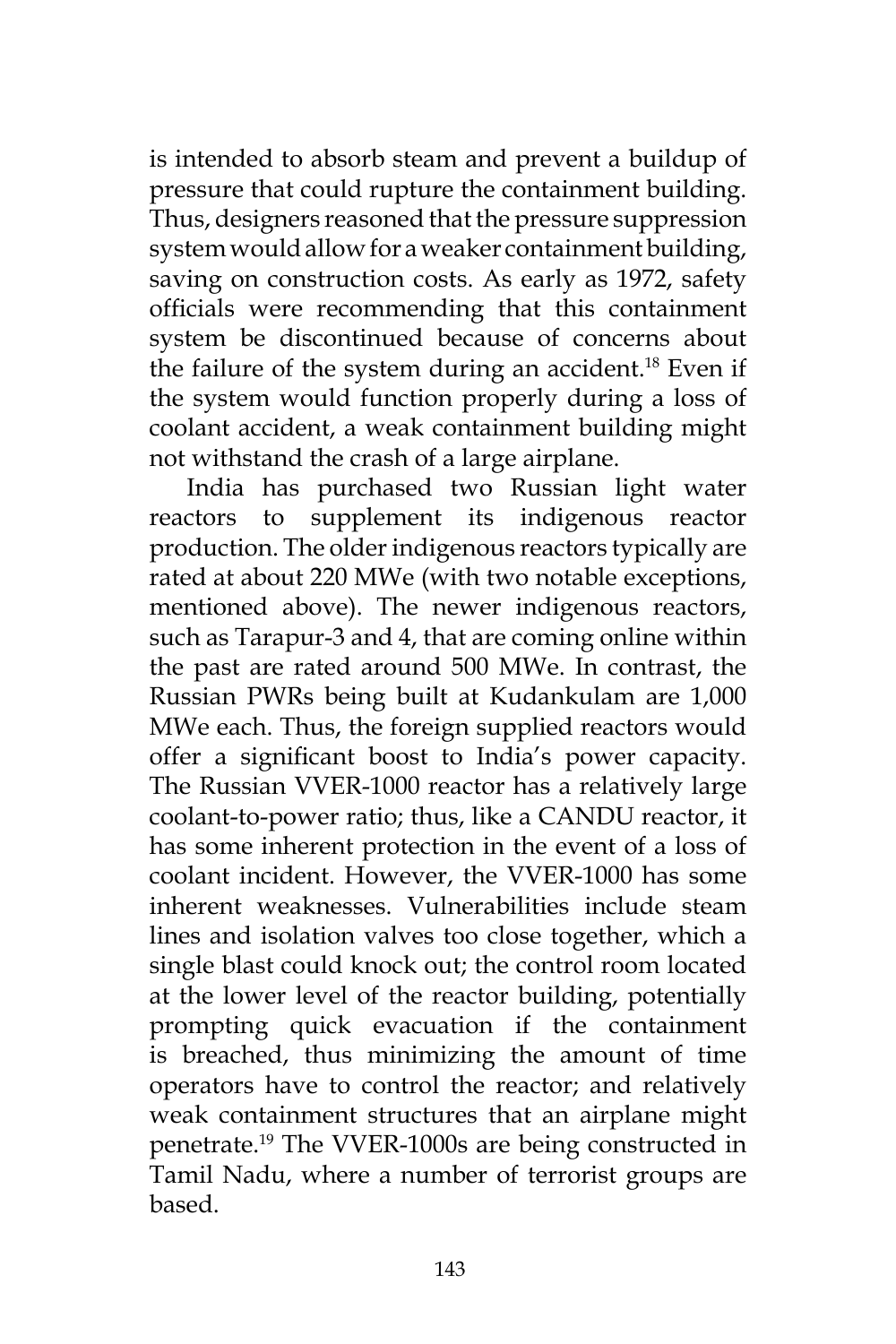*Research Reactors*. Compared to commercial nuclear power plants, research reactors at first glance do not appear to offer tempting targets. Research reactors typically contain much less radioactivity than commercial reactors. Also, the former facilities usually do not have the high symbolic or economic value of the latter facilities. However, an attacker might strike a research reactor because it tends to be weaker than a commercial reactor. While the vast majority of commercial reactors, including all Indian commercial power plants, employ strong containment structures, many research reactors do not use containment buildings, and if they do, the containments tend to be not as strong as those surrounding commercial reactors. Research reactors, especially those at universities, also tend to have less security forces than commercial power plants.

Indian research reactors, however, usually are located within institutions that perform both civilian and military work. If security at these dual-use institutions remains strong because of their role in India's military program, attackers would likely decide to target relatively weaker nuclear facilities unless they had assistance from workers inside the institutions. Conversely, because these institutions have a dualuse role, military or terrorist attackers might find striking against these facilities attractive. A successful attack would deal a blow against India's civilian and military nuclear infrastructure. At the Bhabha Atomic Research Center at Trombay, there are two operating research reactors (the Apsara LWR and the Purnima-3 LWR), three decommissioned reactors (the Purnima-1 critical assembly, the Purnima-2 LWR, and the Zerlina PHWR), and one planned to start operating in 2010 (the compact high temperature reactor). The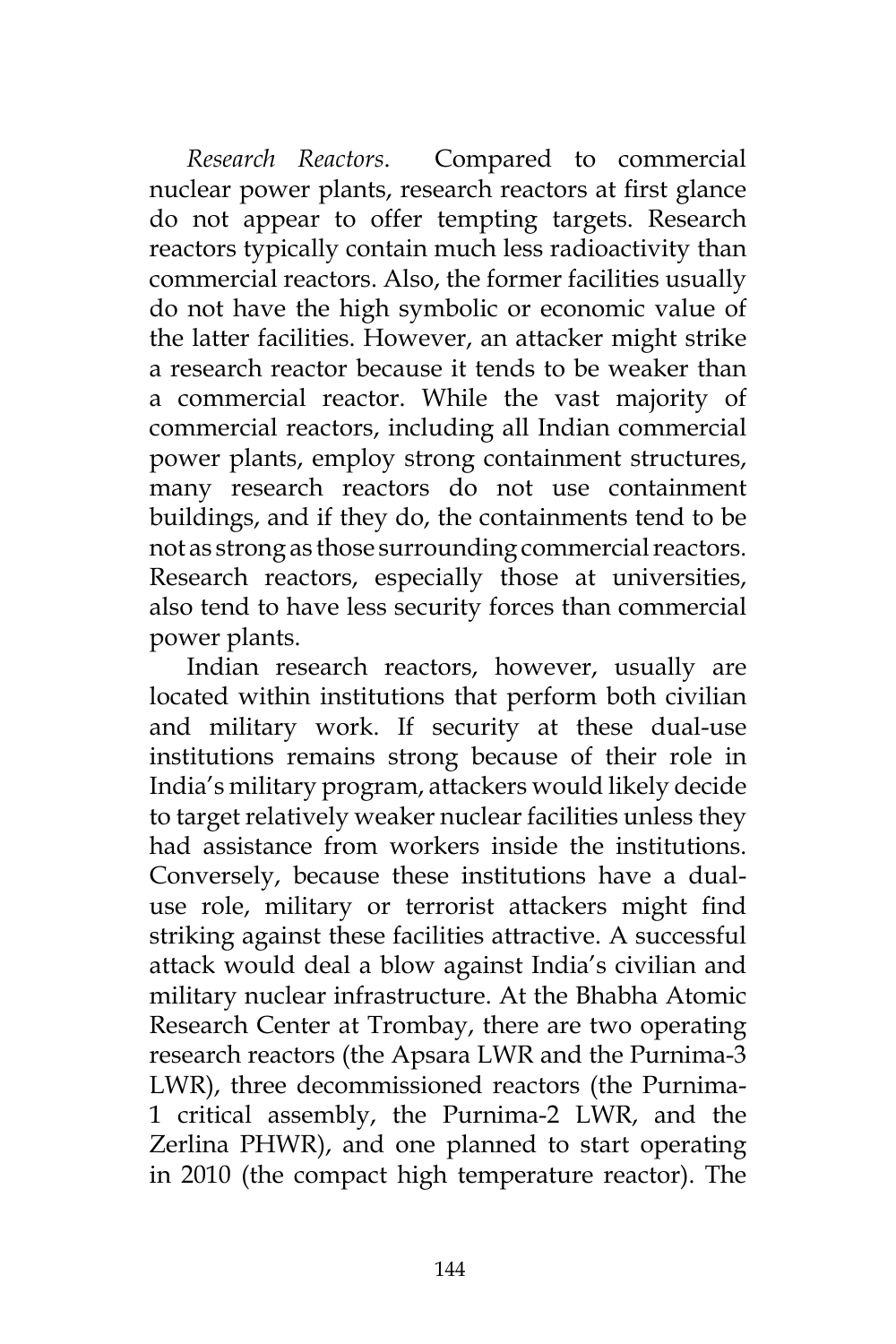decommissioned reactors, while not operating, still could present potential targets because of the possible presence of radioactive materials on-site. At the Indira Gandhi Center for Atomic Research (IGCAR) at Kalpakkam, there is the Kamini test reactor, which, as mentioned earlier, uses uranium-233.

*Plutonium Production Reactors.* Indian plutonium production reactors employ the technology in certain types of research reactors to make plutonium for nuclear weapons. While plutonium production reactors are part of the military program, these reactors are considered here because they also are intertwined with the civilian program. Currently, India uses the Cirus and Dhruva research reactors to produce plutonium. Both of these reactors are located at BARC in Trombay. Also, BARC contains a plutonium separation plant that can process 30 to 50 tons of spent fuel annually and a plutonium weapons component facility.<sup>20</sup> Even six kilograms of plutonium would be sufficient to make a nuclear bomb. This is a very small amount compared to the bulk of plutonium that India processes. Terrorists who have enlisted the help of insiders might be able to sneak out enough plutonium to build an improvised nuclear device or a radiological dispersal device.

Plutonium, however, poses significant technical challenges for terrorists wanting to make a relatively high-yield nuclear bomb with an explosive yield of roughly one to 20 kilotons. An implosion nuclear device, or the Nagasaki-type bomb, demands use of high-speed electronic switches and precisely shaped and specialized conventional explosives, for example.<sup>21</sup> Nonetheless, Pakistani nuclear scientists who are sympathetic to terrorist causes might help terrorists construct a bomb from Indian plutonium. This scenario is not farfetched. Osama bin Laden reportedly met with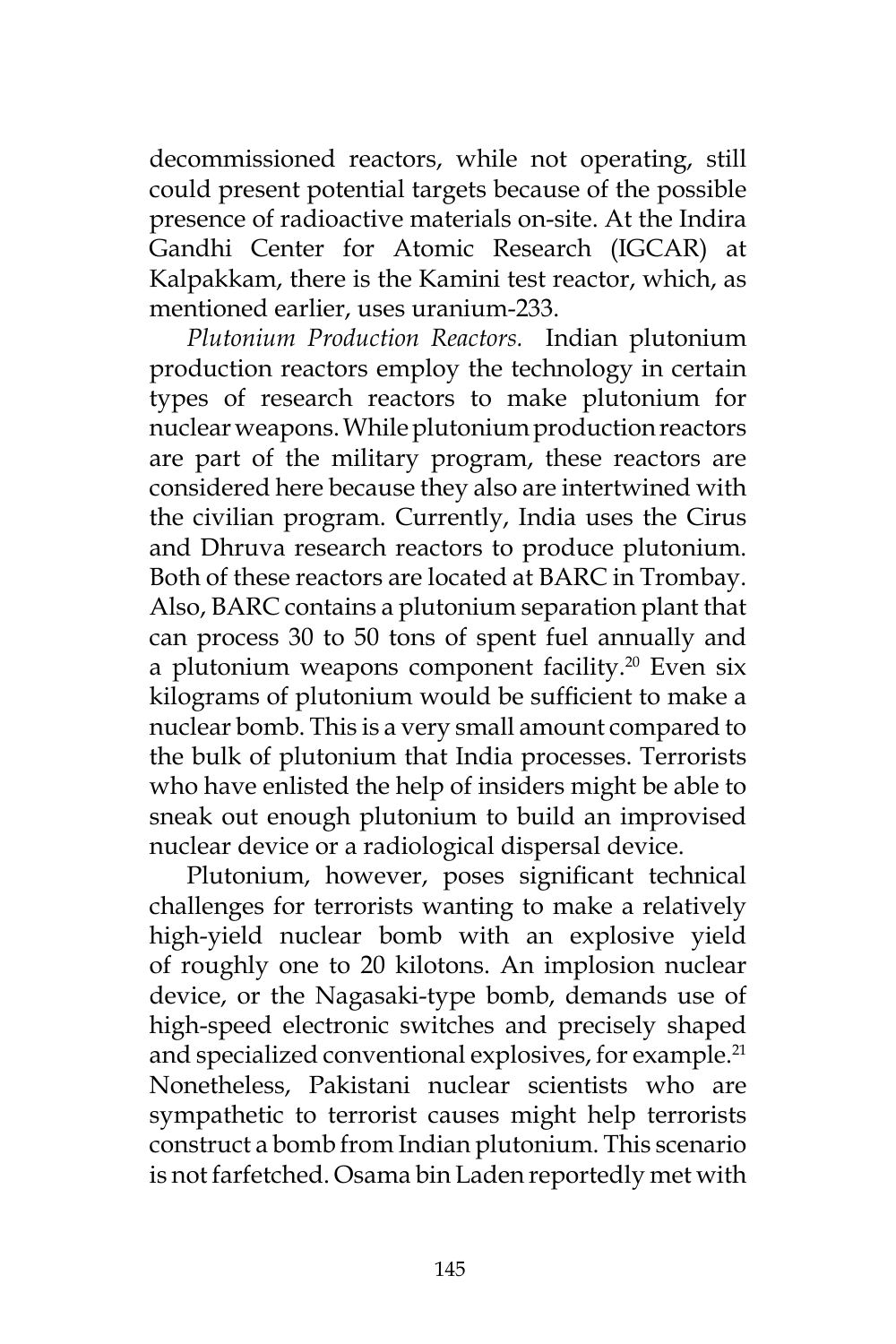two Pakistani nuclear physicists in 2001 and asked about nuclear bomb making.22

If terrorists could not enlist expert assistance or would face insurmountable technical hurdles to making an implosion bomb, they could decide to build a much less powerful plutonium-fueled guntype nuclear bomb. By using highly enriched uranium, the Hiroshima bomb, a gun-type device, achieved a nuclear yield of about 13 kilotons. The gun-type device is the easiest to build nuclear weapon. However, it would still pose technical challenges to terrorists, but technically skilled terrorists have a greater chance of making this type of nuclear weapon than an implosiontype weapon.

Because plutonium emits more spontaneous neutrons than highly enriched uranium, it cannot power a high-yield gun-type bomb. Nonetheless, a plutonium gun-type bomb can produce an explosive yield of two to 10 tons.<sup>23</sup> While such a bomb would be about 1,000 times less explosive than a plutonium implosion bomb, it would still be much more powerful than a typical conventional bomb. Thus, an expanding stockpile of bomb-usable plutonium can increase the risk of terrorists building an improvised nuclear explosive.

*Breeder Reactors*. Faced with limited supplies of indigenous uranium, as noted earlier, India envisions fueling a fleet of commercial reactors with plutonium. Consequently, India has researched breeder reactors, a technology that most of the world has abandoned. Presently, a fast breeder test reactor is operating at IGCAR in Kalpakkam and is helping India gain research experience with this technology. A much larger 500 MW breeder reactor is slated to begin operation in 2010 at Kalpakkam. New Delhi pointedly left its breeder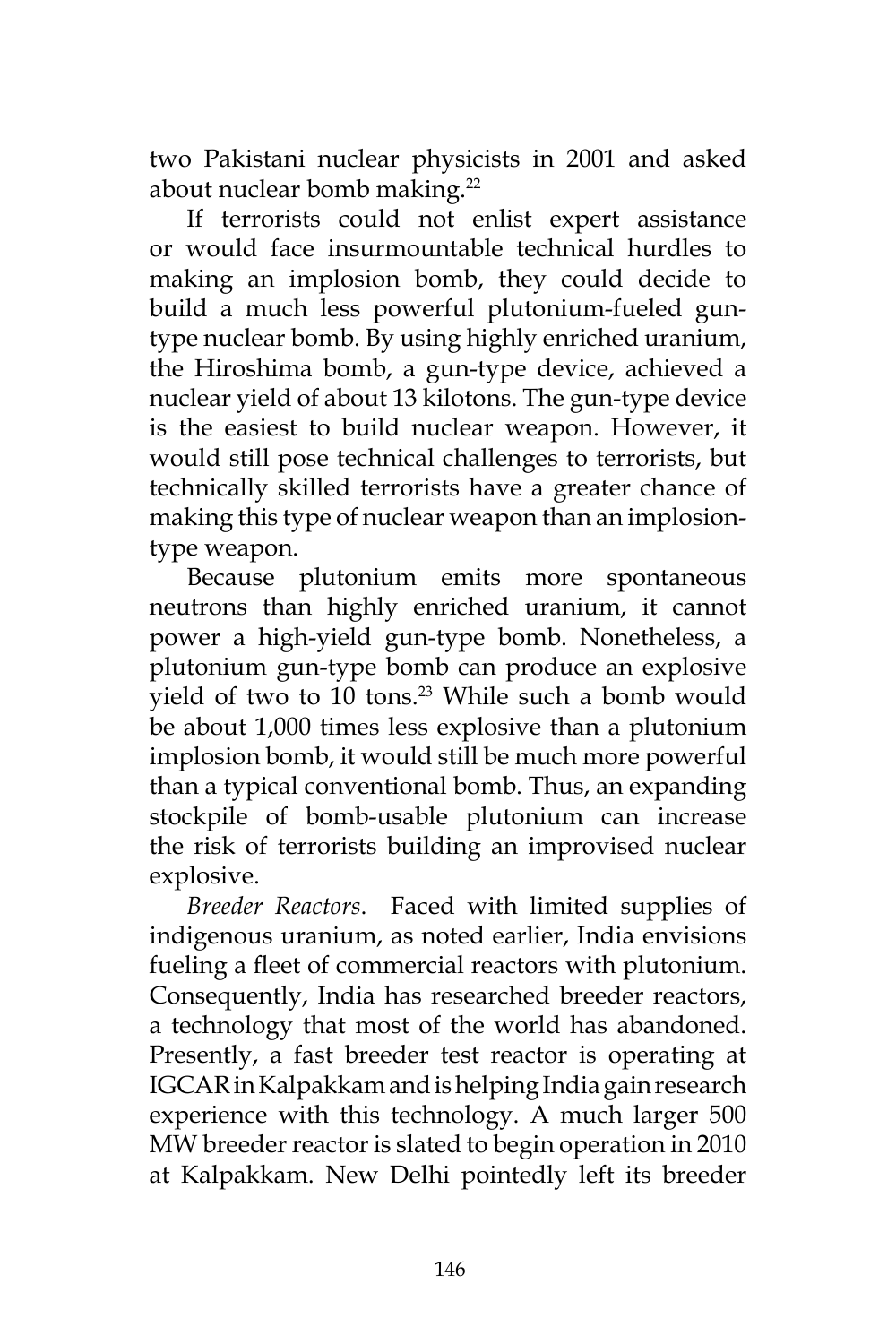reactor program outside of its list of designated civilian reactors to be under international safeguards. Although the breeder program would likely produce fuel for civilian reactors, the fact that this program remains on the military side of India's nuclear complex has raised concern that it could increase the stockpile of plutonium for nuclear weapons. As with the plutonium production reactors, a major problem with the breeder program is the possibility that terrorists could steal plutonium to make nuclear bombs or dirty bombs.

*Spent Fuel Pools*. Spent fuel pools are tanks full of water that store spent, or used, nuclear fuel that has been discharged from a reactor. These pools typically are located near the reactor at a power plant site. While commercial reactors usually contain millions of curies of highly radioactive materials that could cause significant harm if released to the environment, spent nuclear fuel pools can contain several times this amount of radioactivity because a spent fuel pool can store several reactor cores. The radioactivity build up can climb even higher. If spent fuel is not moved from the pool and transferred to dry storage casks, the pool can fill up beyond its original design capacity. For example, the pool at Tarapur-1 initially was designed to store at most 72 metric tons of spent fuel. But according to the International Nuclear Safety Center, this pool contains more than twice that amount. Storing more than the originally designed amount of spent fuel can increase the risk of the spent fuel catching fire in the event of a loss of coolant incident.

If an attack causes a propagating zirconium cladding fire, large amounts of radioactivity could be released. After assessing the two types of spent fuel pools at U.S. nuclear power plants, the U.S. National Research Council concluded, "successful terrorist attacks on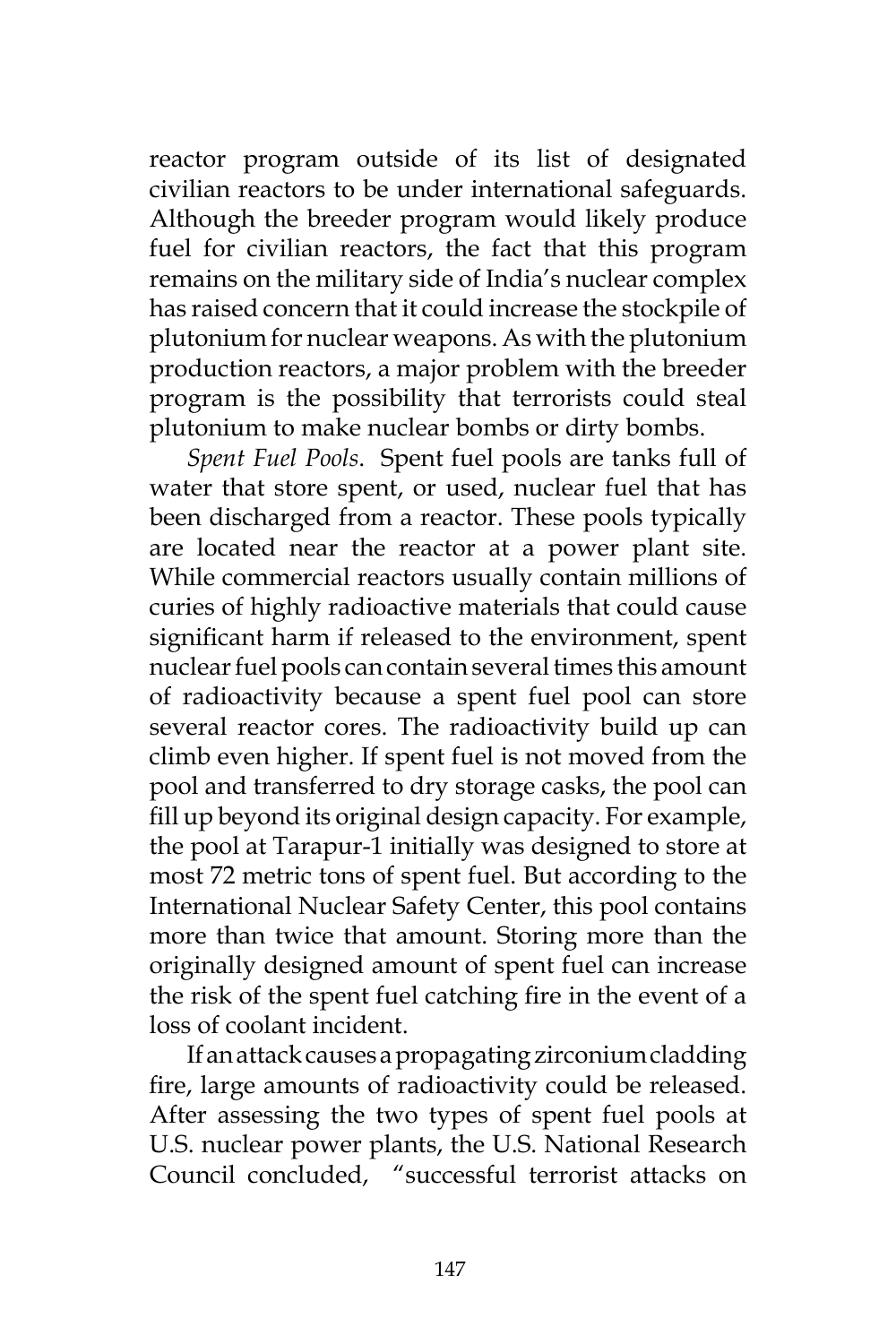spent fuel pools, though difficult, are possible."<sup>24</sup> That study recommended to reduce the risk of such attacks, the pools should be properly secured; effective means of cooling should be available under emergency conditions; as soon as permissible, spent fuel should be stored in dry storage casks; and the remaining spent fuel should be reconfigured in the pools to minimize the risk of a propagating fire.

India has the boiling water reactor type of U.S. power plant. The General Electric Mark I BWR plants, related to the Indian Tarapur BWR plant, were designed to have their spent fuel pools located inside of the containment structure. This configuration would provide a hardened protective layer for the pool. But the countervailing factor is that BWR spent fuel pools generally are well above ground level, and thus in the event of a rupture, a BWR pool could drain more easily than a pool that is partially or fully below ground level.25

The majority of Indian spent fuel pools at PHWRs most likely follow the CANDU design. The typical CANDU plant has its spent fuel pool outside of the containment building; thus it is more exposed to attack than a BWR pool. But the CANDU pools are generally partially or fully below ground level, making them harder to drain.<sup>26</sup>

*Reprocessing Plants*. Reprocessing plants extract plutonium from spent nuclear fuel. Presently, India uses the PUREX reprocessing method, which is considered by nonproliferation experts to be proliferation-prone because it completely separates plutonium from the self-protecting highly radioactive materials in spent fuel. Thieves or terrorists can carry separated plutonium without suffering near-term harm to health.

India presently has two bulk, or industrialscale, reprocessing plants: the Power Reactor Fuel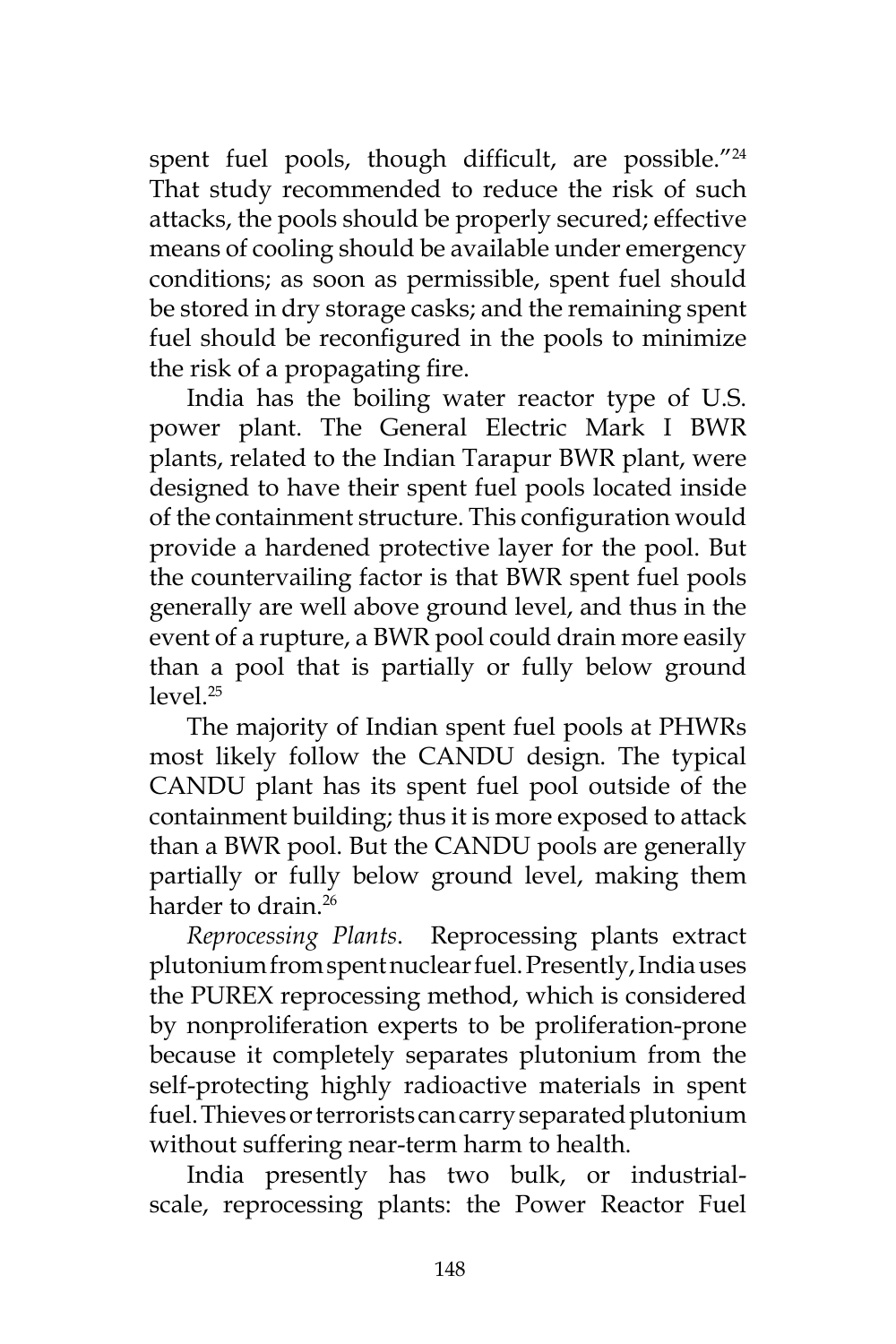Reprocessing Plant at Tarapur and the Kalpakkam Reprocessing Plant. Each plant can reprocess about 100 tons of spent fuel annually, which translates into nearly one ton of plutonium, assuming that about 1 percent of the spent fuel is plutonium.<sup>27</sup> This estimate also assumes that the reprocessing is very efficient. In reality, there will be some losses, but because India has had decades of experience in reprocessing, it likely can operate the reprocessing plants at high efficiency. But in any plant, there will be losses and material unaccounted for (MUF). MUF can add up to many kilograms of plutonium not properly tracked especially in a bulk handling facility. As India's rate of reprocessing and production of plutonium-based fuel increase, the likelihood for large amounts of MUF will increase. This situation will increase the potential for plutonium diversion. Even under strict International Atomic Energy Agency accounting, a 1 percent MUF could easily occur. This relatively rigorous accounting probably still would result in up to 20 kilograms of plutonium unaccounted for in India's two existing industrial-scale plants. This amount of plutonium could conceivably power two to three first-generation implosion nuclear explosives. Reducing the MUF to below bomb-usable amounts is next to impossible at bulk reprocessing facilities. Increasing the amount of reprocessed plutonium can also increase the chance of hazardous release of radioactivity and plutonium dispersal.

*High-level Radioactive Waste Storage Area*s. Reprocessing plants also pose another danger to an attack that can release massive amounts of radioactivity to the environment. The highly radioactive fission products removed from spent nuclear fuel during reprocessing are stored in large high-level liquid waste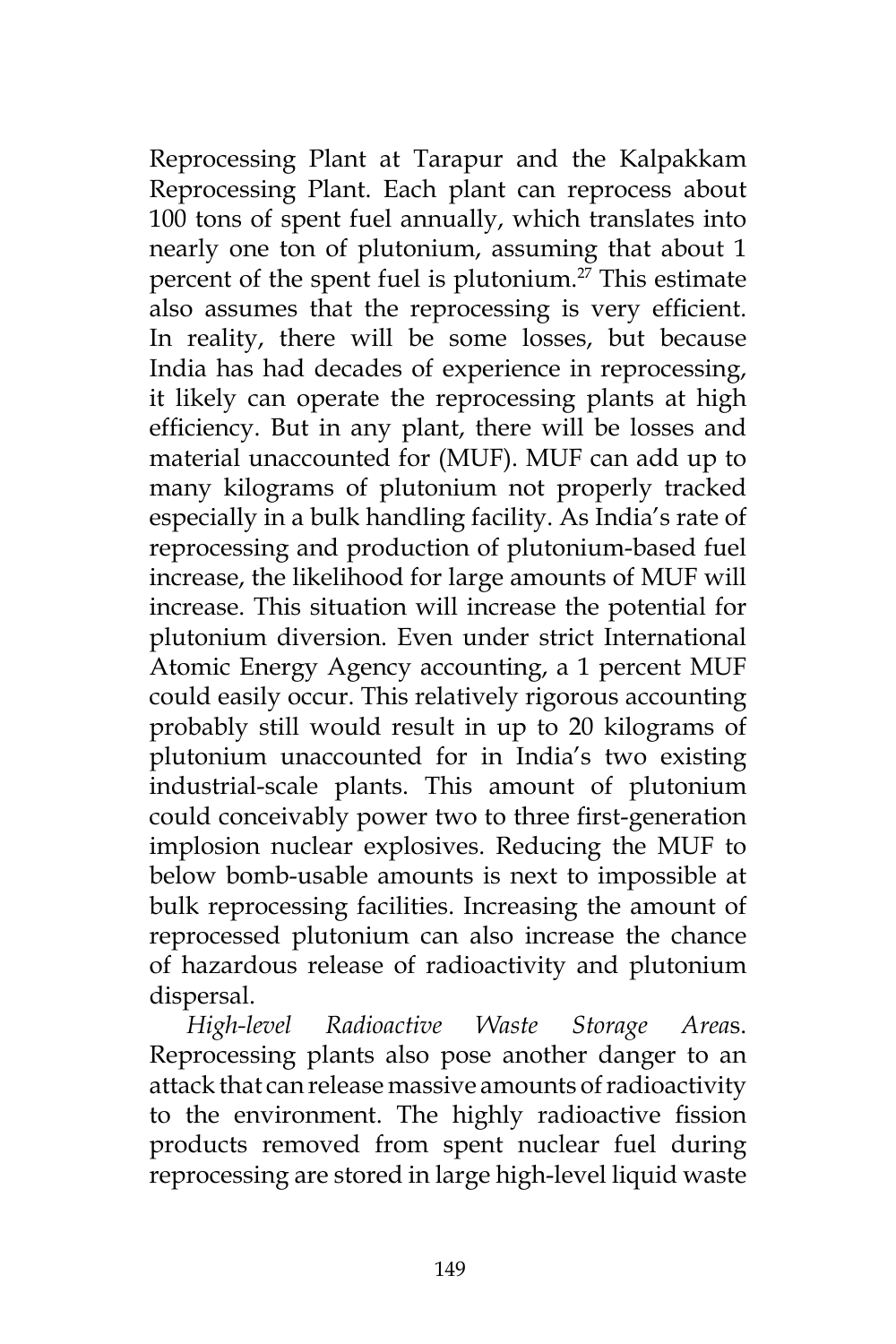tanks. Rupturing these tanks could result in millions of curies of radioactivity released. In comparison, the Chernobyl accident released more than two million curies of radioactive cesium. Thus, a worst-case attack on a high-level waste storage facility could be comparable to the contamination from the Chernobyl accident. India has developed the capability to immobilize this liquid waste in glass. Such immobilization would create hard to disperse radioactive materials and would provide significant protection against radioactivity release from an attack on a high-level waste storage facility. To make effective use of this protection, India would have to operate the immobilization at a rate commensurate with the production of liquid waste.

*Uranium Enrichment Facilities*. Usually uranium enrichment facilities would not pose significant threats for attack because uranium, unlike plutonium, is not very radioactive and would not result in significant harm to public health if it were dispersed. Also, low enriched uranium used in commercial light water reactors and certain other types of reactors cannot fuel nuclear weapons. Although little is known openly about India's secretive uranium enrichment program, the Rare Materials Project (RMP) at Mysore has a gas centrifuge plant that apparently is devoted to enriching uranium for nuclear submarine fuel. India's nuclear submarine program has been stuck in low gear for decades and might not require weapons-grade uranium for fuel. However, some analysts have suggested that India might employ the RMP to make weapons-grade uranium for its weapons program.28 The amount of highly enriched uranium, if any, produced at the RMP is unknown, but even as little as 40 kilograms in terrorists' hands could fuel a gun-type nuclear bomb.

*Electricity Distribution Grid*. A terrorist or military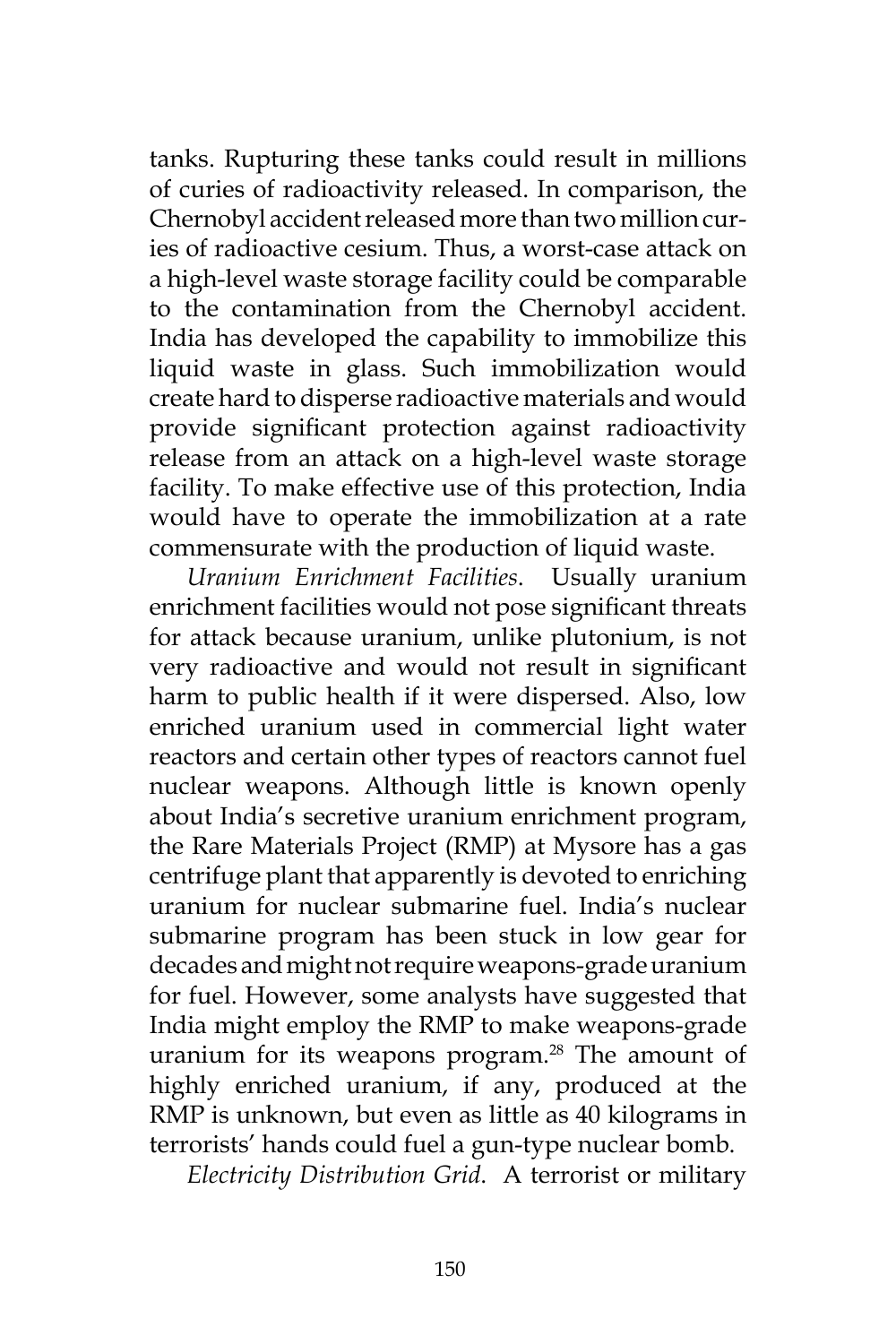attack that disabled a nuclear power plant could have far-reaching effects on India's electrical power system. Although New Delhi has been striving to improve the stability and reliability of the national electrical grid, this distribution system has suffered from frequency and voltage fluctuations.<sup>29</sup> On an unstable grid, loss of a major generator such as a nuclear power plant could bring down much of the electrical distribution system. In addition to causing a major blackout, this event could jeopardize the safety of the affected nuclear plant because external sources of power typically provide reliable means of running safety equipment such as reactor coolant pumps. Knocking out the grid connected to the plant would decouple the plant from external sources of power.

Under that scenario, on-site diesel generators would have to provide backup power to operate safety equipment. According to the U.S. Nuclear Regulatory Commission (NRC), "The reliability of the diesel generator is strongly dependent on the interaction of the following factors: design, testing and operational requirements, operational history, inspections, maintenance, and the personnel qualifications of operators."30 In 1977, the NRC cautioned, "The demonstrated reliability of standby diesel generator (DG) units in operating nuclear power plants has been less than anticipated."31 Although in recent years, the NRC has cited a 97.5 percent reliability rate, independent analysts have estimated that the actual reliability rate is about 90 to 95 percent. While there are no openly available estimates of India's diesel generator reliability, even a 95 percent reliability rate means that a major grid failure that knocked out 10 or more reactors would translate into a more than 40 percent chance that one diesel generator would not operate at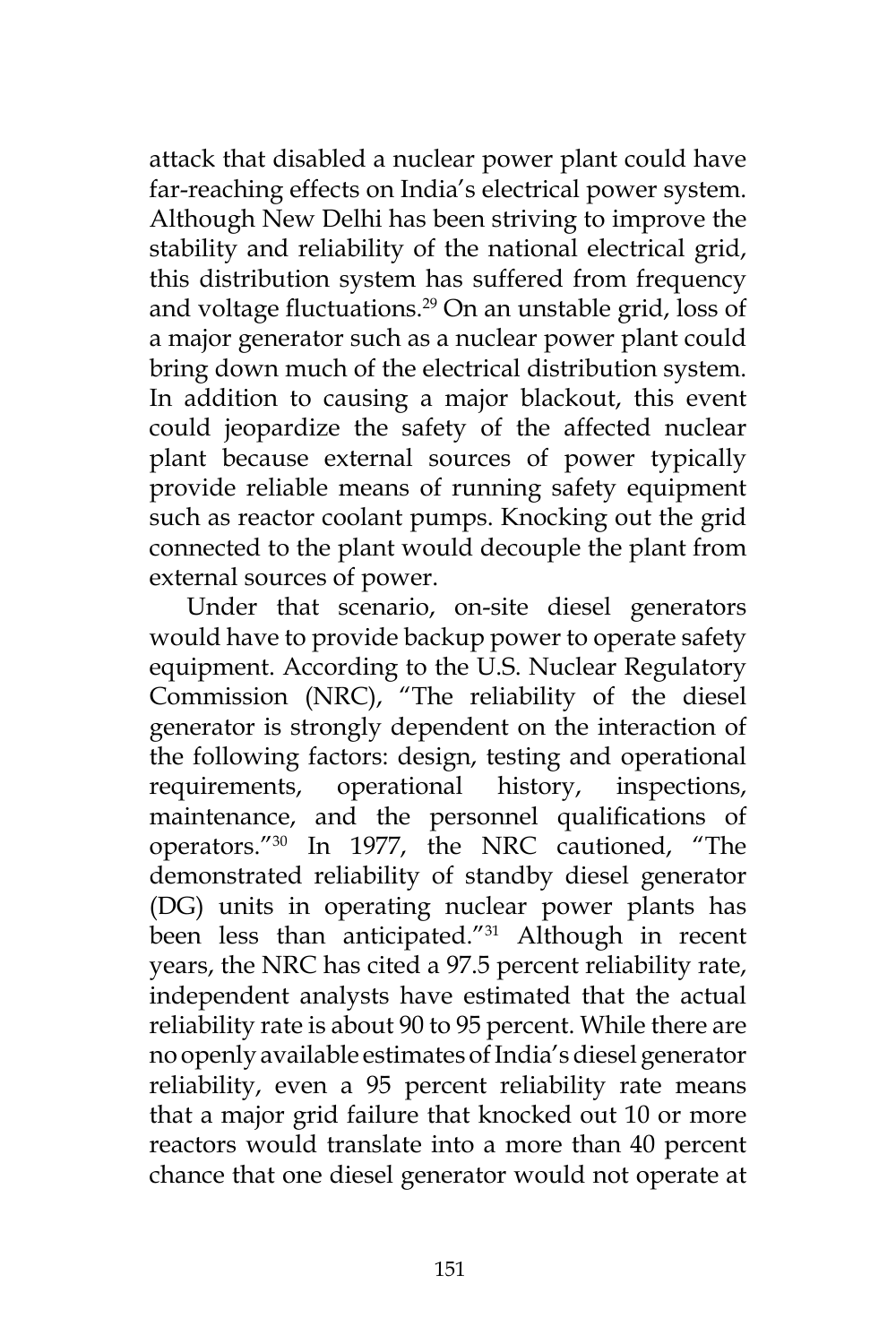a nuclear reactor. A 90 percent reliability rate would translate into a 65 percent failure chance under that scenario. To provide additional reliability, a nuclear power plant could have additional diesel generators. However, even this added backup does not provide absolute protection because the diesel generators at a plant could experience common-mode failure.

### **Modes of Attack or Sabotage.**

A military or terrorist strike against an Indian nuclear facility could make use of a variety of attack modes or sabotage, including airplane crashes or bombings, truck bombs, commando-type attacks, insider collusion, and cyber-terrorism.

*Airplane Crashes or Bombings*. In the immediate wake of September 11, 2001 (9/11), nuclear regulatory officials admitted that containment structures were not designed to withstand the impact of large commercial aircraft. But nuclear industry representatives have emphasized the strength of containment structures and have expressed confidence in the capability of containments to protect against airplane crashes. The nuclear industry in the United States has sponsored studies to assess whether containments would remain intact after an airplane crash. In perhaps the most prominent and widely reported of these studies, which was commissioned by the Nuclear Energy Institute, the Electric Power Research Institute (EPRI) in June 2002 determined that containment buildings "can safely protect the reactor against most commercial aircraft," including 757s (the type used in the 9/11 attack) and  $777s$ .<sup>32</sup> Then in December 2002, EPRI reported the results of a related study in which it simulated the impact of a Boeing 767-400 into four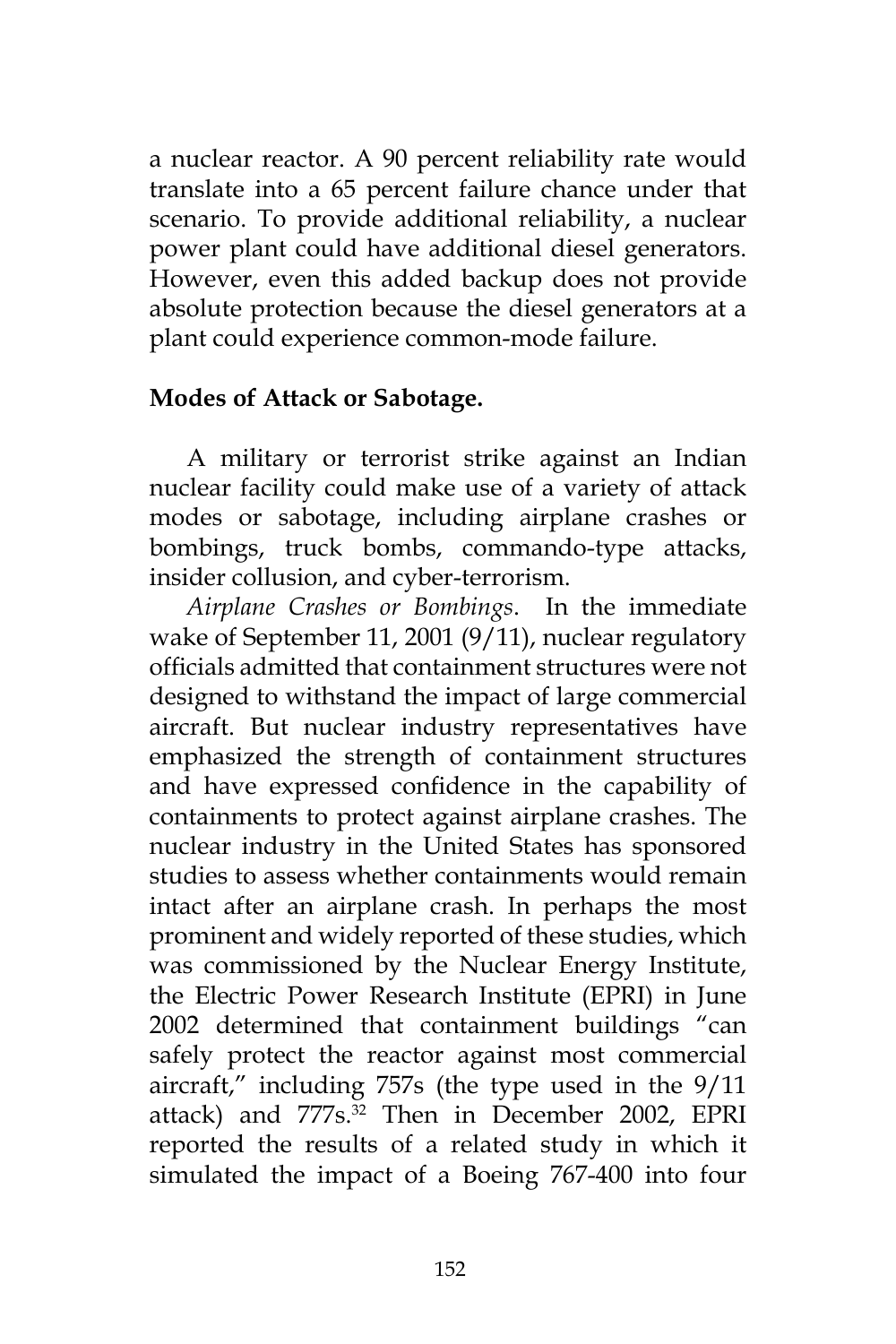types of structures: containment buildings, spent fuel storage pools, spent fuel dry cask storage facilities, and spent fuel transportation containers. Although the containment building experienced "some crushing and spalling (chipping of material at the impact point) of the concrete" and the spent fuel pools suffered "localized crushing and cracking of the concrete wall," all simulations showed that the aircraft was not able to breach the protection structures.<sup>33</sup> Industry officials also have scoffed at the notion that hijackers could direct large airplanes traveling at fast speeds into a containment structure, which is a relatively low profile target.

Outside the nuclear industry, critics made their own calculations of the effects of airplane crashes on nuclear facilities. Among the independent analysts, Edwin Lyman, a nuclear physicist, has assessed that the engines of large aircraft traveling at high speeds "would penetrate the containment, leading to a fuel spill within the building and most likely a severe jet fuel fire and/or explosion."<sup>34</sup> These fires or explosions could cause multiple system or common mode failures. Even if containment structures are strong enough to withstand the direct impact of a large aircraft, many other buildings at nuclear facilities are much softer targets. For example, auxiliary buildings at nuclear power plants are typically not hardened. Smashing airplanes into these targets could result in many lives killed and substantial property and financial damage.

Perhaps terrorists will never use airplanes to attack nuclear facilities. In contrast, some militaries have already crossed this threshold and attacked nuclear reactors. In 1981, for example, Israel launched a preemptive attack by bombing and destroying Iraq's Osirak research reactor, which was believed to become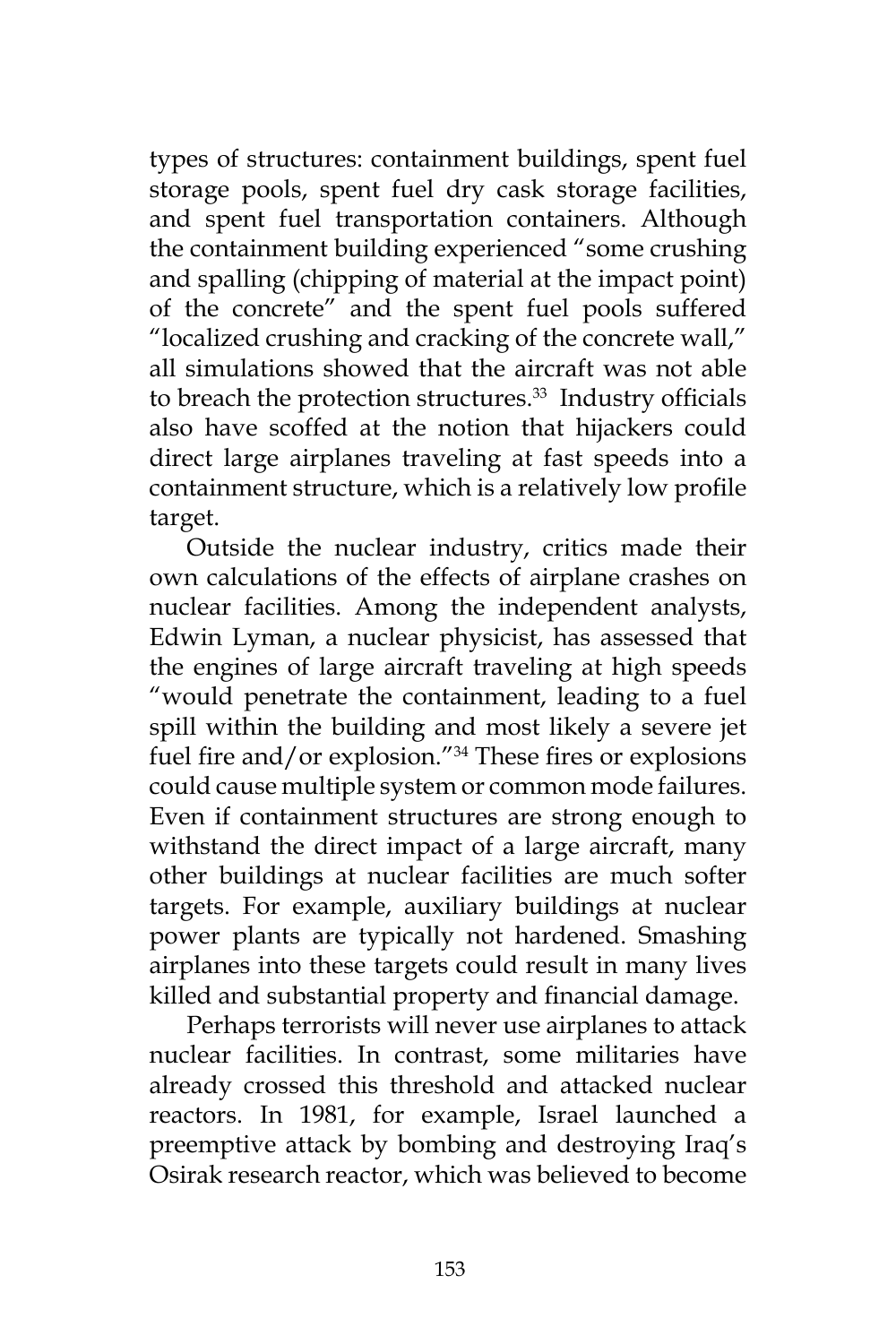a plutonium production reactor. Later in the 1980s, Iraq bombed Iran's Bushehr nuclear power plant site during the Iran-Iraq War. Also, in the 1980s, Bennett Ramberg drew attention to nuclear power plants as Achilles heels, offering relatively weak structures, but valuable symbols, for an enemy to attack.<sup>35</sup>

*Truck bombs*. Over the past 3 decades, terrorists increasingly have used trucks to deliver devastating explosives to targets. Trucks are advantageous because they are hard to slow down once they gain momentum, allowing them to crash through unreinforced barriers, and can carry large amounts of explosives. India has suffered from many truck bomb attacks. Such attacks carried out by Islamic extremists in Kashmir have killed scores of people and damaged some hardened structures. Although terrorists probably would prefer trucks because of the large hauling capacity, they also have used car bombs on several occasions. For example, on August 25, 2003, Mumbai was rocked by two powerful car bombs. Also, many car bombs have detonated in Kashmir.

*Commando-type Attacks*. Most militaries, including the Pakistani military, have highly skilled special fighters or commandos who are trained to attack and penetrate well-protected facilities. One of the most daring and famous military commando attacks was the Allied effort during World War II to destroy the Norsk Hydro plant that was producing heavy water for the Nazis' nuclear program. British commandos at first tried to hang-glide to the Norwegian plant, but they failed because of the difficulties of landing on the rocky terrain. Finally, Norwegian commandos parachuted to a spot near the plant and then scaled steep, ice-covered cliff faces to place explosives at the plant.<sup>36</sup>

Commandos usually are trained in multiple means of attack. For instance, they could barrage nuclear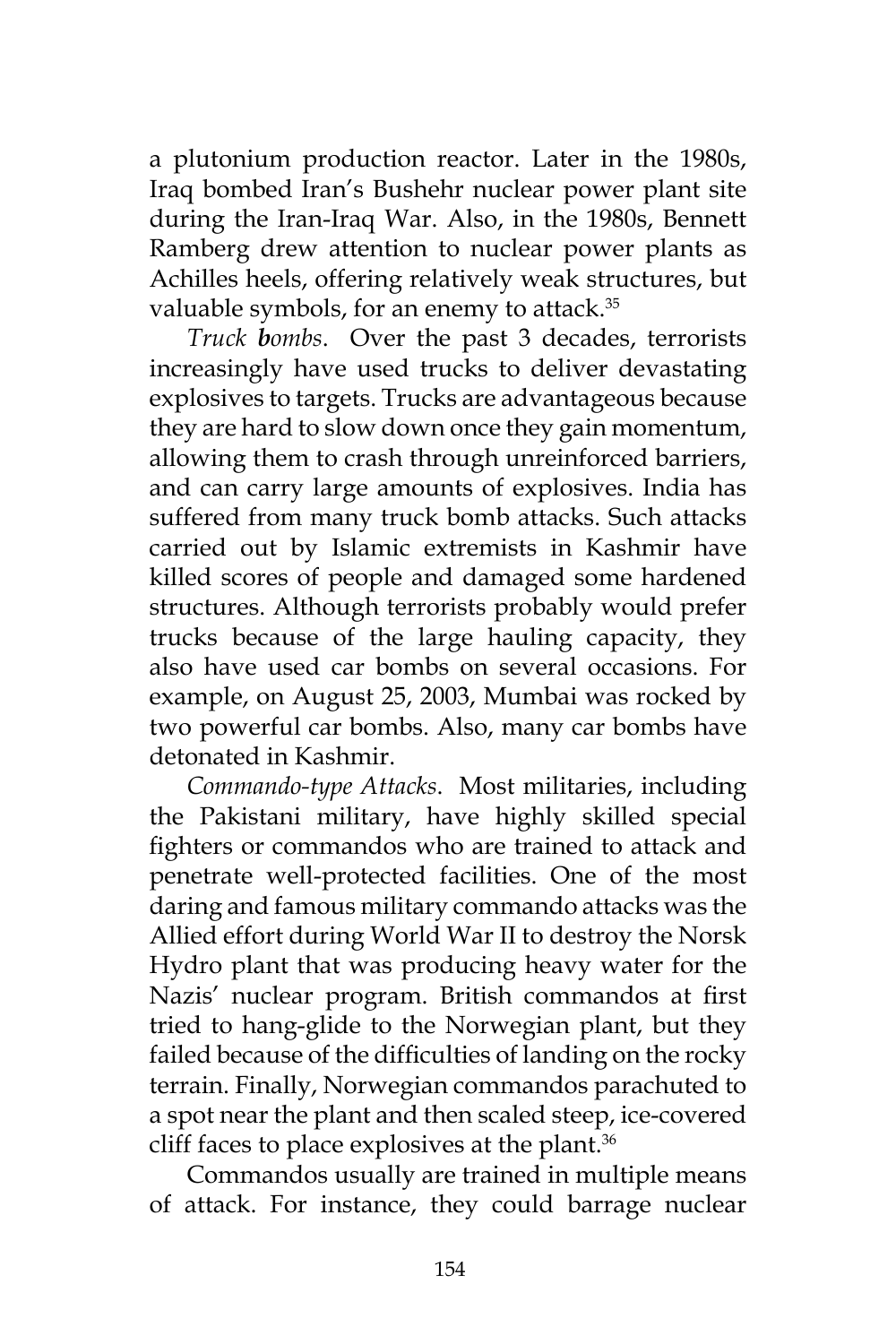facilities with rocket propelled grenades, mortars, or artillery. Also, they could conduct attacks by air, land, or water routes. In addition, highly skilled commandos could disable external power supplies to a nuclear plant just prior to launching a coordinated, multiple onslaught. Knocking out external power would reduce the capability of a nuclear plant to provide for adequate cooling to the reactor core.

While there have not been any reported commando attacks against Indian nuclear facilities, terrorists trained in commando techniques broke through tight security to attack the Indian parliament in New Delhi on December 13, 2001. Parliament was in session at that time. This attack brought India and Pakistan to the brink of war. A similar type of attack against a nuclear facility might spark an armed conflict between the two nuclear-armed countries.

*Cyber-attacks*. Nuclear power plants and other nuclear facilities rely on computer systems to operate. Consequently, military or terrorist attackers can attempt to use cyber-methods, such as hacking into computer systems or unleashing computer worms or viruses, to strike at India's nuclear infrastructure. According to a 2002 report in the *Indian Express*, major Indian nuclear research institutions such as the Indira Gandhi Centre for Atomic Research and BARC have experienced repeated attempts at cyber-attack. Notably, in 1988, cyber-attackers stole critical data from BARC.<sup>37</sup> Many Indian computer experts point to Pakistan as a sponsor of cyber-attackers. Al-Qai'da also is believed to support and encourage cyber-terrorism. Some of the cybergroups that have targeted India include Anti India Crew, G-Force, World's Fantabulas Defacers, Pakistan Hackerz Club, Kill India, and Death to India.

Cyber-attacks can provide many advantages to an attacker. A cyber-attack is cheap compared to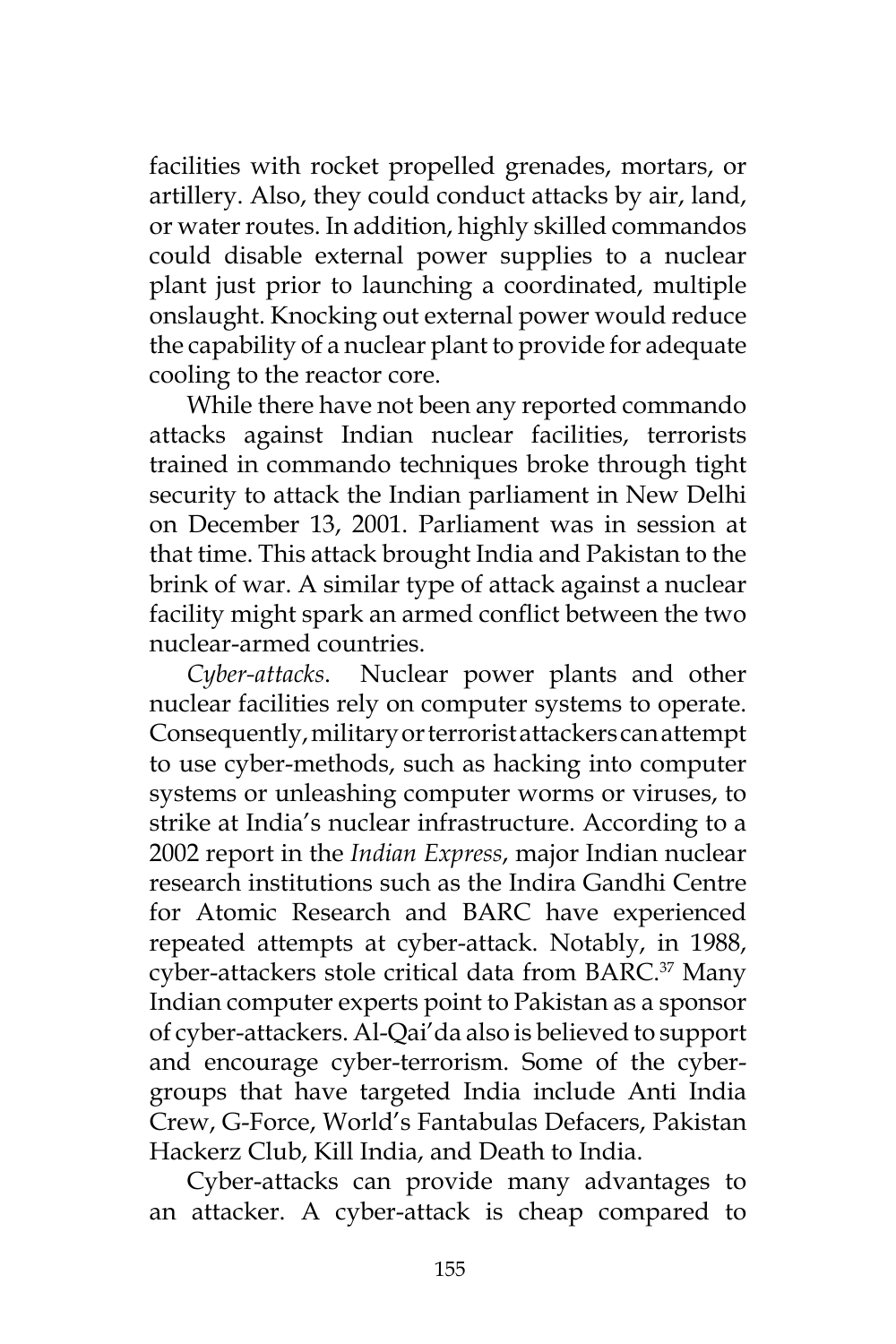traditional methods. Tracking the attack can be very difficult. Attackers can mask their identities and locations and can launch an attack off-site. Cyberattacks can cross borders easily because of the global nature of the Internet. For militaries, the Internet offers a virtual battlefield.<sup>38</sup> Increased frequency of computer attacks between India and Pakistan often has coincided with times when the two countries have prepared for possible physical attacks. The rapid growth of software engineering and other computer specialties has spurred an exponential growth in the number of Indians who have advanced computer skills. Even if only a tiny fraction of these specialists turns to cyber-terrorism, New Delhi would face an increased internal security threat. Even though the Indian Parliament passed the Information Technology Act of 2000, in part to address cyber-threats, Praveen Dalal, an Indian legal and computer expert, has called for the Indian legislature to amend this law because it does not protect against cyber-attacks adequately.39

*Insider Collusion*. Workers at nuclear facilities have knowledge about the detailed operations and vulnerabilities at these places that outsiders usually would not possess. Thus, insider collusion would serve as a multiplier effect for outside attackers. To boost the chances of causing devastating damage, terrorist or military attackers would devote significant effort to recruit insiders. Skilled and highly trained insiders, such as nuclear engineers, likely would know how to disable emergency cooling systems and emergency sources of power such as diesel generators. Such disablement would increase the likelihood of a reactor meltdown and radiation release. Insiders could sabotage other vital plant systems while outside attackers are placing guard forces under siege.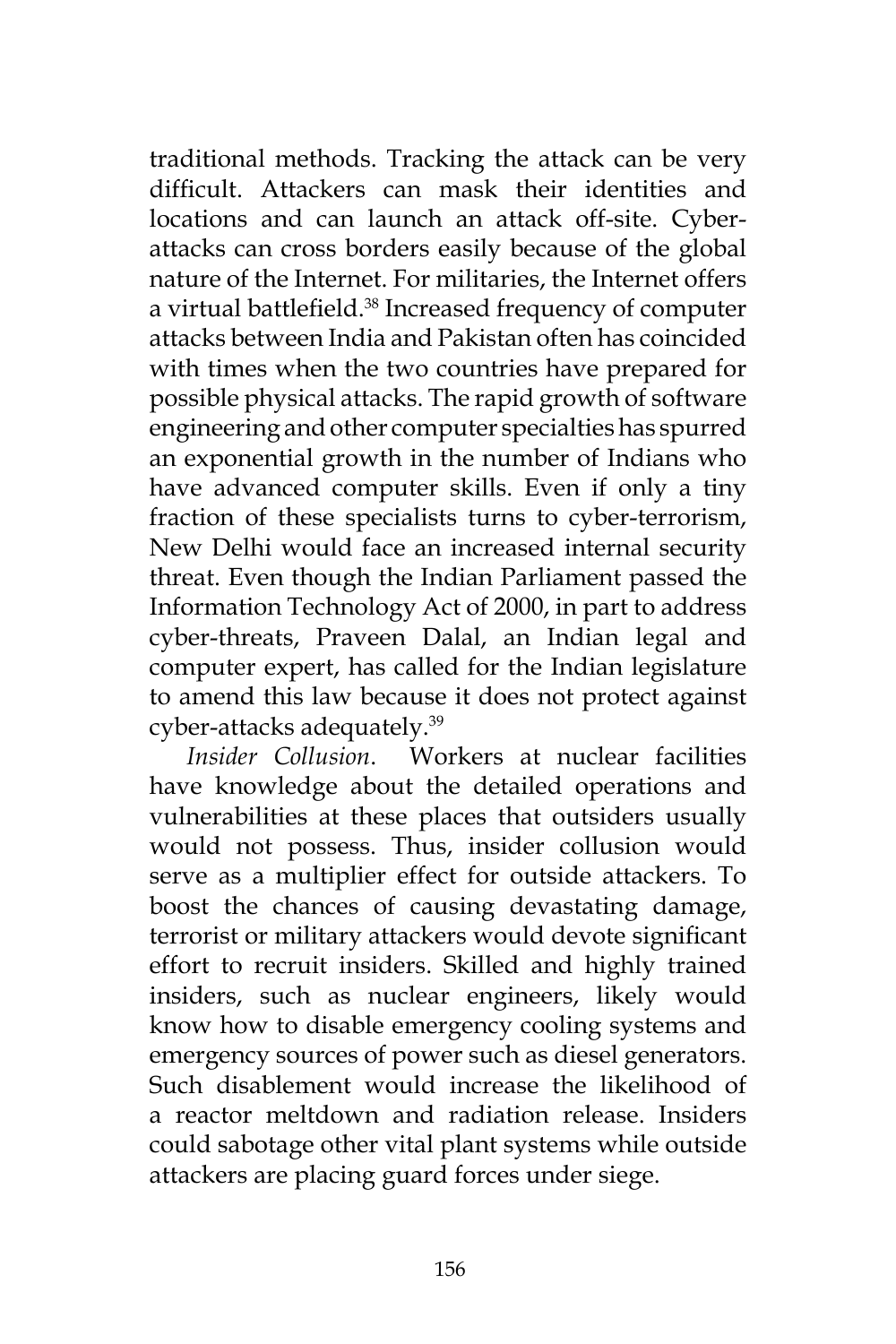India has experienced the betrayal of insiders. One of the most high profile insider attacks was the assassination of Prime Minister Indira Gandhi by her own guards. A major theme of Indian legends and literature is the fear of betrayal. For example, the *Artha Shastra*, a classic Indian Machiavellian text which predated Machiavelli's *The Prince* by about 1,500 years, advises its prince to use an army of spies to keep watchful eyes on the loyalty of wives and officials. Also, according to Stanley Wolpert, a leading scholar of India, Chanakya's *Artha Shastra*,

remained the standard text for several Indian Empires . . . almost a timeless tribute to human treachery, banality, and the corrosive pettiness of power. There was even an elaborate "Circle" (Mandala) theory of foreign policy that Chanakya developed, teaching every Indian monarch that the king ruling the circle of his immediate neighbor was his "Enemy," while just beyond lived his "Friend."40

To cite another prominent example from literature, the famous epic *Ramayana* pitted the virtuous Prince Rama against the villainous Ravana. Rama feared betrayal and forced his bride Sita, who had been abducted by Ravana, to prove her chastity in a trial by fire. After Rama became king, he continued to believe gossip that Sita was disloyal.

Even if a devastating event is not a clear act of insider sabotage, the public can be primed to view such events in that light, searching for scapegoats. Many have viewed the Bhopal chemical catastrophe, one of the worst industrial accidents in history, as an act of sabotage. On December 3, 1984, hazardous chemicals spilled out of the Union Carbide plant at Bhopal, killing thousands of mostly poor Indians. This event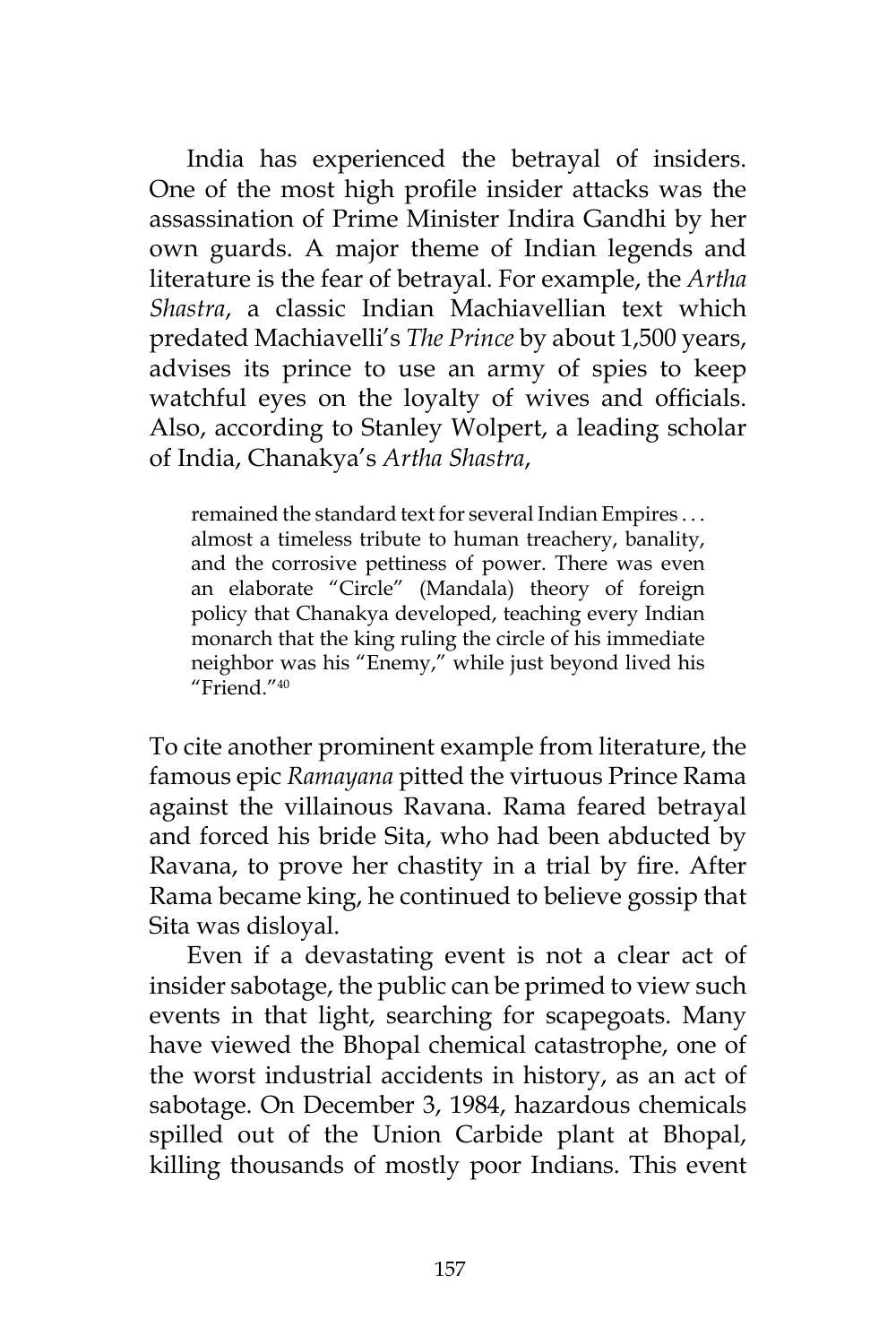underscored the potential for complex technology to wreak havoc. These technological tragedies can lead to loss of faith in humanity's ability to control its inventions and can have profound socially disruptive effects as Paul Slovic observed in the journal, *Science*:

An accident that takes many lives may produce relatively little social disturbance (beyond that experienced by the victims' families and friends) if it occurs as part of a familiar and well-understood system (such as a train wreck). However, a small accident in an unfamiliar system (or one perceived as poorly understood), such as a nuclear reactor or a recombinant DNA laboratory, may have immense social consequences if it is perceived as a harbinger of further and possibly catastrophic mishaps.<sup>41</sup>

Managerial and operator errors contributed to the Bhopal disaster and further eroded public confidence in corporate competence.<sup>42</sup> An accident at or sabotage of an Indian nuclear power plant could be perceived as a nuclear Bhopal, potentially damaging public acceptance of nuclear energy in India. The public or the government also might try to pin the blame of a nuclear Bhopal on Pakistan, possibly stimulating a war between India and Pakistan.

Indian officials have taken measures to guard against the insider threat at nuclear power plants. In particular, India's Nuclear Power Corporation has instituted a Vigilance Directorate to, in part, "strive towards achieving zero degree tolerance to corruption" and also "encouraging whistle blowing arrangements."43 According to the corporation, it has maintained surveillance on employees who have access to sensitive parts of the plants and has done regular and surprise inspections to try to detect possible misconduct.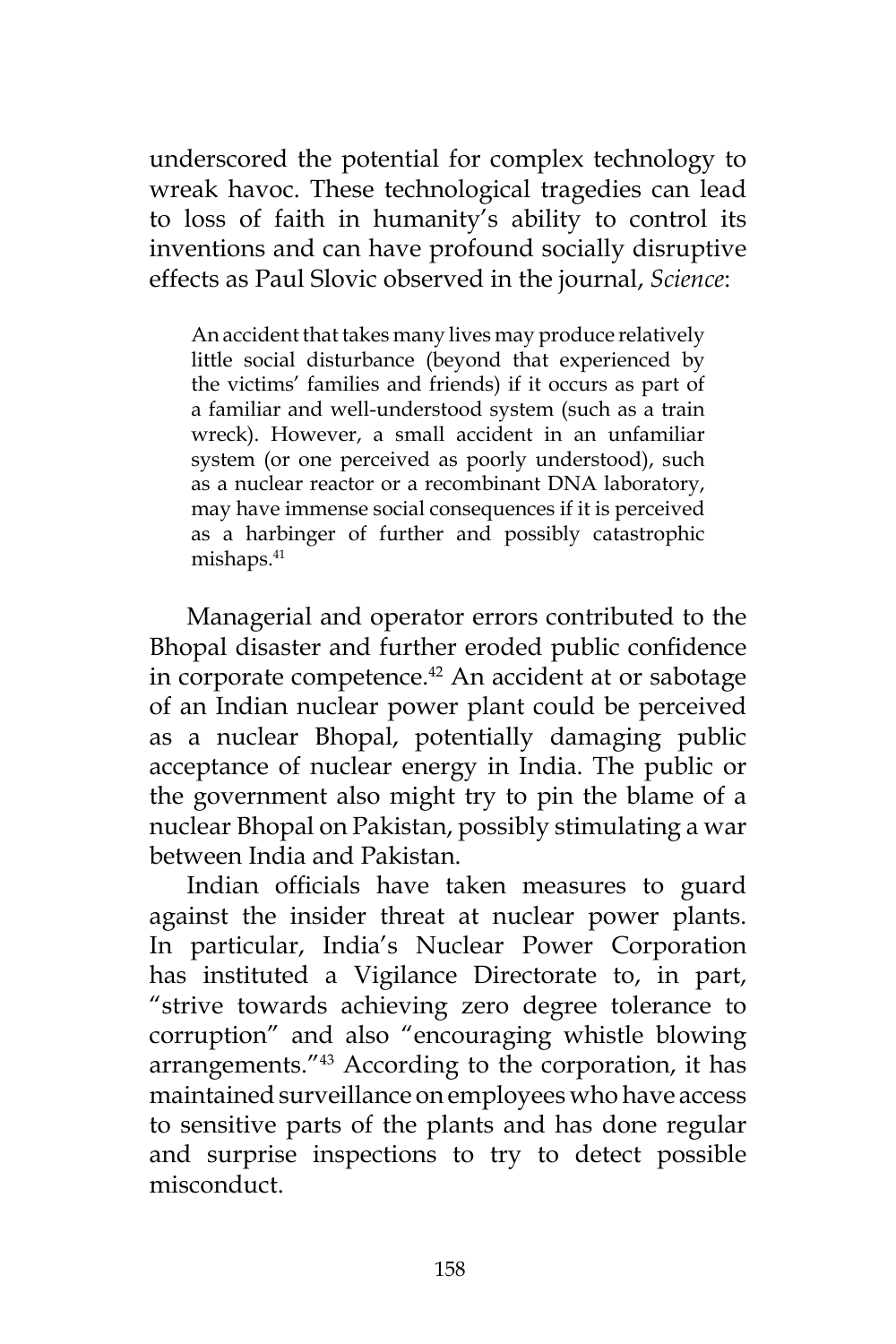Although vitally important and necessary, personnel reliability programs such as the Vigilance Directorate are not foolproof. In the United States where the military has had decades-long practice with a personnel reliability program (PRP), between 2.5 and 5 percent of the PRP certified personnel are decertified and shut out from nuclear related duties.<sup>44</sup>

#### **Regulation, Safety, Secrecy, and Security.**

A safe nuclear facility is not necessarily a secure facility and vice versa. Nonetheless, common nodes for both safety and security are the regulatory agency and the culture of operations at the facilities. Concerning the culture of operations, key factors are whether management instills a safety and security culture and fosters trust among employees so that they feel that they can raise safety and security concerns without fear of reprimand or reprisal. An assessment of how safety incidents are handled by the regulator can indicate how security incidents are addressed.

The Atomic Energy Regulatory Board (AERB) is the regulatory agency for India's civilian nuclear facilities. But because many of the civilian facilities are embedded in the weapons program, BARC reviews the functioning of the military-related facilities. From the beginning of India's nuclear program, the Official Secrets Act has shrouded the program and blocked needed safety improvements, according to safety advocates. In 1999, T. S. Gopi Rethinaraj, a safety advocate, wrote, "India's nuclear establishment has grown into a monolithic and autocratic entity that sets the nuclear agenda of the country and yet remains virtually unaccountable for its actions."45

During the 1990s, then-AERB chairman Dr. A. Gopalakrishnan led the charge that safety had fallen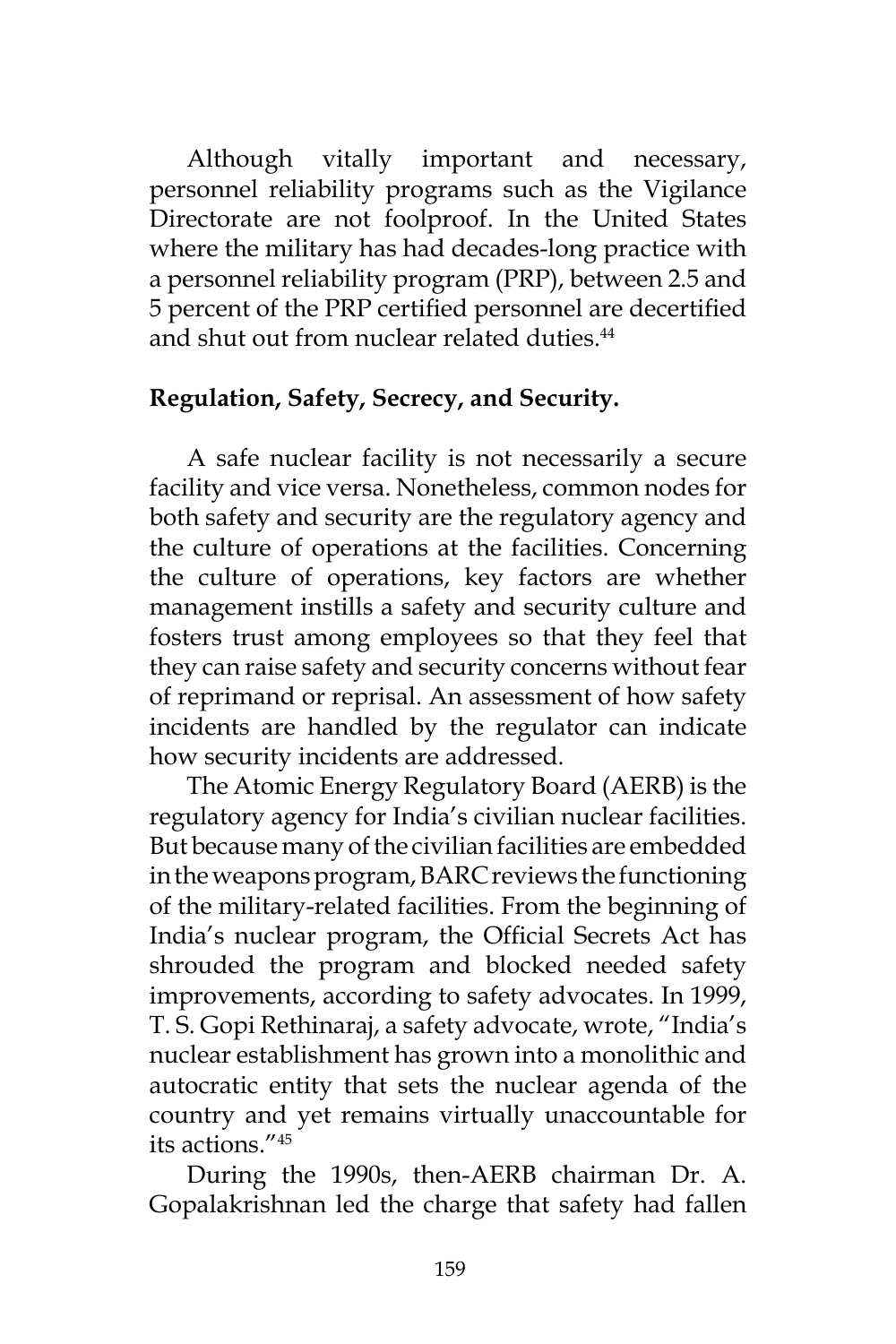short. Soon after raising questions about safety problems, the Indian government decided to not renew his contract.<sup>46</sup> In 1996, he cited, "there were 130 safetyrelated issues in various nuclear facilities, of which 95 belonged to the NPC [Nuclear Power Corporation] alone."47 The Official Secrets Act prevented him from being fully open about the specific issues. The Chief Engineer of the NPC responded that Gopalakrishnan was an alarmist, and that his accusations have played into the hands "of vested interests internationally who are running down India's self-reliant achievements in nuclear energy and have been periodically using the international media to create fear psychosis."48 But the Indian nuclear establishment was not carrying out an open investigation of Gopalkrishnan's safety concerns. A conflict of interest, for example, arose when Raja Ramanna was appointed to an inquiry committee even though he was chairman of the Atomic Energy Commission when many of the safety incidents took place.

In the 1990s, headlines about India's nuclear safety or lack thereof blazoned "Doomsday averted," "Headed for a meltdown," and "Sugarcoating nuclear power."49 Some of the known incidents are: In 1991, the switch gear room in the first unit of the Kakrapar Atomic Power Station caught fire and caused a complete loss of the emergency power system and partial loss of the electrical power supply; also in 1991, for almost a month, the Dhruva plutonium production reactor operated without a functioning emergency core cooling system; on March 31, 1993, a major fire happened in the turbine room of the Narora Atomic Power Station; in September 1997, the workers union charged that there were high radiation levels at the Madras Atomic Power Station; and on March 26, 1999,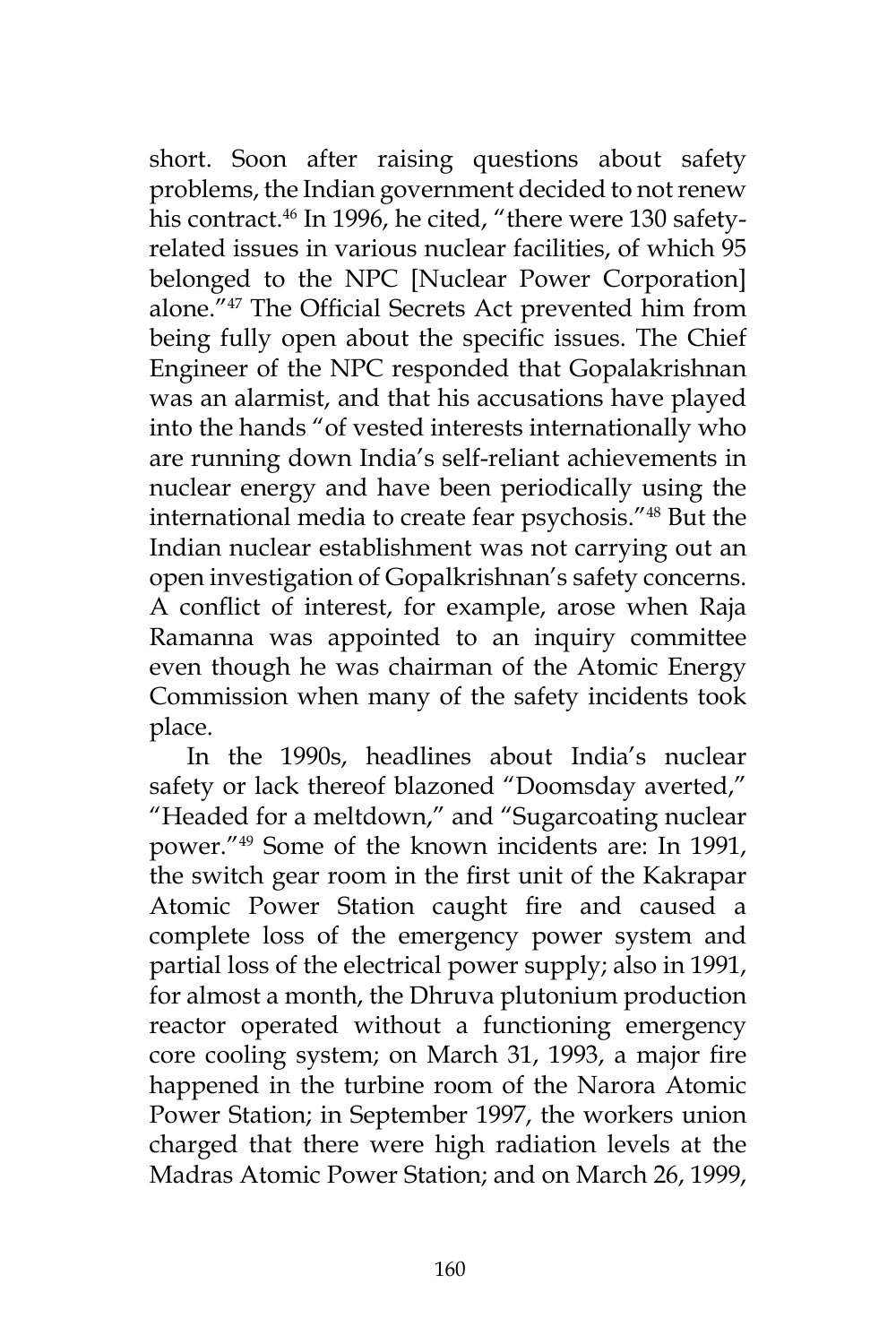large quantities of radioactive heavy water leaked out of the Madras Atomic Power Station. By the late 1990s, India had sunk to the lowest bracket of efficiency and performance in a *Nuclear Engineering International* survey of the world's nuclear programs.

A plethora of safety incidents can point to shortcomings in the defense-in-depth protective functions of nuclear plants. Weaker defense-in-depth safety systems would make these plants less able to withstand damage from a military or terrorist attack. Safety failures could be blamed on saboteurs supported by terrorists or by Pakistan.

Since the 1990s, there have been few reported safety incidents. The lack of reported incidents could either point to a secrecy clampdown or improvement in safety. A combination of the two factors might be the correct explanation. The Indian nuclear program, according to outside safety and regulatory experts, still is burdened with a regulatory agency that is not fully independent. Moreover, the Official Secrets Act probably still exerts a chilling effect. These barriers to self-critical appraisal of safety shortcomings also could lead officials to not take a hard examination of security culture.

However, safety appears to have improved in India's nuclear program in recent years. For instance, since the late 1990s, a number of India's nuclear power plants have received peer reviews by the World Association of Nuclear Operators (WANO). WANO grew out of the industry's goal of striving to prevent a repeat of the 1986 Chernobyl accident. In addition to peer reviews of particular plant operations, WANO also has conducted technical exchanges involving India to help instill better safety practices.<sup>50</sup>

In May 2005, Gopalakrishnan addressed safety concerns and responded to his past critics who had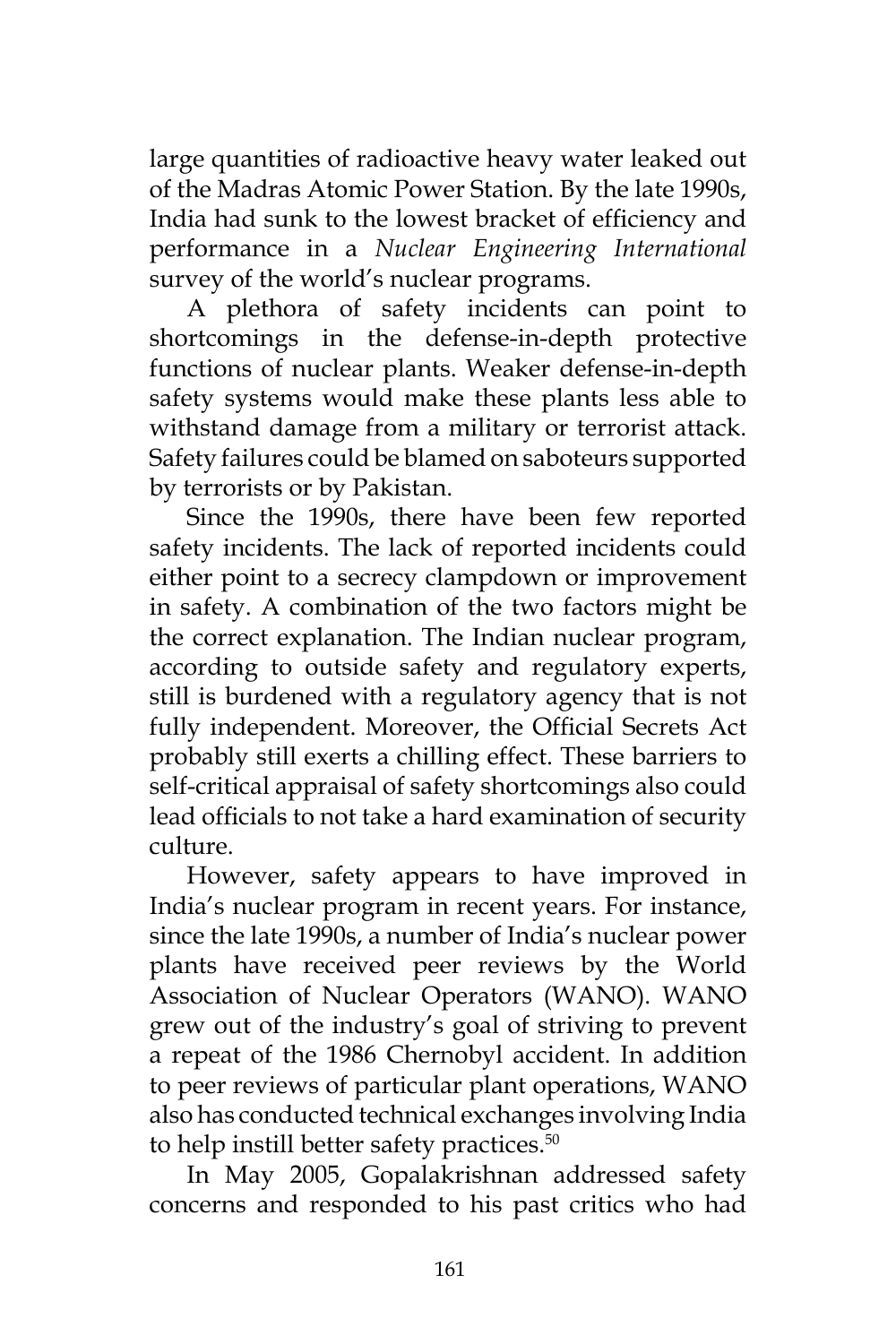raised the issue of alleged undue influence of foreigners in India's nuclear activities:

In fact, without any foreign technical assistance, the DAE engineers have rectified almost all the safety deficiencies which I had documented and submitted to the government . . . in 1995. Therefore, invoking the need for safety assistance from the U.S. is merely a ploy to indirectly plant doubts in the minds of the Indian public that DAE's capability to maintain safety in our reactors is inadequate in comparison to U.S. expertise.<sup>51</sup>

His article was published in the lead up to the unveiling of the controversial U.S.-India nuclear deal in July 2005. Gopalakrishnan believes firmly in India maintaining its self-reliance, especially in a world dominated by the United States. Other former and current Indian nuclear officials have expressed similar resistance to outside nuclear safety assistance. Such resistance also would tend to block India from receiving nuclear security assistance from outsiders.

Still, in the same article, Gopalakrishnan underscored some current safety issues. In particular, he warned against DAE's consideration of operating Tarapur reactors "with plutonium-based indigenous fuel" because this "is impractical and dangerous" and "world-wide studies have established that introducing more than 30-35 percent plutonium into boiling water reactors could bring adverse changes in their safetyrelated physics and kinetics parameters." Despite his reservations about relying on foreign assistance, he encouraged DAE "to initiate detailed technical discussions and consultations" with France and Russia "to further ensure public safety" about the breeder reactor program.52 While those countries have breeder reactor programs, the French Superphenix breeder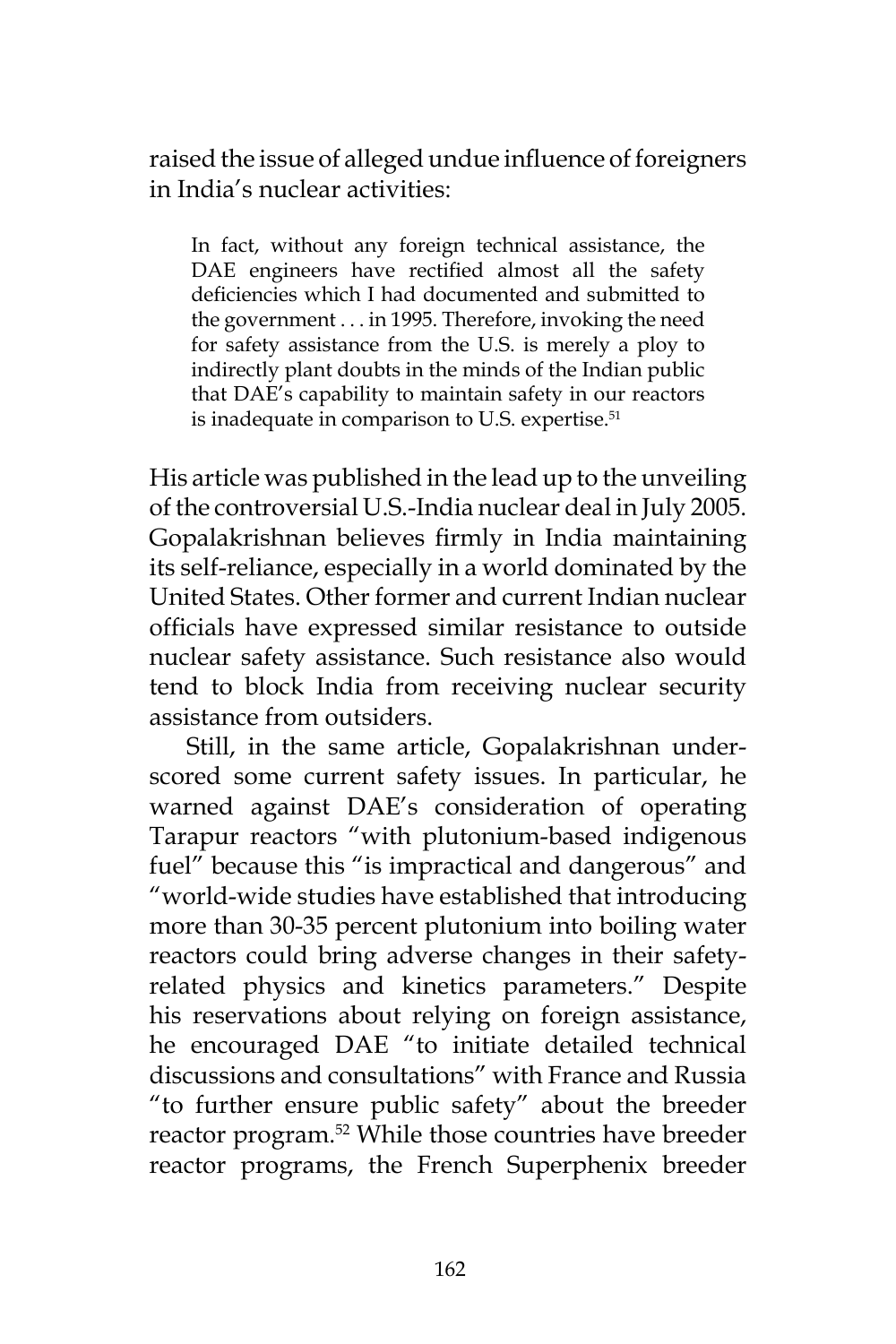reactor had to be shut down soon after completion because of sodium coolant leaks. There has been an extensive history of safety problems in breeder reactor programs. Without rigorous attention to safety, India could experience numerous safety issues if it moves ambitiously with its breeder program as it has planned to do.

#### **TERRORISM AND SECTARIAN VIOLENCE**

Since independence in 1947, India repeatedly has suffered from terrorism and sectarian violence. While New Delhi has made great strides in creating the world's largest democracy and in officially ending the caste system, centuries of religious strife and caste discrimination lie just below the surface, ready to boil over.53 In the past few decades, tens of thousands have died in India because of sectarian and terrorist violence.54 Even though South Asia has experienced several wars in the past sixty years, terrorism has killed more people than all the wars in South Asia during that time period.55 In recent years, the cycle of terror among disaffected groups continues and arguably has increased in its fury. Although the West has recently experienced high profile terrorist events, including the 9/11 attacks in the United States, the March 11, 2004 (3/11) attacks in Spain, and the July 7, 2005 (7/7), attacks in Britain, there have not been continual attacks in these countries. In contrast, as terrorism analyst Swati Parashar has underscored, "India on the other hand barely recovers from one attack when another is successfully launched. It is a never ending saga of terror that needs to be examined."56

Religious terrorism has caused the largest number of terrorist incidents and killings. Much of this terrorism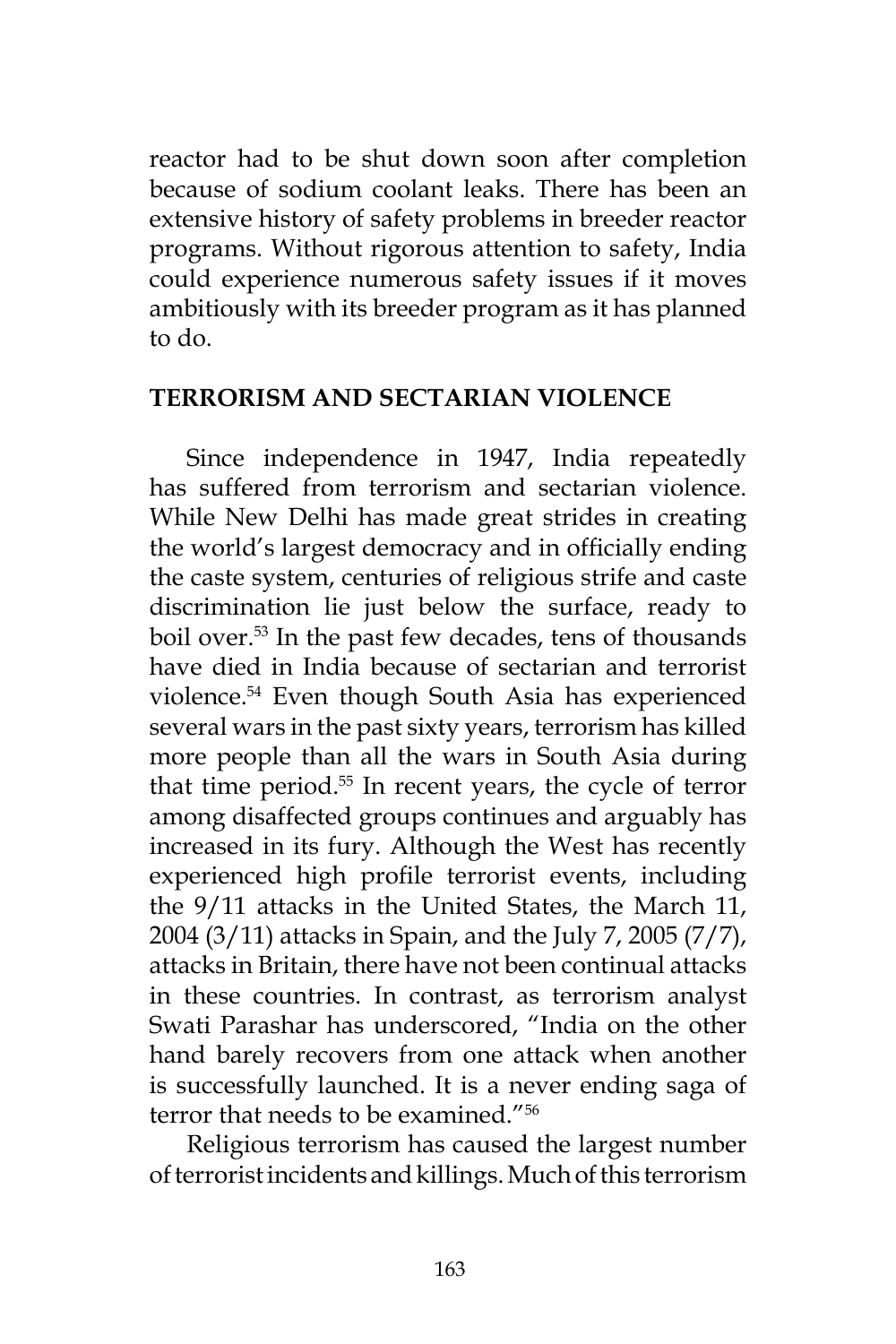has arisen from the Sikh separatist movement wanting to create an independent Khalistan, and from the strife in Jammu and Kashmir. While the former movement raged prior to 1995, the latter conflict continues to flourish. Pakistani-linked pan-Islamic groups operate in Jammu and Kashmir.

Four Pakistani pan-Islamic organizations, the Lashkar-e-Toiba (LET), the Harkut-ul-Mujahideen (HUM), the Harkat-ul-Jihad-al-Islami (HUJI), and the Jaish-e-Mohammad (JEM), which are active in India, have joined Osama bin Laden's International Islamic Front (IIF), which formed in 1998. Osama bin Laden also is the leader of al-Qai'da. All of these terrorist groups have safe havens in Pakistan, and two of them, LET and HUJI, also have found shelter in Bangladesh. While these groups had at first recruited their members from Pakistan, since 2003 they have drawn recruits from the Indian Muslim diaspora community in the Gulf region and from the Indian Muslim community within India. Muslims in India generally are opposed to al-Qai'da and the pan-Islamic terrorist groups.<sup>57</sup> However, with more than 140 million Muslims in India, which has the second largest Muslim community in the world, al-Qai'da affiliated groups need only recruit a tiny fraction to create a formidable force operating inside India.

The connection of these Pakistani pan-Islamic groups to al-Qai'da increases India's risk of nuclear and radiological terrorism. Bin Laden has proclaimed that al-Qai'da has a religious duty to acquire weapons of mass destruction (WMD).<sup>58</sup> He also has cited the American bombing of Hiroshima to rationalize al-Qai'da's drive for nuclear weapons.<sup>59</sup> Lending support to bin Laden's call to nuclear arms, in May 2003, Shaykh Nasir bin Hamid al-Fahd, a young Saudi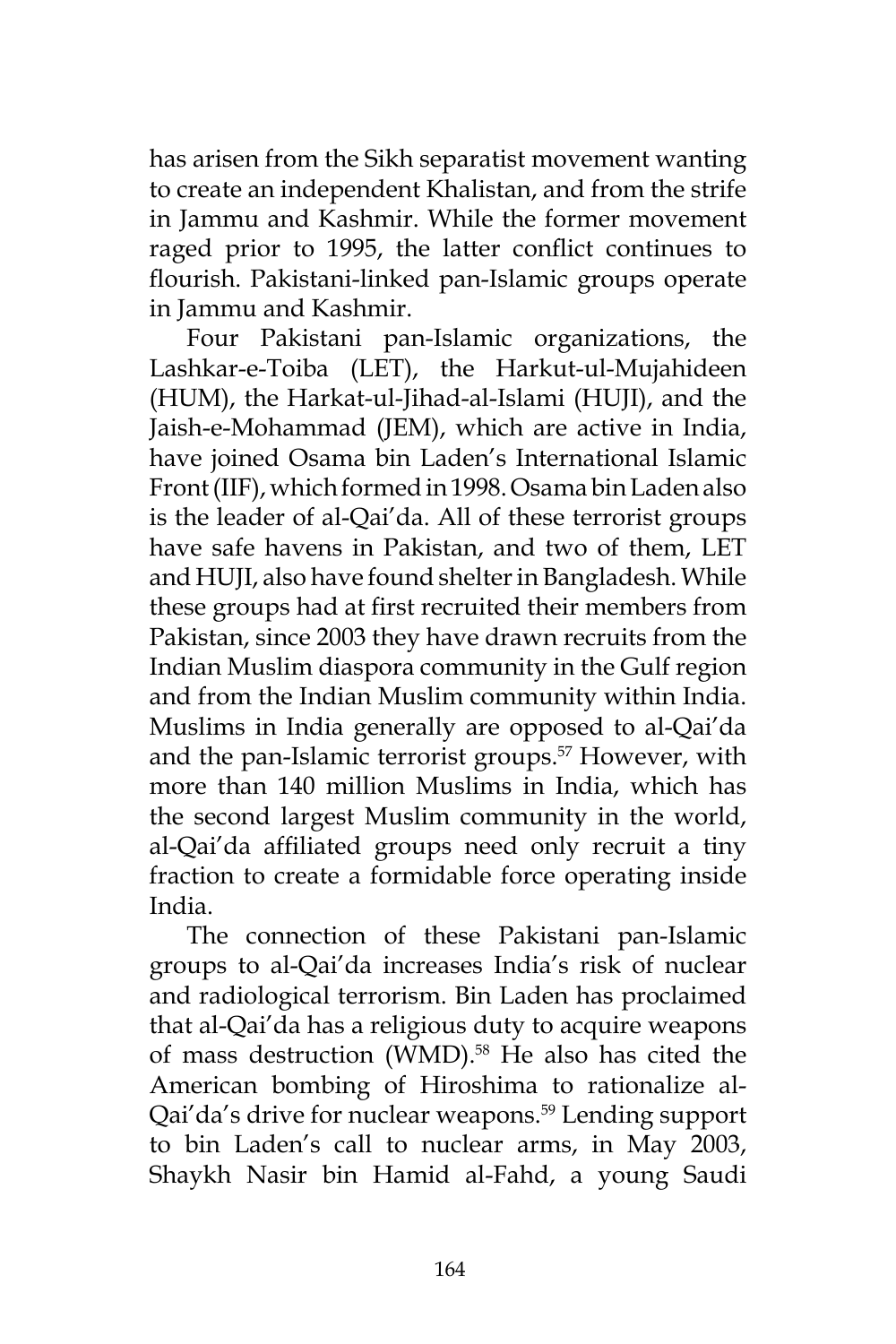cleric, wrote the religious paper "A Treatise on the Legal Status of Using Weapons of Mass Destruction" to try to justify Muslims' use of such weapons in the defense of the Umma, the Islamic community.<sup>60</sup> This rhetoric mirrors bin Laden's *modus operandi*. Like the Prophet Mohammed, bin Laden purposefully warns foes before they are subjected to attack. This behavior also tracks the Prophet Mohammed's conviction of trying to convince the enemy of the error of his ways and giving him an opportunity to surrender or make restitution. For example, bin Laden warned Spain and Britain before the 3/11 and 7/7 attacks. Both countries apparently were primary targets of al-Qai'da-affiliated groups because they were closely aligned with the United States, especially in the war in Iraq.

Until April 23, 2006, neither bin Laden nor his deputy, Ayman al-Zawahiri, had criticized India directly. On that date, bin Laden, in a video aired by the Al Jazeera TV channel, spoke about India's involvement in Kashmir and referred to an alleged Crusader-Zionist-Hindu war against the Muslims. A prominent South Asian terrorism analyst believes that the bin Laden message was provoked in part by President Bush's visits to India and Pakistan in early March 2006<sup>61</sup>

Other Islamic extremists have warned Muslims about Hindus allegedly colluding with the United States and Israel. Notably, Professor Khurshid Ahmad, a leading ideologue for the Jamaat-e-Islami, has written about the Islamist "axis of evil," revolving around Christians, Jews, and Hindus.<sup>62</sup> Such rhetoric may have inspired al-Qai'da or an al-Qai'da-affiliated group to bomb commuter trains on July 11, 2006. These bombings killed about 200 people in Mumbai. Soon after the attack, a self-described al-Qai'da represent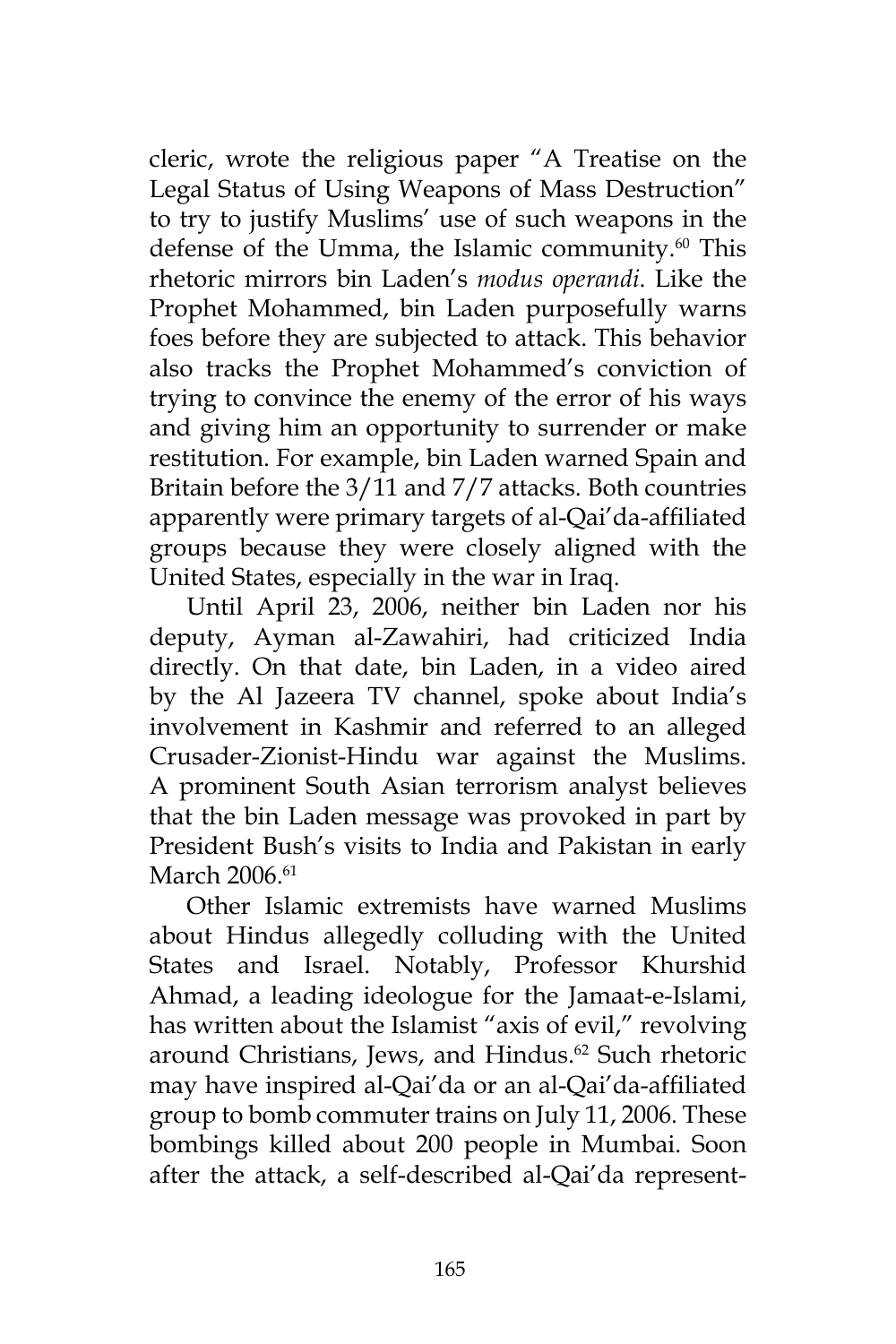ative said that al-Qai'da had established a cell in Kashmir and that the bombings were "a reaction to what is happening to the minorities, especially Muslims in India."63

Early backlash against India allying with the United States occurred on October 29, 2005, when three precisely coordinated bombs detonated in Delhi, killing about 50 people. These bombings had the mark of al-Qai'da and the IIF because of the well-synchronized nature of the multiple attacks and the occurrence close to Al Quds Day, which is on the last Friday of the Ramadan fasting period. Many Muslims commemorate Al Quds Day by protesting against the Israeli occupation of East Jerusalem where the Al Quds mosque is located. The bombings also happened 2 days before Diwali, a major Hindu festival. Moreover, the blasts follow on the heels of a propaganda campaign against India launched by al-Qai'da, the Taliban, and the IIF. For example, on August 9, 2005, the Al Arabiya TV channel broadcast an alleged al-Qai'da video that showed interviews with jihadists in Afghanistan saying that they are avenging the killing of Muslims by the United States, Britain, Israel, and India.<sup>64</sup> The propaganda campaign ramped up soon after Prime Minister Singh's high profile visit to the United States in July 2005.<sup>65</sup> During that visit, Singh and Bush unveiled the U.S.-India nuclear deal.

So far, religious terrorists in India have not attacked nuclear facilities or used nuclear or radiological materials in their attacks. However, on September 12, 2001, Sheikh Jamil-ur-Rehman, the leader of the Tehrikul-Mujahideen, a terrorist group in Kashmir, promised to attack nuclear facilities in India.<sup>66</sup> Although some religious terrorist organizations, such as al-Qai'da, have expressed strong interest in nuclear terrorism, all of the religious terrorist groups have favored well-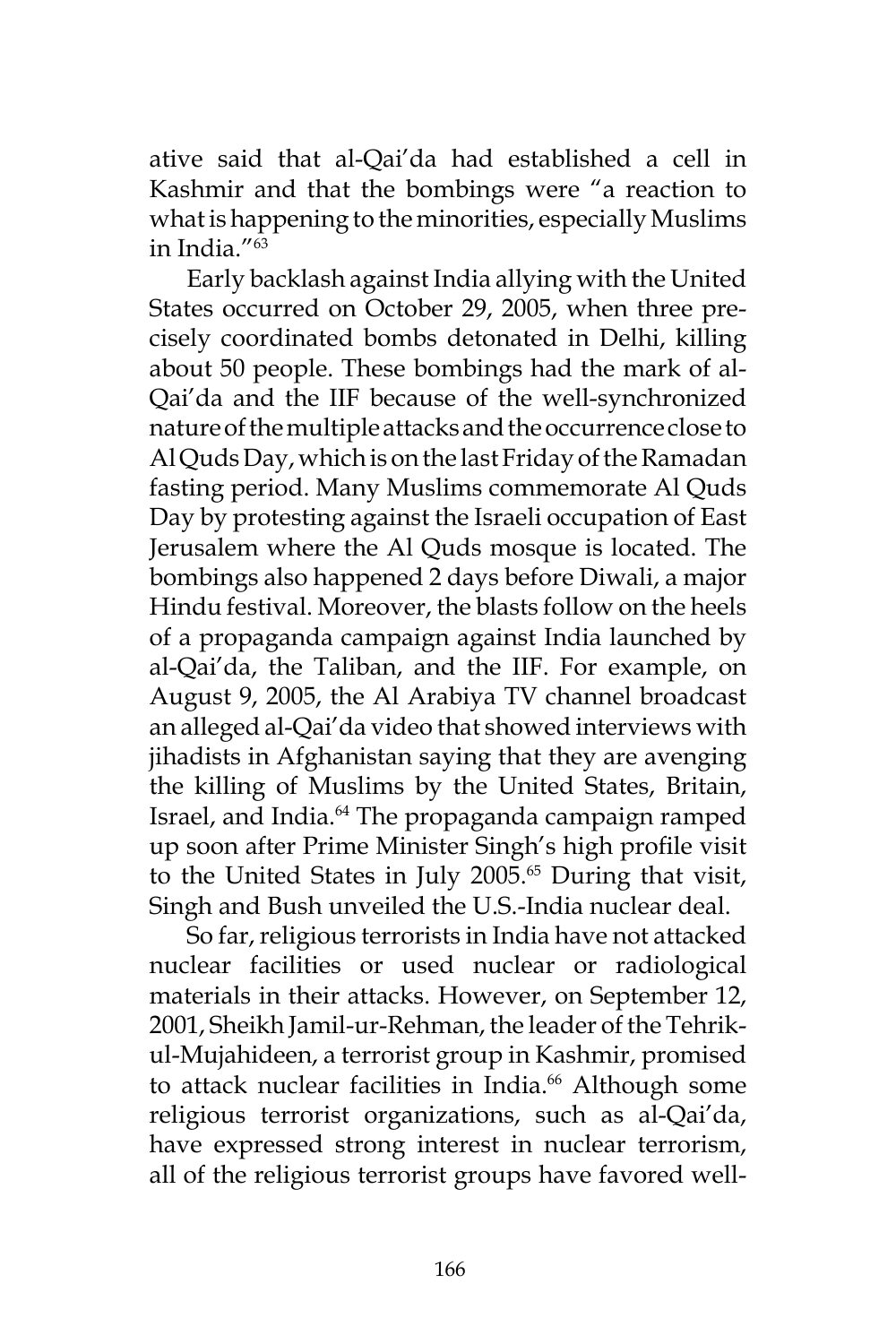proven techniques of improvised explosive devices, suicide bombings and hostage taking, as well as hijacking and blowing up aircraft. South Asian terrorist groups which are influenced mainly by nonreligious motivations also have employed these non-nuclear methods and notably have introduced to the subcontinent one of the more radical methods: suicidal terrorism. In May 1991, suicidal terrorism first appeared in India with the assassination of Prime Minister Rajiv Gandhi by the Liberation Tigers of Tamil Eelam (LTTE), a national-separatist group in Sri Lanka. However, after the Pakistani pan-Islamic groups of LET, HUM, HUJI, and JEM teamed up with bin Laden's International Islamic Front (ISF) in 1998, they have embraced and expanded the use of this method. Terrorists' willingness to covet martyrdom may be required for them to penetrate a nuclear facility. Certainly, an airplane crash into a nuclear plant would call for suicidal terrorists. Also, a truck bomb would likely require a terrorist martyr to drive to the designated target at the nuclear facility and ensure the detonation of the explosive.

At least one terrorist who wanted to crash airplanes into nuclear power plants had lived in neighboring Pakistan. Khalid Shaikh Mohammed, a Pakistani and one of the chief planners of the 9/11 terrorist attacks, told interrogators that his ambitious original plan for 9/11 involved 10 airplanes instead of the four that were used. In addition to smashing airplanes into the World Trade Center and the Pentagon, he wanted to crash planes into the Central Intelligence Agency (CIA) and Federal Bureau of Investigation (FBI) headquarters, as well as nuclear power plants.<sup>67</sup> He was captured in Rawalpindi, Pakistan, in March 2003 and had connections to al-Qai'da-affiliated groups throughout South and Southeast Asia. Mohamed Atta, the leader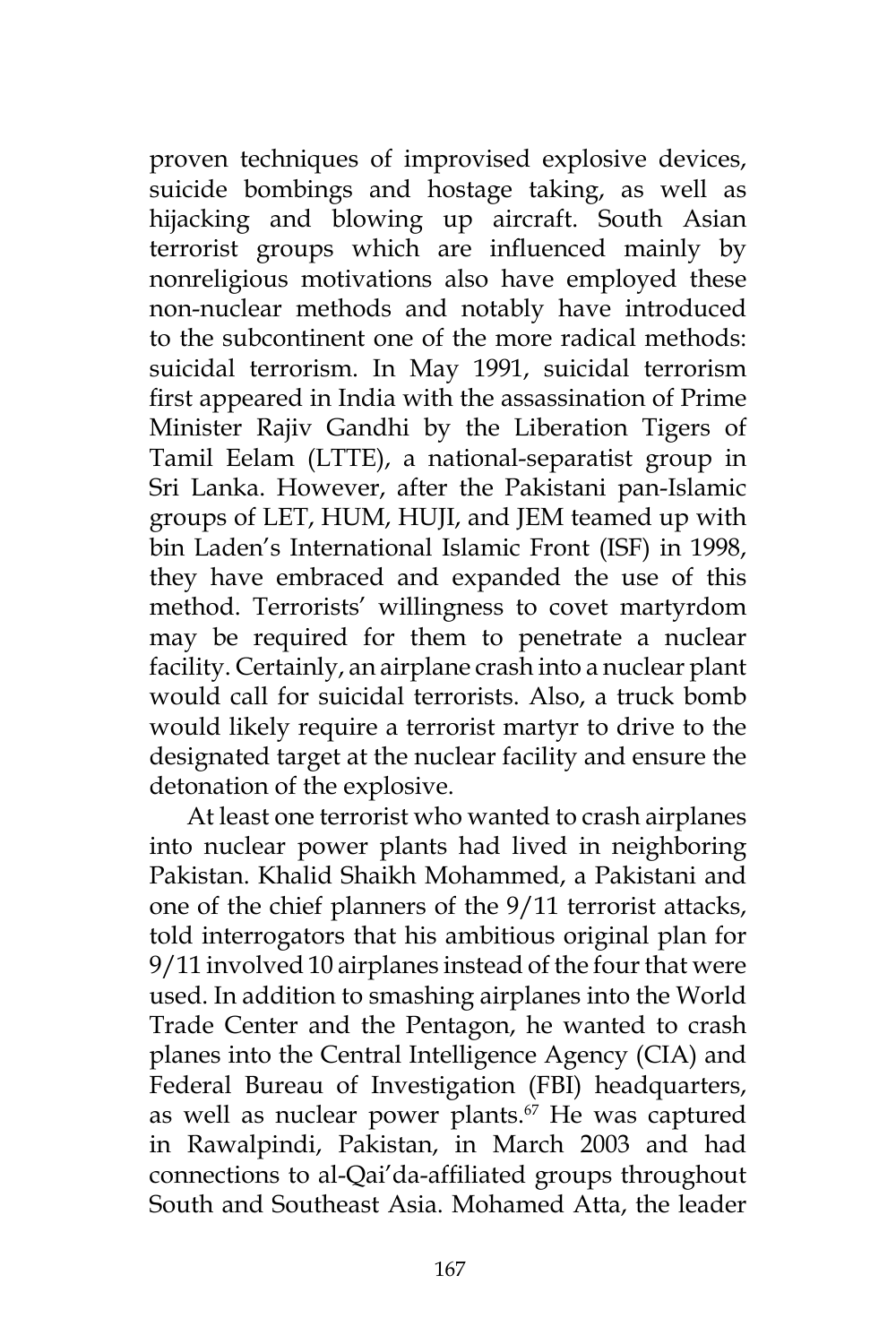of the 9/11 hijackers, also reportedly "considered targeting a nuclear facility he had seen during familiarization flights near New York . . . referred to as 'electrical engineering'."68 But the 9/11 report notes:

According to Binalshibh [one of the 9/11 planners], the other pilots did not like the idea. They thought a nuclear target would be difficult because the airspace around it was restricted, making reconnaissance flights impossible and increasing the likelihood that any plane would be shot down before impact. Moreover, unlike the approved targets, this alternative had not been discussed with senior al-Qai'da leaders and therefore did not have the requisite blessing.<sup>69</sup>

Some terrorist attacks in India have brought it close to war with Pakistan. In particular, the December 13, 2001, attack on the Indian parliament and the following January 2002 attack on the Kaluchak army camp spurred New Delhi to mobilize its military along the India-Pakistan border. Many Indian leaders believed that Islamabad was responsible for allowing the perpetrators of these attacks to operate within Pakistan. The military mobilization spurred U.S. intervention with Islamabad. In response, Pakistan temporarily stemmed the flow of militants into India. According to V. R. Raghavan, a retired general in the Indian army, this experience in part shifted Indian strategy "from defensive to proactive, offensive responses to terrorism."70 As a consequence, in the future, India may use "punitive military actions such as air strikes against terrorist infrastructure and military forays to take out terrorist bases in Pakistani territory."71 In light of this new more aggressive strategy, a terrorist attack on or sabotage of an Indian nuclear facility could spark a war between India and Pakistan, particularly if New Delhi suspects Islamabad's involvement in the initiating event.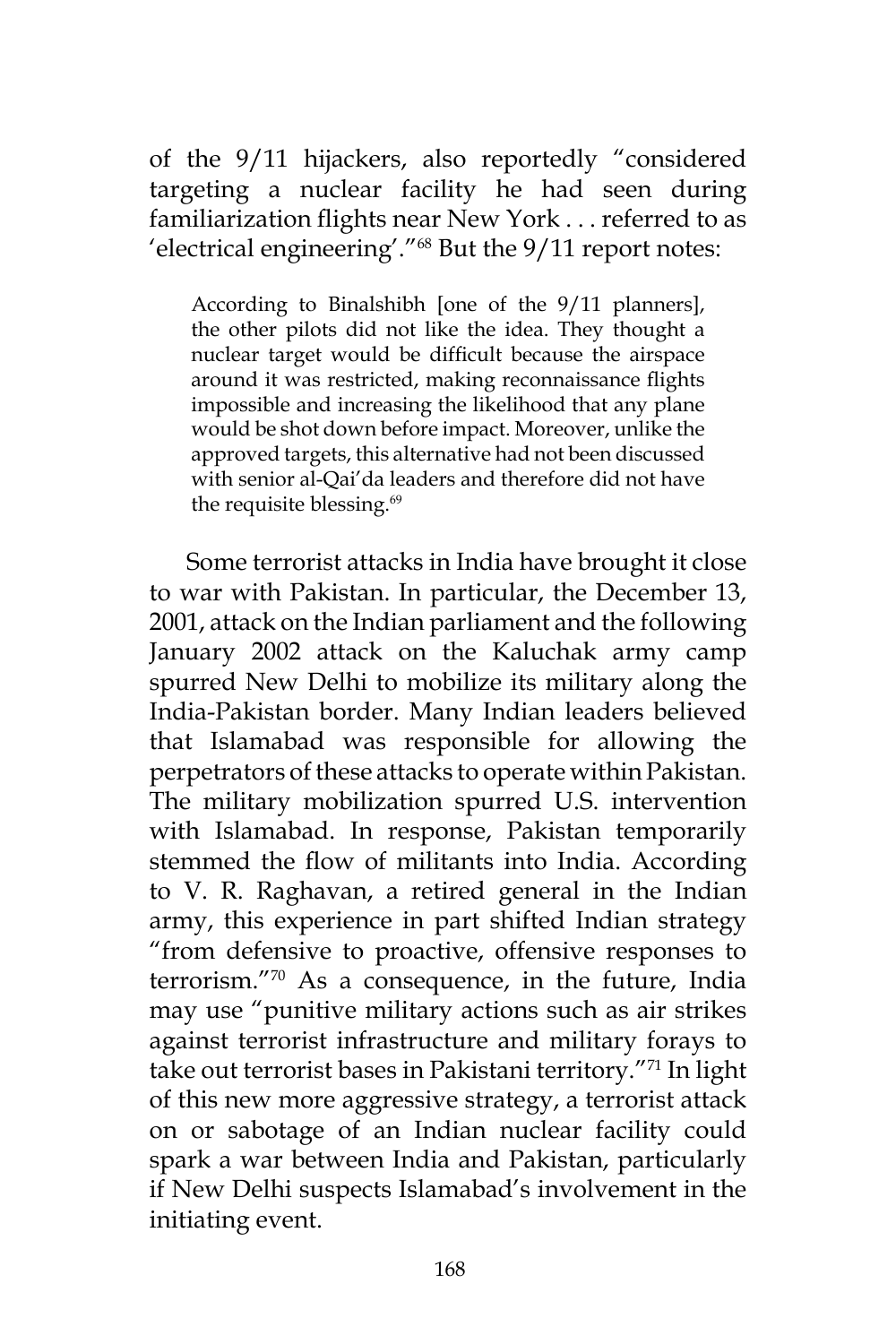Concerns about Pakistan attacking nuclear facilities have influenced decisions on where to build Indian nuclear power plants. For example, on June 23, 2006, the Indo-Asian News Service reported that New Delhi was forced to rethink its original plans to locate a new nuclear plant in Punjab after concerns were raised about the proposed site's close proximity to Pakistan. Instead, the new plant will be built in Haryana.<sup>72</sup>

Al-Qai'da or al-Qai'da-affiliated groups in South Asia could try to blackmail India to "liberate" Kashmir from India. Blackmail is most effective when it targets what someone cherishes. It would not have been lost on jihadi terrorists in South Asia that India believes dearly in its nuclear program. Moreover, a blow delivered to this program also would strike at the United States, which has invested much of its foreign policy clout in promoting India's civilian nuclear development. Jihadis seeking the liberation of Kashmir would not want to commit nuclear terrorism inside that region because of fear of harming their constituents. Instead, they would target Indian nuclear facilities outside that region of which there are many. The blackmail scenario could play out in a number of ways. Conceivably, a terrorist group could forewarn Indian authorities before the attack demanding surrender of Kashmir. Alternatively, the group might believe that a more effective method would be to prove its capability by launching an attack on a nuclear facility and then make its demand. The blackmail would take the form of threats against other facilities. New Delhi probably would suspect Islamabad's involvement, especially because Indian leaders likely would reason that successful terrorist strikes against nuclear facilities would require financial and technical assistance from a state sponsor. This scenario could then spiral into a war between India and Pakistan.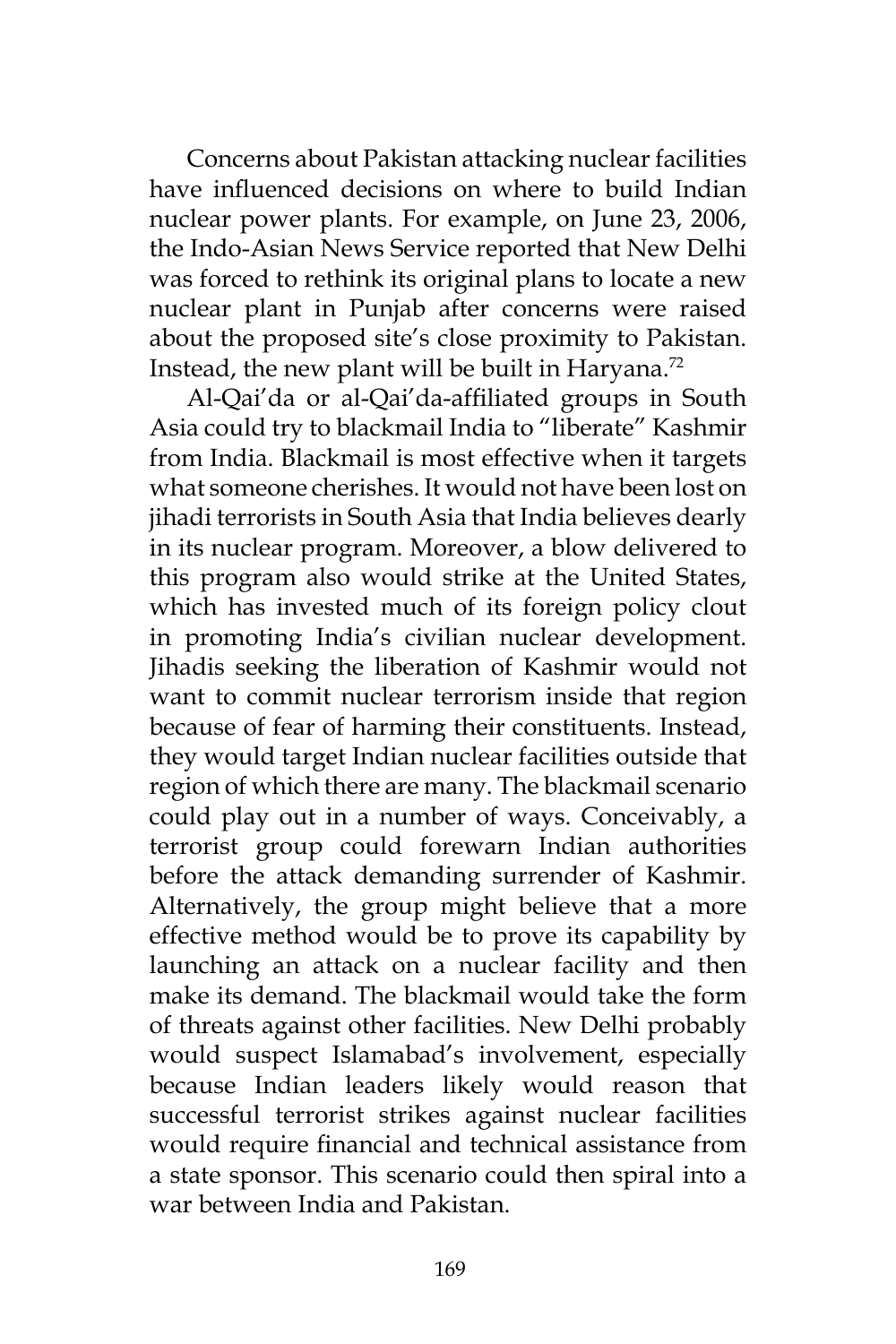While nonreligious terrorist groups in India apparently are not motivated to acquire and use WMD, possible exceptions are Marxist and Maoist groups. These groups intend to right the wrongs of economic and social injustice experienced by hundreds of millions of India's poor people. Marxist groups in India have linked up with Maoist groups in Nepal, Sri Lanka, and Bangladesh.73 This network could lend means of financial and technical support among these groups. Although Marxist and Maoist terrorist organizations in South Asia have not expressed interest openly in chemical, biological, radiological, or nuclear terrorism, one group has drawn attention recently to its targeting of India's economic infrastructure. During the past 4 years, the Naxalites, a Maoist-inspired group, have spread throughout parts of eastern and southern India. Their numbers have increased recently, and they are held responsible for attacks that killed about 900 people in 2005. The Naxalites and some Marxist groups recently have threatened to attack mining operations.<sup>74</sup> A major uranium mining and milling site in Jaduguda is located in the Indian region of Jharkhand, a stronghold of the Naxalites. The Naxalites already have attacked railways and could turn their sights on nuclear power plants because of these facilities' high-profile economic significance.

#### **PROTECTIVE MEASURES**

The Ministry of Home Affairs is the lead agency in managing internal Indian security. A major part of the Home Ministry, the Central Industrial Security Force (CISF) is responsible for defending nuclear installations and is independent of the DAE. But the CISF, a paramilitary force, has many additional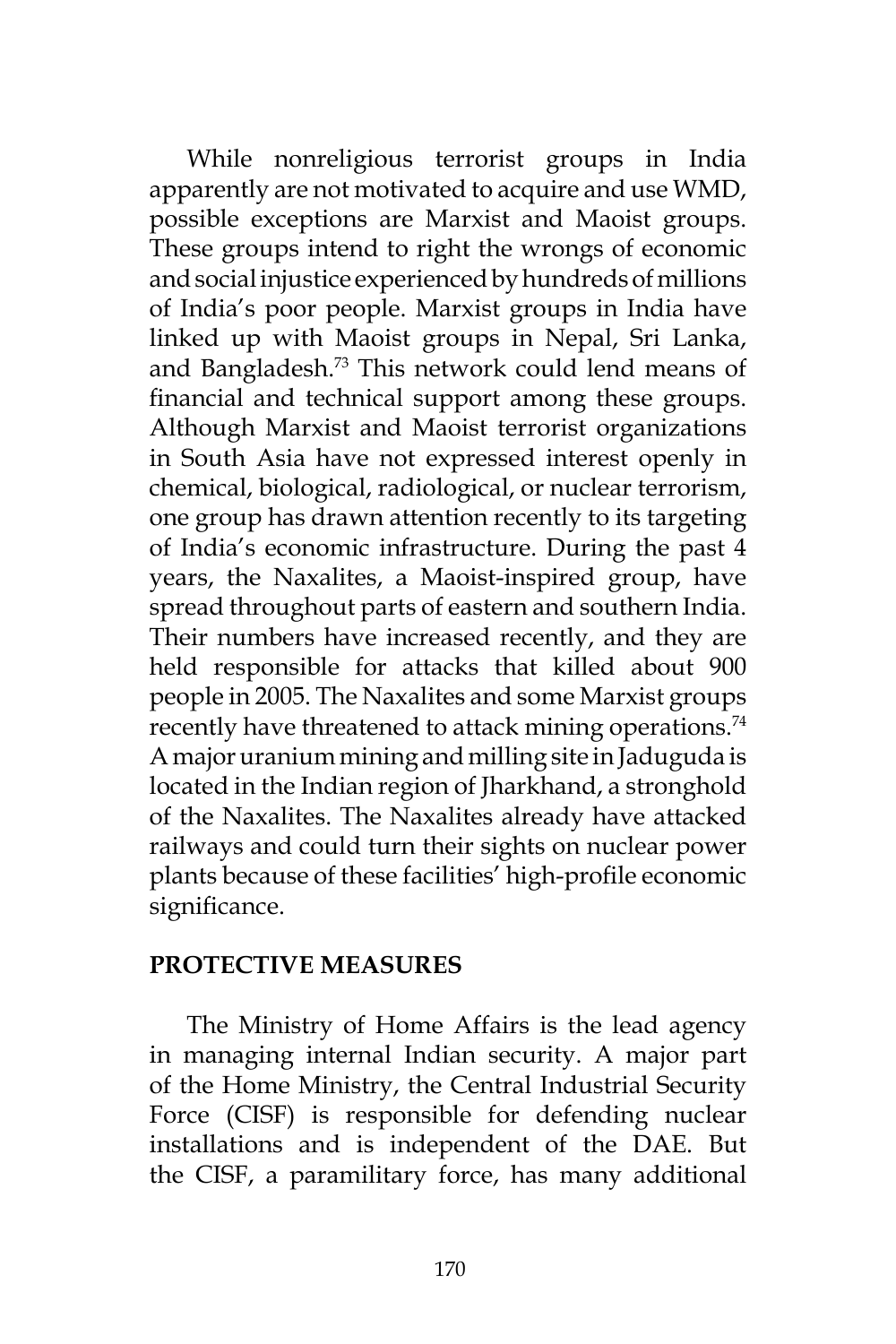responsibilities. It protects oil refineries, ports, airports, steel plants, and many other places that are vital for India's economy. The CISF currently consists of more than 95,000 personnel guarding more than 250 industrial locations. It has a specially trained fire wing that provides fire-fighting services to the government. With all of these duties, there are concerns that CISF is stretched too thin.<sup>75</sup> Even the Indian government's official Web site for the CISF acknowledges, "CISF is increasingly being called upon to perform important duties beyond its charter such as internal security, airport security, security of highway, election duties, etc." While not discussing the details of its training methods, the CISF Web site mentions that its seven training institutions are trying "to keep the force abreast of the latest trends in threat perception and its management vis-à-vis the technological advancements in the field."76 It is not reported openly as to what types and frequency of testing the CISF undergo at nuclear facilities.

In 2004, India's Border Security Force (BSF) announced that it is forming a battalion with special skills in countering nuclear, biological, and chemical threats. The special battalion will receive training from nuclear experts at BARC. At that time, the BSF also pointed to increased concerns about militant camps in Bangladesh. While the battalion has established its main base of operations near Bangladesh, BSF reported that the battalion could deploy in any part of India if and when needed.<sup>77</sup>

In April 2002, the Chairman of India's Nuclear Power Corporation announced that he was cognizant of the terrorist threat and mentioned that the DAE and CISF have performed security drills at nuclear facilities.<sup>78</sup> Within a month after 9/11, New Delhi promulgated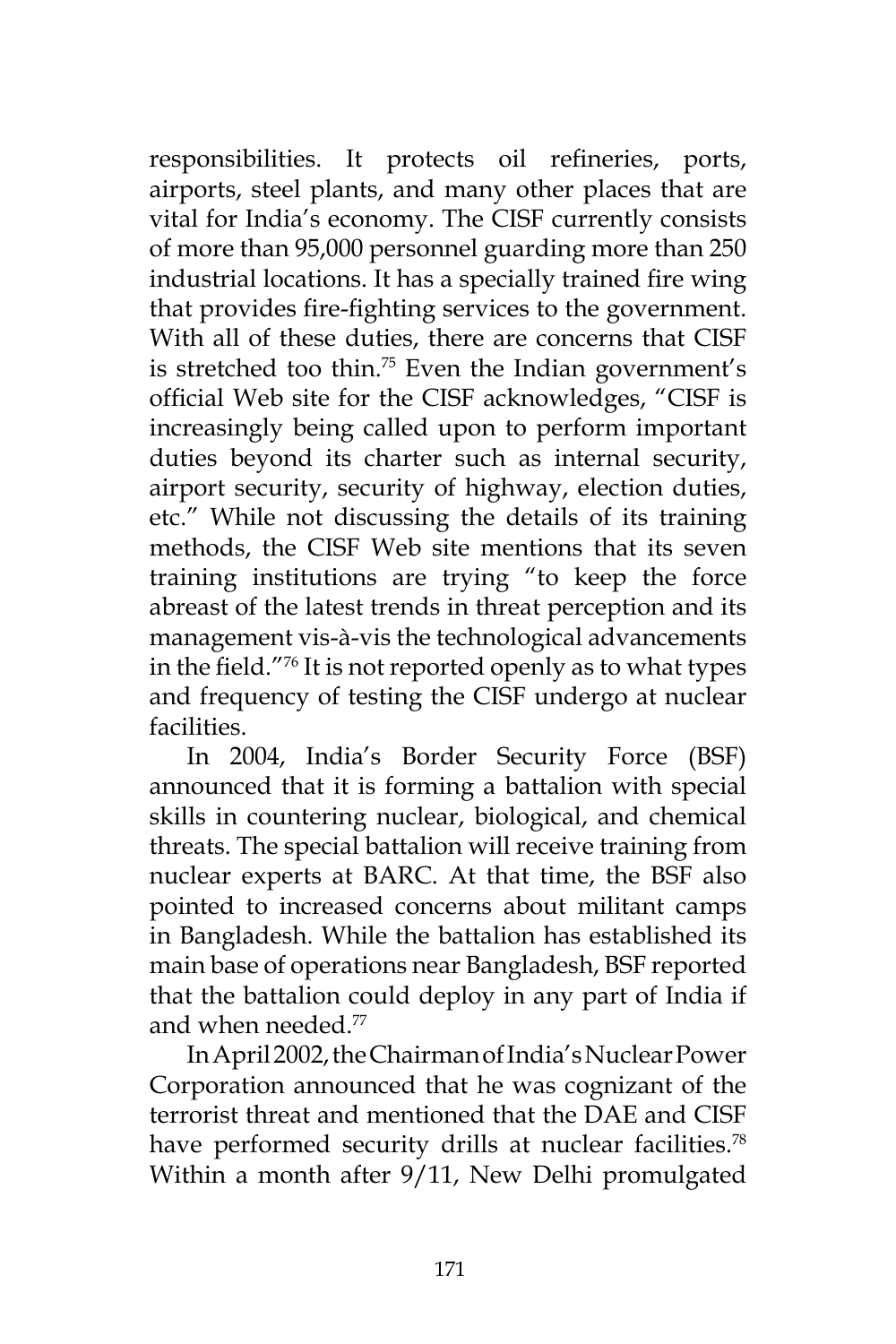no-fly zones around nuclear power plants.<sup>79</sup> However, it is uncertain whether these facilities are adequately protected by anti-aircraft defenses.

The Indo-U.S. Working Group on Counterterrorism has discussed a variety of issues including nuclear terrorism. The United States reportedly has brought up the issue of assistance to secure Indian nuclear facilities.<sup>80</sup> But such assistance faces the hurdle of appearing to place India in a subservient position. Indian officials pride themselves on trying to become self-reliant. To have a greater chance of being accepted, U.S. help with nuclear plant security at least would have to be perceived as a cooperative venture.

Crises often have spurred India and Pakistan to enhance cooperative efforts to address mutual security concerns. In the 1980s, for instance, Indian fears about Pakistan's nuclear weapons program were rising. During the early 1980s, New Delhi considered preemptive strikes against Pakistan's nuclear facilities, especially the Kahuta plant. Rumors were circulating that Israel would carry out the attack if India so requested.81 As noted earlier, Israel had bombed the Osirak reactor in Iraq in 1981. During this time period, New Delhi had yet to recognize Israel diplomatically because of not wanting to rile India's large Muslim population. A possible buildup to a preemptive attack heightened already growing tensions on the Subcontinent.

A partial defusing of the crisis atmosphere came about with the 1988 agreement between the two adversaries to refrain from attacking each other's nuclear facilities in the event of war. The agreement entered into force in 1991. Since January 1, 1992, the two sides annually have exchanged a list of their nuclear facilities. Although this agreement has served as a confidence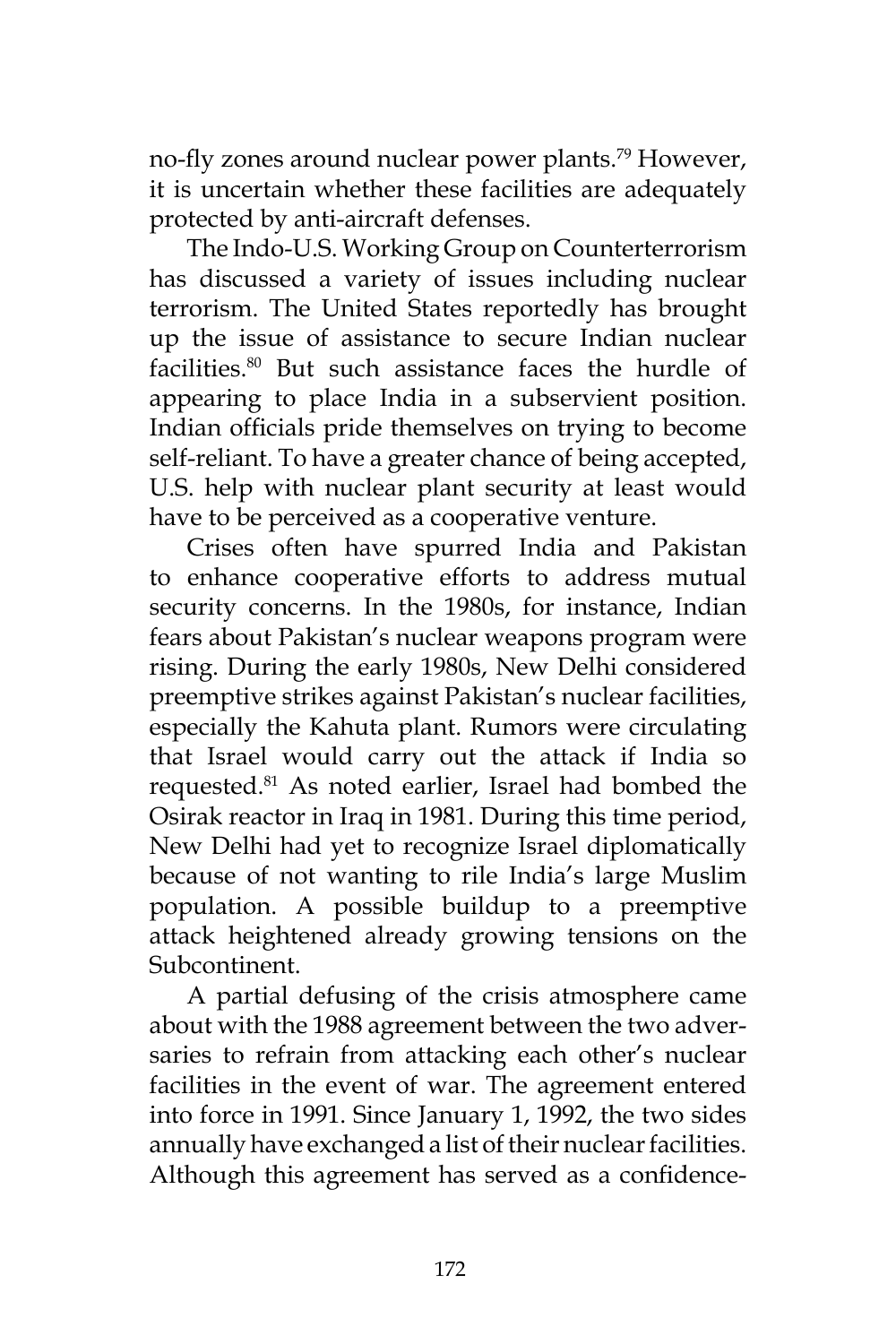building measure, it has its shortcomings. It does not define "nuclear facility," and it does not specify when a facility should be included on the list, that is, when construction has started or been completed. The lists have never been published openly. Outside observers suspect that the lists are incomplete and most likely do not include many military facilities. If possible, it would be interesting to compare the list India has sent Pakistan to the list of civilian facilities India has sent to its parliament and the United States with respect to the U.S.-India nuclear deal.<sup>82</sup>

Although India is not a signatory of the Nuclear Non-Proliferation Treaty, it is a member of the IAEA. The IAEA has provided some security training using seminars for Indian officials. Also, both Indian and Pakistani experts have participated in the IAEAsponsored International Training Course on the Physical Protection of Nuclear Facilities and Materials operated by the Sandia National Laboratories.<sup>83</sup> But India and Pakistan could make more effective use of the IAEA by requesting International Physical Protection Advisory Service missions in which an international team makes confidential vulnerability assessments that result in specific recommendations to improve physical security. But Indian and Pakistani concerns about the leakage of sensitive information from civilian facilities embedded in the military complex are likely creating resistance to fully opening up to the IAEA.<sup>84</sup>

The two countries are also parties to the Convention on the Physical Protection of Nuclear Material (CPPNM). A major shortcoming of the CPPNM was that for many years, it only applied to protection of nuclear material during international transit. But amendments to the CPPNM in 2005, once ratified, would require parties to protect nuclear material at their domestic facilities. Still, independent security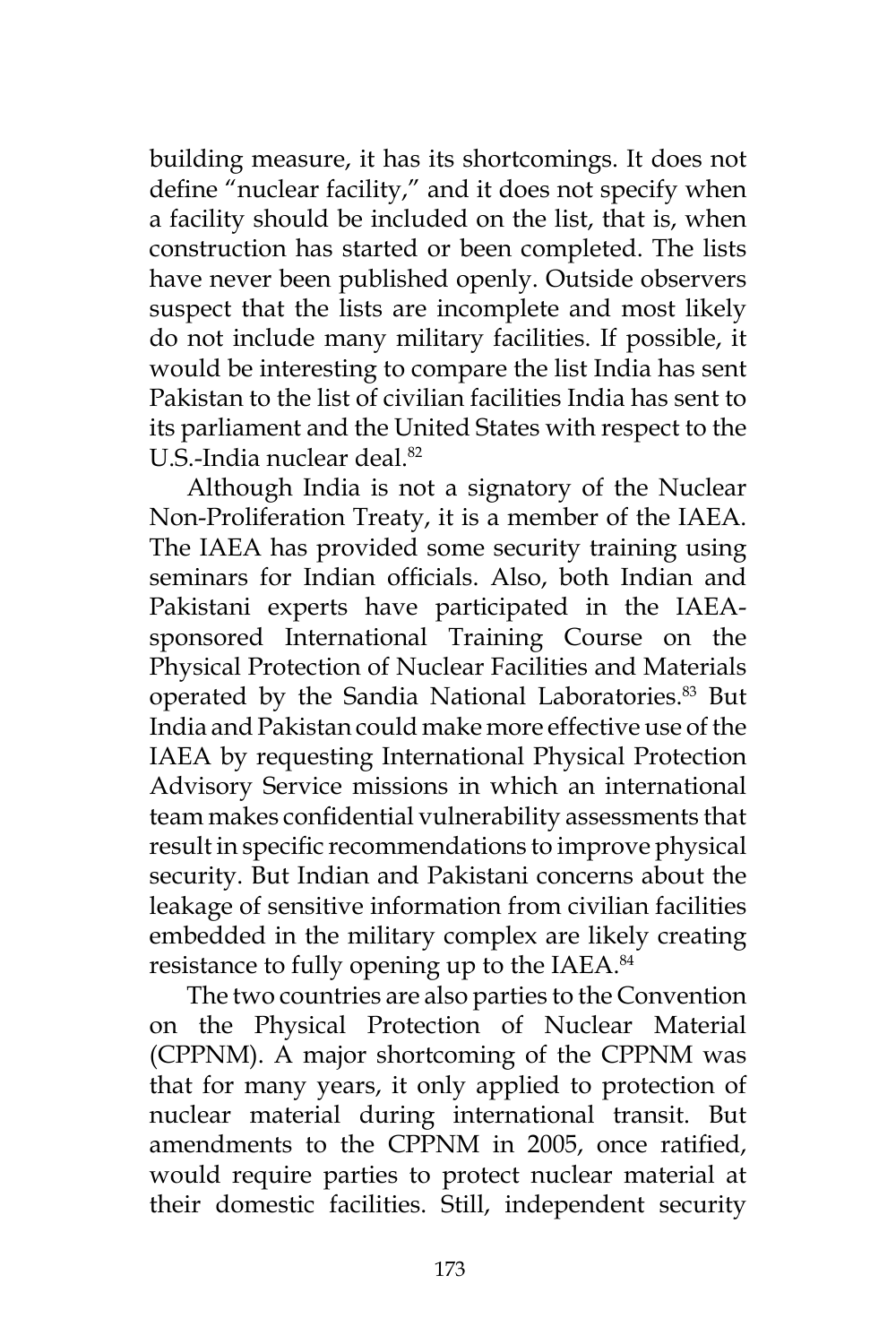experts have expressed concern that security requirements, associated with the CPPNM and related IAEA guidance, are not rigorous enough.<sup>85</sup>

# **Guarding against Unintended Consequences.**

While increasing the number of guards might appear always to increase security, certain countervailing human behaviors actually might weaken security if guard forces are increased. Scott Sagan, a Stanford University professor, has challenged the conventional thinking on guard forces. In a 2003 paper that won Columbia University's Institute for War and Peace Studies best paper award, he identified three ways in which more security forces could result in less security.

First, more guards could increase the threat from insiders. If recently hired guards are not screened thoroughly, saboteurs could infiltrate the nuclear facility. Even if the new guards are well-screened, screening procedures are not foolproof, and a rapid increase in new hires increases the probability of some malicious people being admitted. India's ambitious plan to increase rapidly the number of its nuclear plants could allow penetration by saboteurs unintentionally. While India likely would insist that it is only recruiting loyal employees for its nuclear facilities, Sagan cautions, "Unfortunately, organizations that pride themselves on high degrees of personnel loyalty can be biased against accurately assessing and even discussing the risk of insider threats and unauthorized acts." After an employee clears a background check, he could become the target of coercion by terrorists.

Second, Sagan observes that guard redundancy can diffuse responsibility through the phenomenon of social shirking. Citing examples from even elite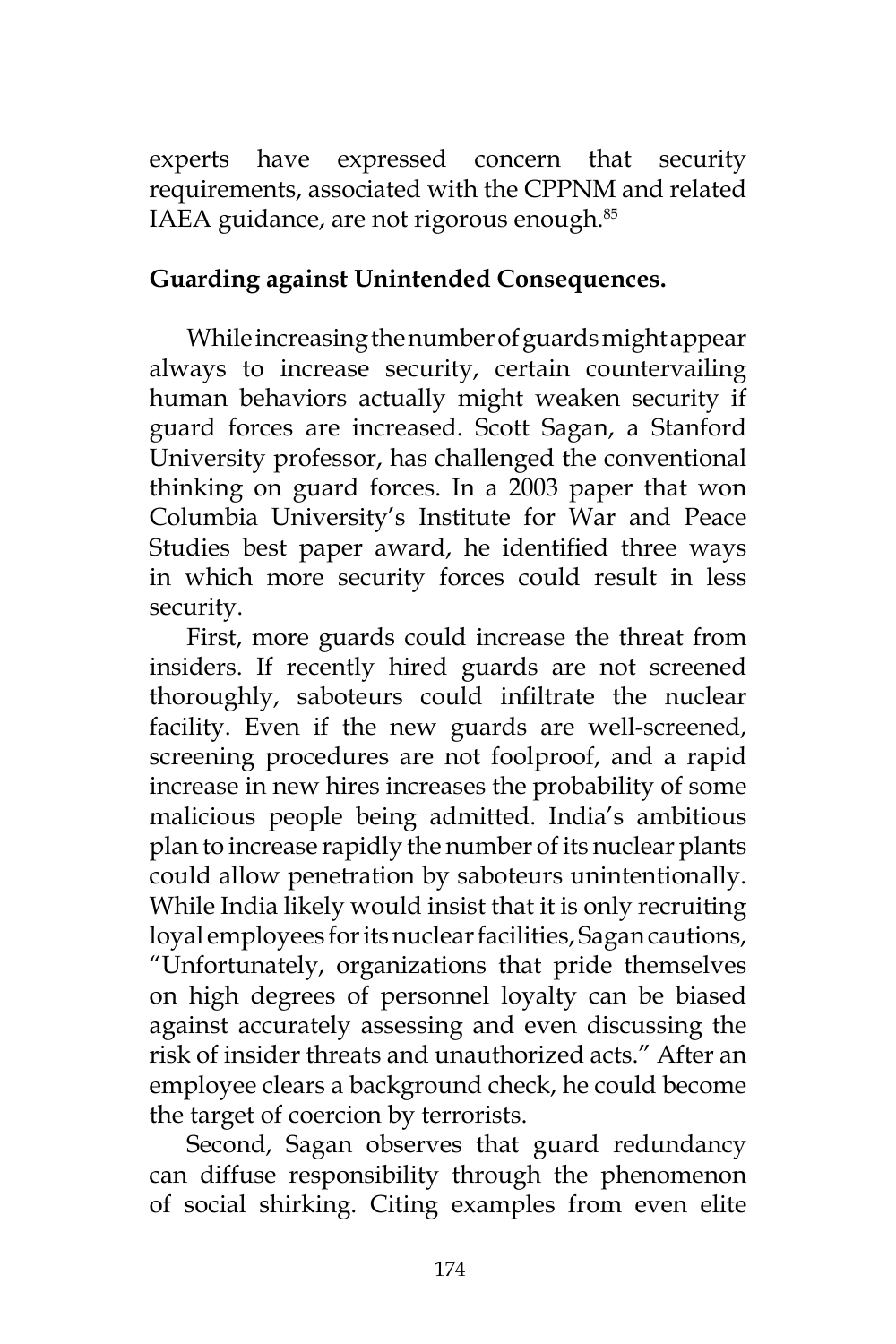military units, he points out that it is a common human tendency to assume that others will "take up the slack." Third, Sagan cautions that increasing security forces at a nuclear plant could lead to overconfidence that the security system is stronger that it really is. This unintended consequence can lead to the risky behavior of building and running more nuclear facilities than the security system can manage. Sagan concludes, "Predicted increases in nuclear security forces should not be used as a justification of maintaining inherently insecure facilities or increasing the number of nuclear power plants, storage sites, or weapons facilities." Still, he does not mean that "redundancy never works in efforts to improve reliability and security." He advises that greater awareness of the potential pitfalls in simply adding more security forces would likely increase vigilance. 86

# **RECOMMENDATIONS**

Over many decades, India has developed a widespread and multifaceted nuclear infrastructure. While New Delhi has instituted security practices, including a paramilitary guard force and a personnel reliability program, it continually must reevaluate the rigorousness of its security system as it forges ahead with an ambitious expansion of its nuclear enterprise. It is not clear whether India has reexamined its design basis threat (DBT) in light of al-Qai'da's growing influence on terrorist activity in India. The DBT is the particular level of threat from outside attackers and inside saboteurs.

Another complicating factor for Indian nuclear security is the tight interconnection between India's civilian and military nuclear programs. A commercial reactor would likely pose more of a target for military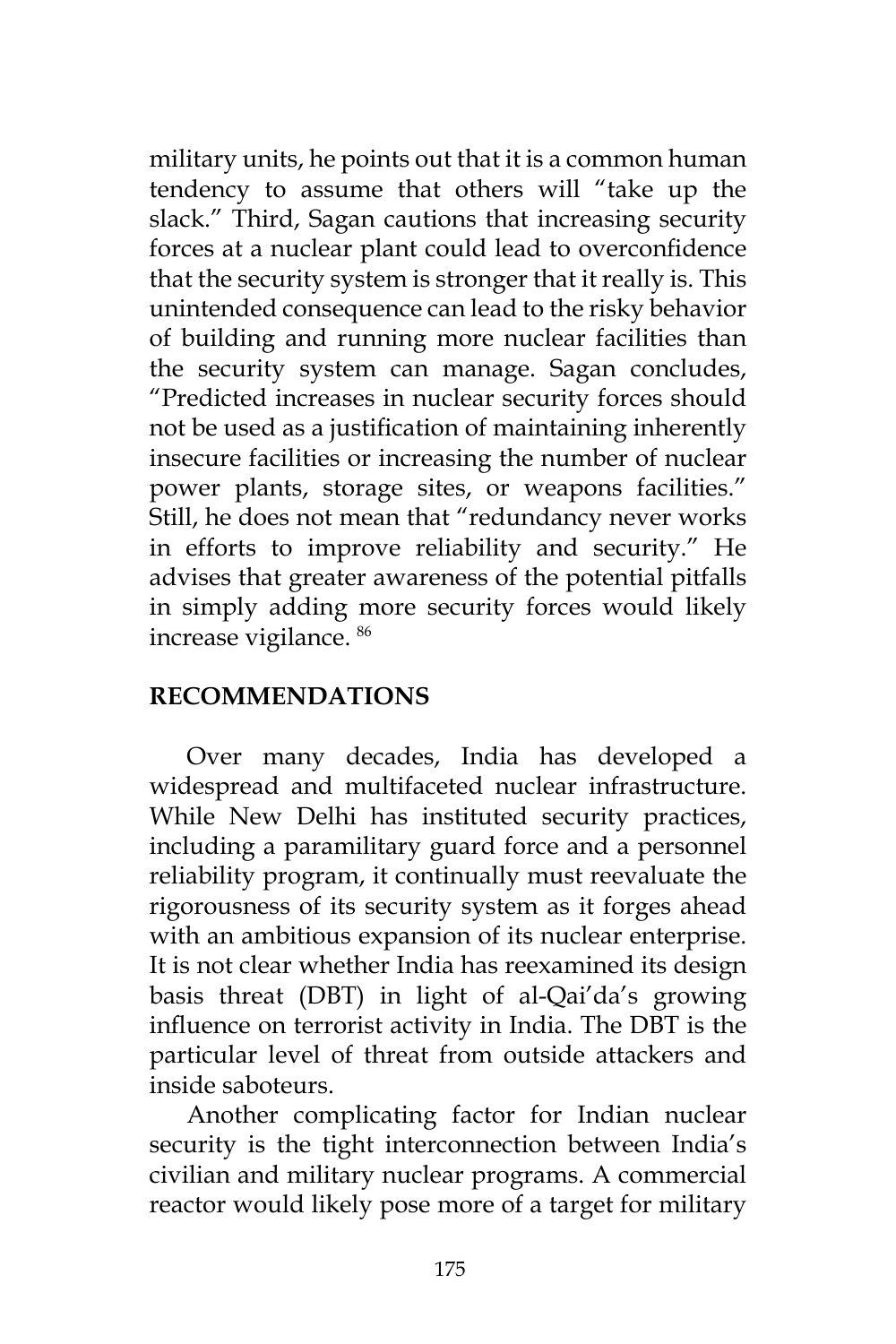attack if it were associated with the military nuclear sector. Moreover, this blurring between the programs shrouds the civilian nuclear activities in more secrecy than a purely civilian program would experience. Although secrecy can keep sensitive information from the enemy, too much secrecy can silence questioning that leads to improvements in security.

### **Separate Civilian and Military Nuclear Programs.**

India should move more of its civilian nuclear facilities into a separate civilian program. While New Delhi, under the U.S.-India nuclear deal, has designated an additional handful of its commercial reactors as subject to IAEA safeguards, many more of its reactors remain in the military sector. The United States should use what influence it has to urge India to place more of its commercial reactors, as well as its breeder reactors, under the civilian program. Other nuclear-armed countries such as France and Russia have designated their breeder programs as civilian. New Delhi has objected to designating its breeder program as purely civilian because it foresees this program as potentially providing a huge source of plutonium for weapons. Such potential plans should provide further incentive for the United States and other nuclear-armed countries to bring India and Pakistan into serious negotiations for a fissile material cutoff. Such negotiations also would have to involve China, which is believed to have stopped making fissile material for nuclear weapons but has never formally announced it has.

## **Develop Cooperative Nuclear Security.**

India prides itself on having developed a largely indigenous nuclear program. Many Indian leaders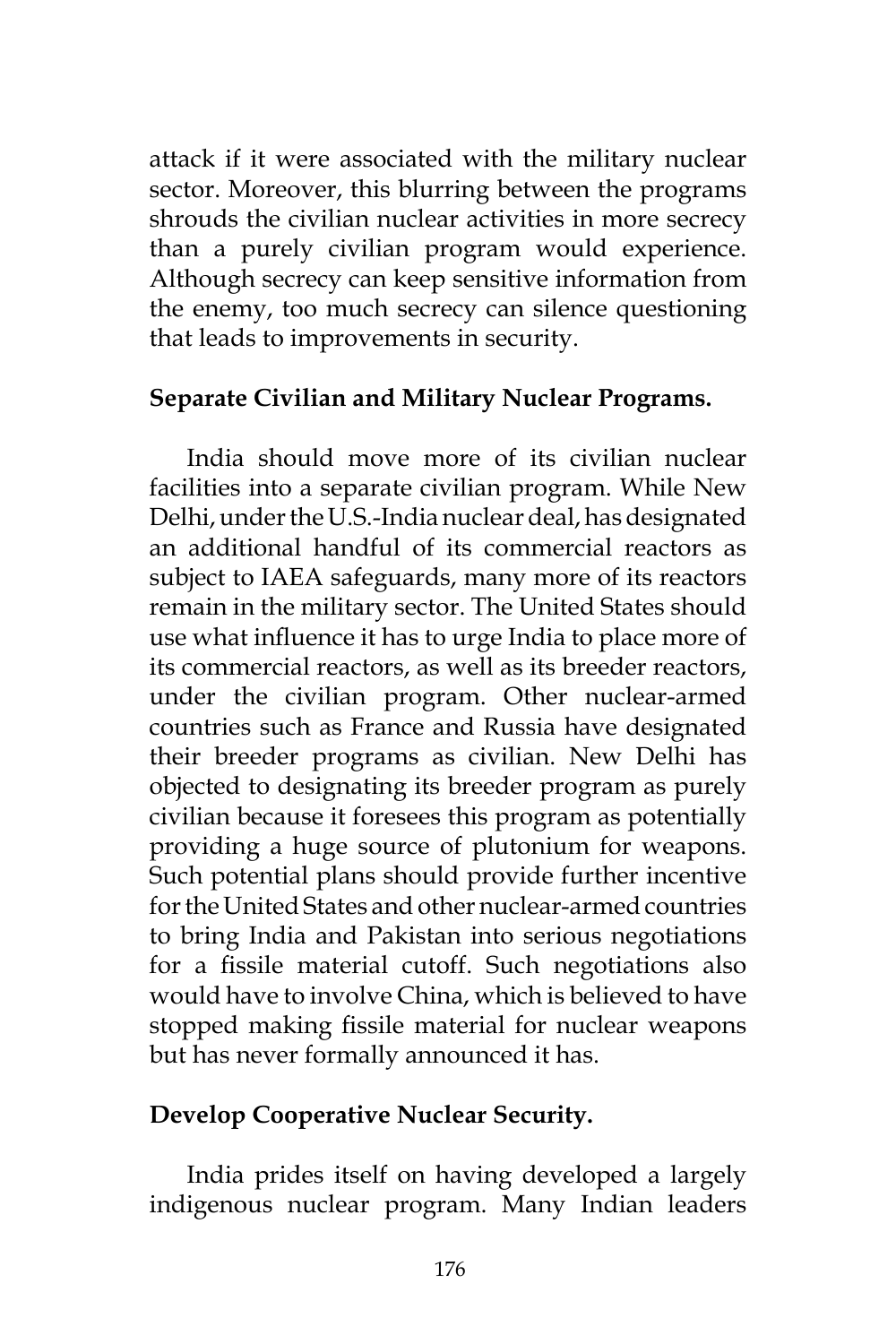bristle at the suggestion that their country needs security assistance. The United States, the IAEA, and other relevant entities should work cooperatively with India to improve its nuclear security. Perhaps the United States could leverage the U.S.-India nuclear deal to encourage New Delhi to engage in this issue.<sup>87</sup> U.S. security experts could brief Indian officials about security practices in the United States. In the spirit of true cooperation, India would be encouraged to discuss its practices. While the non-nuclear part of the U.S.-India deal mentions greater cooperation on fighting terrorism in South Asia, the United States and India should strive to ensure that more work is done in this area as the region confronts severe threats from numerous terrorist groups.

New Delhi likely would have to be convinced to accept a cooperative security program. A relevant precedent is the opening up of India's civilian nuclear program to outside peer review of the safety systems and operational practices at its nuclear power plants. WANO has conducted several such confidential reviews in India. A WANO-like security peer review could identify shortcomings in India's security system confidentially. The peer reviewers could involve IAEA security experts, as well as experts from other countries' nuclear programs. Indian experts could take part in serving as peer reviewers of other nuclear programs. Thus, the peer review program would not single out a particular country but would serve as a global network to exchange best security practices.<sup>88</sup> At a minimum, India should request more security reviews and seminars from the IAEA, especially through the IAEA's International Physical Protection Advisory Service (IPPAS) program.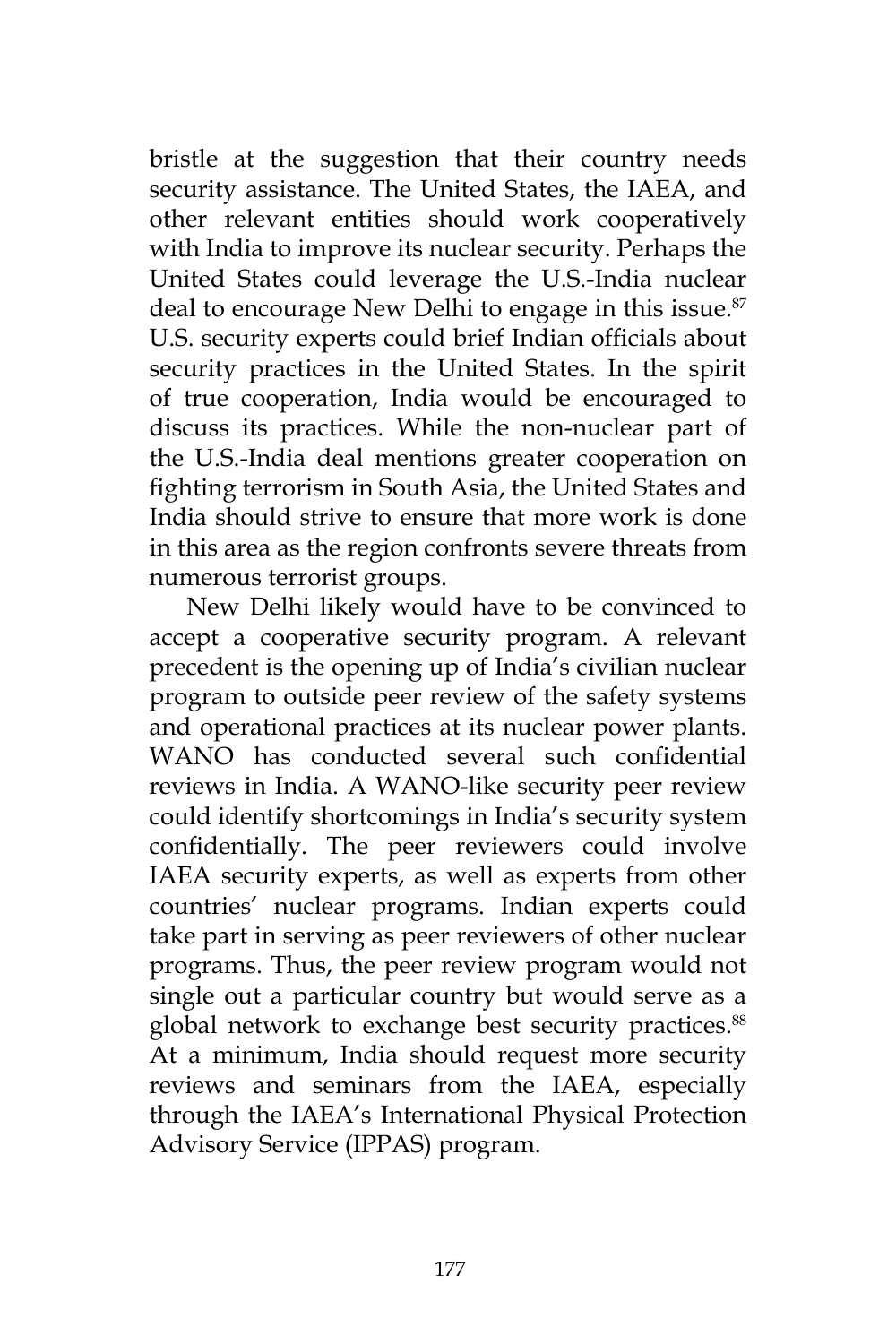# **Implement Best Safety and Security Practices**.

While IAEA and WANO-type peer reviews are important in identifying safety and security shortcomings, safety and security will not improve without implementation of the recommended enhancements. Indian nuclear power plants should incorporate safety systems resistant to insider sabotage.<sup>89</sup> India should apply this sabotage-resistance to future plants and, to the extent possible, retrofit current plants. In general, vital safety equipment could require a two-person rule in order to allow access to the equipment. For example, make sure that emergency core cooling systems cannot be turned off unless at least two nuclear operators agree.

Inherent safety systems can be expensive. But there are inexpensive measures that can improve safety and security. For instance, passive air defenses such as barrage balloons or steel beams secured in concrete foundations could provide cost effective protection against airplane crashes.<sup>90</sup> Placing a berm around vulnerable nuclear plant structures, fortifying spent nuclear fuel pools, transferring spent fuel to dry storage casks, and supplying extra diesel generators for reliable emergency power can be other relatively easy ways to improve security. The extra diesel generators should be configured and maintained in a manner that minimizes the probability of common mode failure.

# **Create a More Open Civilian Nuclear Infrastructure**.

While cooperative ventures can help enhance security, for this cooperation to be effective, openness to change is essential. In addition, openness to selfcriticism is equally as important. A self-critical nuclear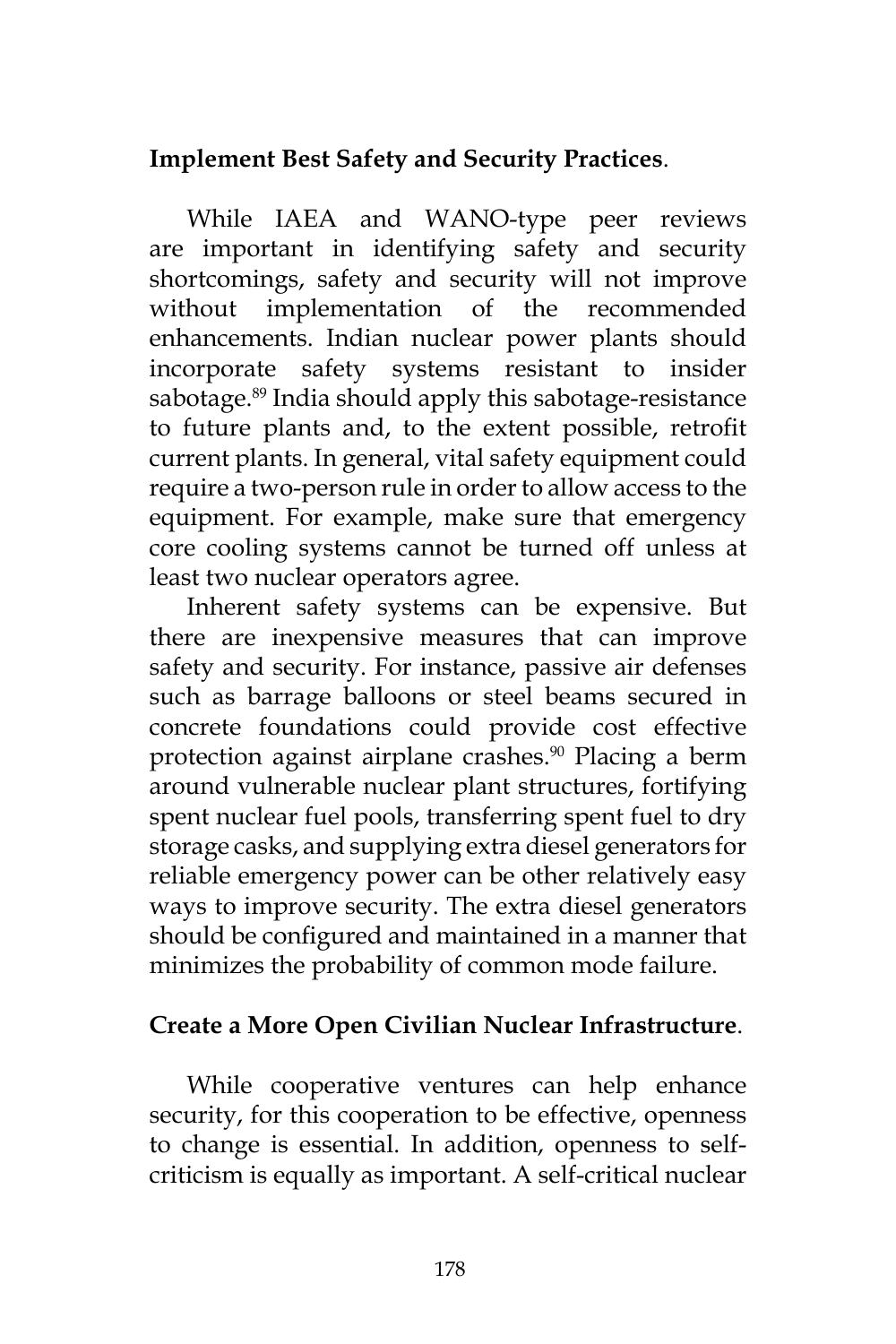system requires a truly independent regulator. Although India's AERB appears independent on paper, New Delhi should ensure that the AERB is independent in practice. New Delhi also should make sure, by amendment as appropriate, that the Official Secrets Act does not have the chilling effect of silencing concerns about safety and security. As India continues to build up its nuclear program, it should continually assess whether its DBT is adequate to counter military and terrorist threats. Also as the Indian nuclear complex scales up, New Delhi should prepare to counter potentially hazardous unintended consequences, including increases in the insider threat and the dangers of a growing stockpile of weaponsusable plutonium.

### **ENDNOTES - CHAPTER 5**

1. This chapter does not analyze the radiological dispersal device or dirty bomb threat in India. For a recent report that assesses that threat, see Kishore Kuchibhotla and Matthew McKinzie, "Nuclear Terrorism and Nuclear Accidents in South Asia," in Michael Krepon and Ziad Haider, eds., *Reducing Nuclear Dangers in South Asia*, Washington, DC: Henry L. Stimson Center, Report No. 50, January 2004.

2. "India's N-Plants Turned into Fortresses after U.S. Alert," Islamic Republic News Agency, August 14, 2006.

3. "India Nuclear Plant Combed for Armed Intruders," *Gulf Daily News*, August 23, 2006.

4. Edwin S. Lyman, "Public Health Risks of Mixed Oxide Fuels," *Science and Global Security*, Vol. 9, 2001.

5. Jungmin Kang and Frank N. Von Hippel, "U-232 and the Proliferation-Resistance of U-233 in Spent Fuel," *Science & Global Security*, Vol. 9, 2001, pp. 1-32.

6. A complete list of the currently operating Indian nuclear power plants and other relevant information can be found at Nuclear Power Corporation of India, Ltd., *www.npcil.nic.in/*.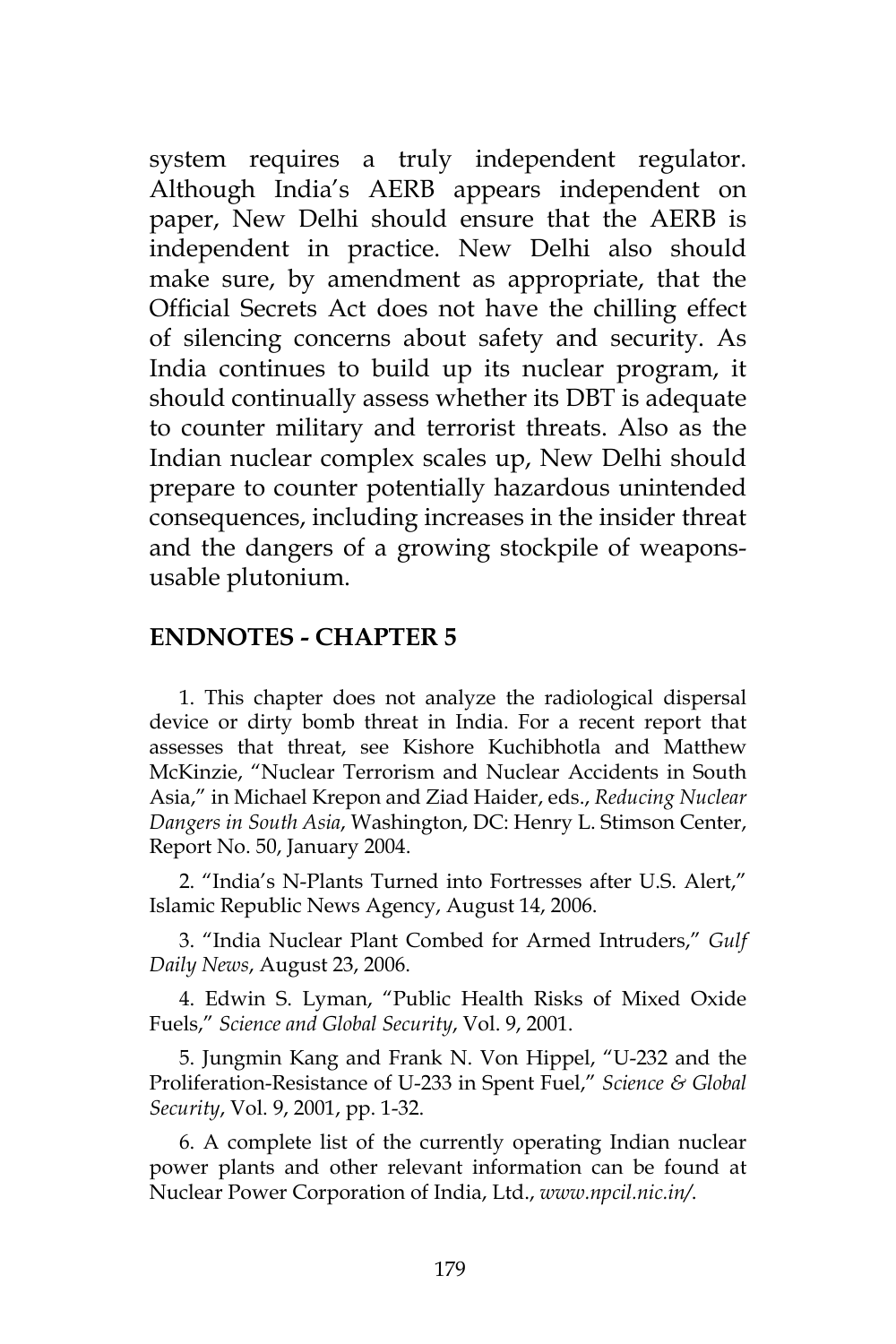7. Sunil Saraf, "Npcil Takes Tarapur-3 Critical, Foresees Early Completion," *Nucleonics Week*, May 25, 2006, p. 7.

8. Sunil Saraf, "Hope for U.S.-India Nuclear Deal by March Fading on FBR Impasse," *Nucleonics Week*, January 26, 2006, p. 9.

9. Director's Report, *Annual Report 2003-2004*, Nuclear Power Corporation of India, Ltd., p. 47; in particular, this report notes that about 30 engineers had been trained prior to 2003; 18 more were undergoing training in 2003; and another 37 will be sent to Russia in 2004.

10. M. V. Ramana, "Nuclear Power in India: Failed Past, Dubious Future," Presentation to the Non-Proliferation Education Center, May 10, 2006.

11. Anil Kakodkar, "Nuclear Power in India: An Inevitable Option for Sustainable Development of a Sixth of Humanity," World Nuclear Association Annual Symposium, September 4-6, 2002, p. 5.

12. Director's Report, *Annual Report 2002-2003*, Nuclear Power Corporation of India, Ltd.

13. Canadian Nuclear FAQ, Section D: Safety and Liability, *www.nuclearfaq.ca*, accessed on July 15, 2006.

14. Department of Atomic Energy, *Nuclear India*, July-August 2000, available at *www.dae.gov.in/ni/nijul00/nijul00.htm*.

15. Elkem Microsilica, "Nuclear Power Stations in India," Reference Project Fact Sheet, March 2003.

16. Department of Atomic Energy, *Nuclear India*.

17. T. S. Subramanian, "TAPS at Thirty," *Frontline*, September 29-October 12, 2001.

18. Reactor Watchdog Project, "Hazards of Boiling Water Reactors in the United States," Nuclear Information and Resource Service, March 1996.

19. Helmut Hirsch, "Vulnerability of VVER-1000 Nuclear Power Plants to Passenger Aircraft Crash," WISE, November 2001, available at *www.antenna.nl/wise/terrorism/112001vver.html*.

20. David Albright and Susan Basu, "Separating Indian Military and Civilian Nuclear Facilities," Institute for Science and International Security, December 19, 2005.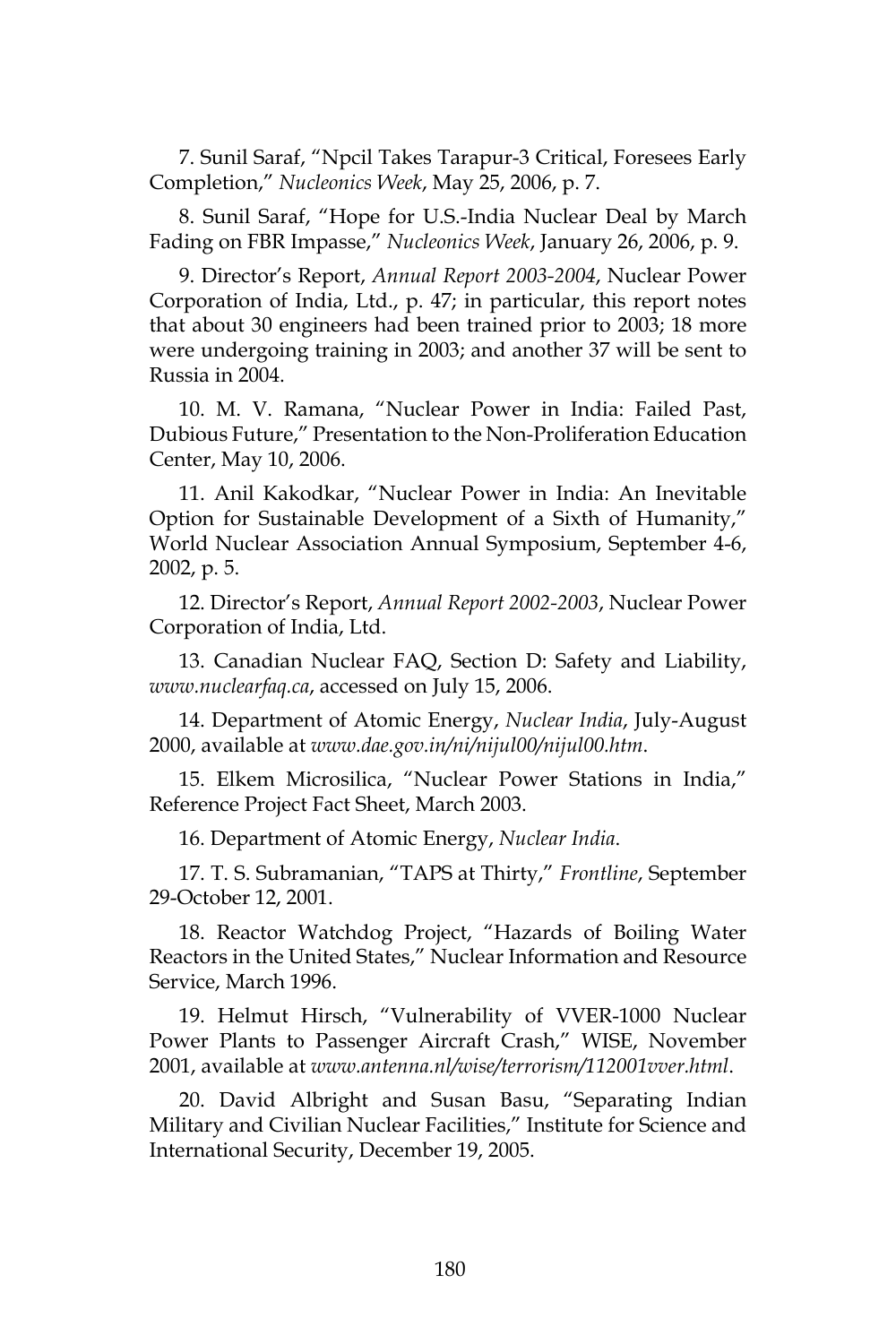21. Charles D. Ferguson *et al*., *The Four Faces of Nuclear Terrorism*, New York: Routledge, 2005, pp. 135-138.

22. Ron Suskind, *The One Percent Doctrine: Deep Inside America's Pursuit of Its Enemies Since 9/11*, New York: Simon & Schuster, 2006.

23. Stanislav Rodionov, "Could Terrorists Produce Low-Yield Nuclear Weapons?" in Committee on Confronting Terrorism in Russia, Office for Central Europe and Eurasia Development, Security, and Cooperation, National Research Council in Cooperation with the Russian Academy of Science, *High-Impact Terrorism: Proceedings of a Russian-American Workshop,* Washington, DC: The National Academies Press, 2002.

24. Committee on the Safety and Security of Commercial Spent Nuclear Fuel Storage, National Research Council, *Safety and Security of Commercial Spent Nuclear Fuel Storage U.S. National Academy of Sciences: Public Report*, Washington, DC: National Academies Press, 2006.

25. *Spent Nuclear Fuel: Options Exist to Further Enhance Security*, GAO-03-426, Washington, DC: U.S. General Accountability Office, July 2003.

26. Canadian Nuclear FAQ, "CANDU Nuclear Power Technology," *www.nuclearfaq.ca*, accessed on July 15, 2006.

27. David Albright and Susan Basu.

28. M. V. Ramana, "India's Uranium Enrichment Program," International Network of Engineers and Scientists Against Proliferation, Bulletin 24, available at *www.inesap.org/bulletin24/ art21.htm*, accessed on February 24, 2006; and David Albright and Mark Hibbs, "India's Silent Bomb," *Bulletin of the Atomic Scientists*, September 1992, pp. 27-31.

29. Alexander's Gas & Oil Connections, "India's Sasaram Project to Complete National Electricity Grid," News & Trends: E & SE Asia, May 29, 2002, available at *www.gasandoil.com/goc/news/ nts22270.htm*, accessed on August 24, 2006; Address by Shri Sushil Kumar Shinde, Indian Minister of Power, "India Electricity 2006," May 11, 2006, available at *www.ficci.com*, accessed on August 24, 2006.

30. U.S. Nuclear Regulatory Commission, "Letter to All Power Reactor Licensees about Reliability of Diesel Generators," GL79021, June 4, 1979.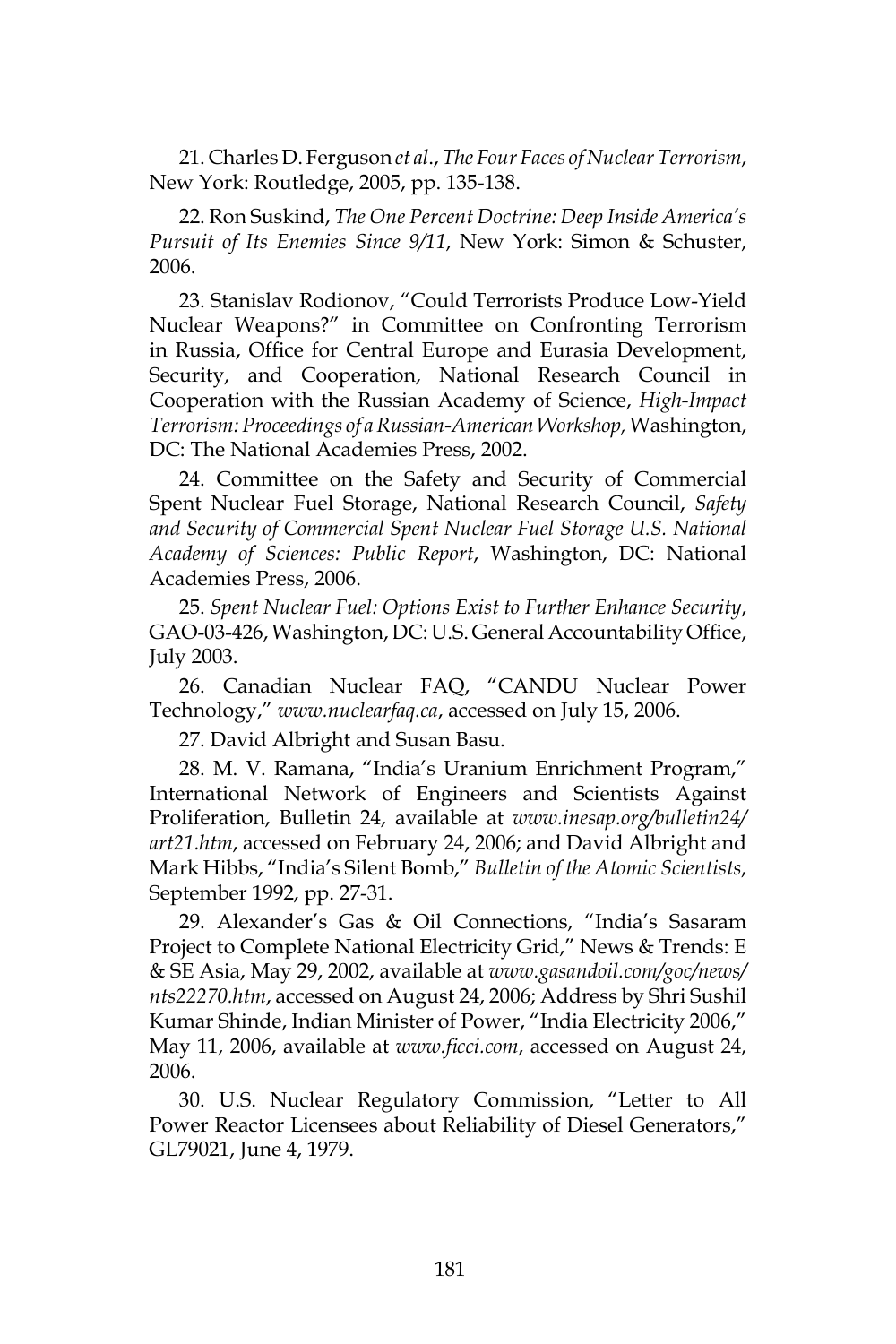31. U.S. Nuclear Regulatory Commission, "Letter to All Power Reactor Licensees about Demonstrated Reliability of Diesel Generators," GL77007, December 15, 1977.

32. "Nuclear Plant Damage from Air Attacks Not Likely," *Nuclear News*, August 2002, p. 21.

33. Electric Power Research Institute, "Deterring Terrorism: Aircraft Crash Impact Analyses Demonstrate Nuclear Power Plant's Structural Strength," Nuclear Energy Institute, December 2002.

34. Nuclear Control Institute, National Press Club Briefing, September 25, 2001, statement by Edwin Lyman.

35. Bennett Ramberg, *Nuclear Power Plants as Weapons for the Enemy: An Unrecognized Military Peril*, Berkeley, CA: University of California Press, 1984.

36. Dan Kurzman, *Blood and Water: Sabotaging Hitler's Bomb*, New York: Henry Holt & Co., 1997.

37. Subimal Bhattacharjee, "War in Cyberspace: When Hackers Turn Terrorists," *Indian Express*, May 31, 2002.

38. Mudawi Mukhtar Elmusharaf, "Cyber Terrorism: The New Kind of Terrorism," Computer Crime Research Center, April 8, 2004.

39. Praveen Dalal, "Cyber Terrorism and its Solutions: An Indian Perspective," May 14, 2005, available at www.naavi.org/ praveen\_dalal/pd\_cyber\_terrorism\_oct25\_04\_02.*htm*, accessed on July 20, 2006.

40. Stanley Wolpert, *India*, Berkeley, CA: University of California Press, Third Ed., 2005, p. 35.

41. Paul Slovic, "Perception of Risk," *Science*, April 17, 1987, Vol. 236, p. 280.

42. Robert P. Gephart, Jr., "Review of Bhopal: Anatomy of a Crisis," *Science*, May 22, 1987, Vol. 236, p. 979.

43. Director's Report, *Annual Report 2004-2005*, Nuclear Power Corporation of India, Ltd., p. 17.

44. Ryan Crow, "Personnel Reliability Programs," Report for Project Performance Corporation, 2004, p. 3.

45. T. S. Gopi Rethinaraj, "In the Comfort of Secrecy," *Bulletin of the Atomic Scientists*, November/December 1999, p. 52.

46. K. S. Jayaraman, "Head of Indian Nuclear Agency Loses Job After Going Critical," *Nature*, June 27, 1996.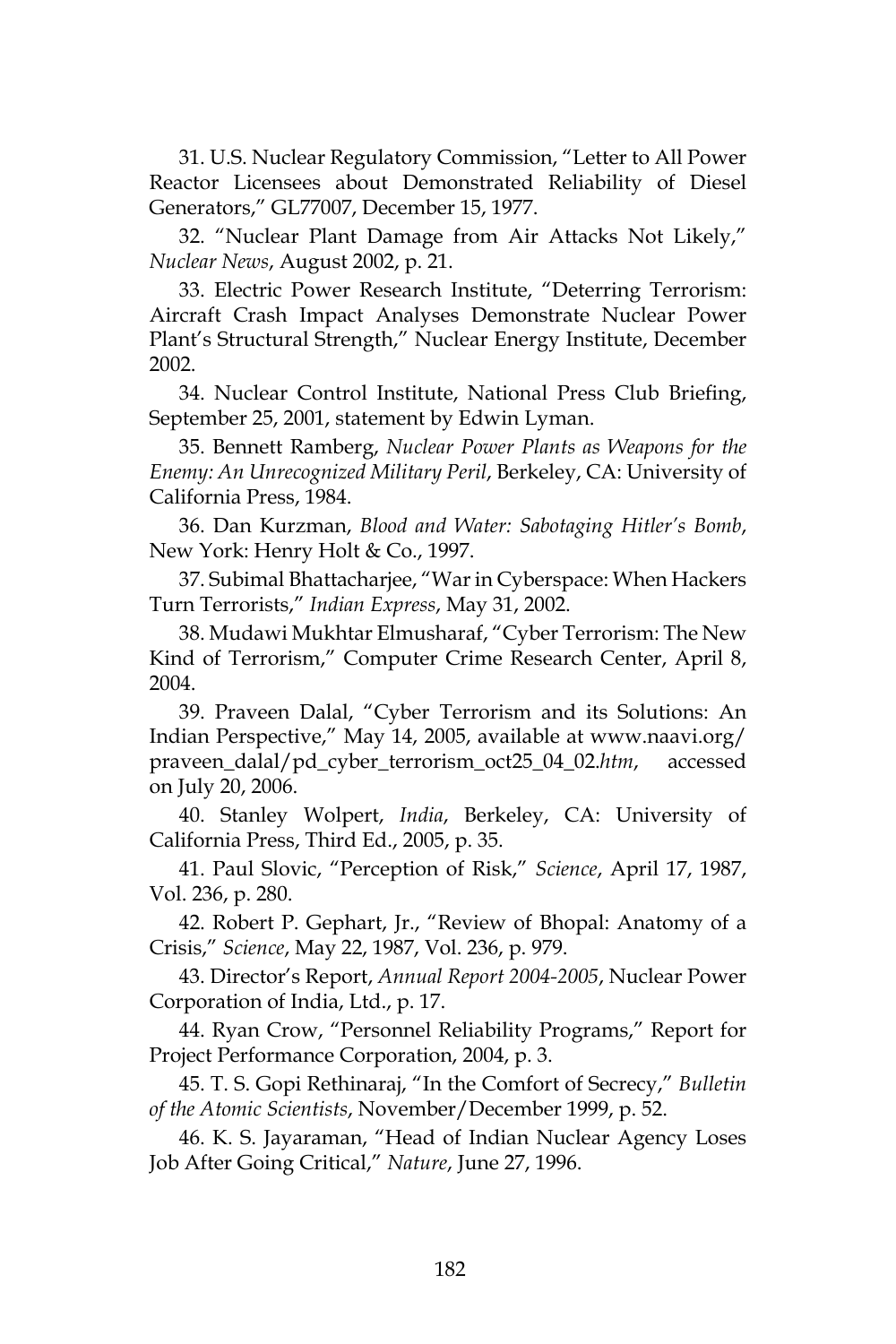47. As quoted in T. S. Gopi Rethinaraj, "In the Comfort of Secrecy."

48. M. Das, "An Alarmist View on Nuclear Safety: NPC Speaks," *Frontline*, May 8-21, 1999.

49. Nayan Chanda and Kathy Wilhelm, "Doomsday Averted," *Far Eastern Economic Review*, February 4, 1999; Nayan Chanda, "Headed for a Meltdown," *World Press Review*, June 1999; and Mohammed Ahmedullah, "India: Sugarcoating Nuclear Power," *Bulletin of the Atomic Scientists*, September/October 1999.

50. Director's Report, *Annual Report 2001-2002*, Nuclear Power Corporation of India, Ltd., as well as other subsequent annual reports.

51. A. Gopalakrishnan, "India-U.S. Nuclear Mismatch," *The Asian Age*, May 31, 2005.

52. *Ibid*.

53. Wolpert, *India*.

54. Walter Laqueur, *The New Terrorism: Fanaticism and the Arms of Mass Destruction*, Oxford: Oxford University Press, 1999, p. 150.

55. Waheguru Pal Singh Sidhu, "Terrible Tuesday and Terrorism in South Asia," *South Asian Survey*, Vol. 10, No. 2, December 2003.

56. Swati Parashar, "Varanasi Blasts: The Unending Saga of Terror," Paper No. 1742, South Asia Analysis Group, March 20, 2006.

57. B. Raman, "Al-Qai'da in India," *Rediff.com*, April 4, 2003.

58. Osama bin Laden interview with *Time* magazine, December 23, 1998.

59. Steve Coll, "What bin Laden Sees in Hiroshima," *Washington Post*, February 6, 2005, p. B1.

60. Anonymous, *Imperial Hubris: Why the West is Losing the War on Terror*, Washington, DC: Brassey's, 2004, pp. 154-158, and references therein. Since publication of that book, anonymous has been revealed to be Michael Scheur, a former CIA analyst.

61. B. Raman, "Bin Laden Targets India," Paper No. 1776, South Asia Analysis Group, April 25, 2006.

62. Husain Haqqani, "The Ideologies of South Asian Jihadi Groups," *Current Trends in Islamist Ideology*, published by the Hudson Institute, Vol. 1, April 2005, pp. 19-20.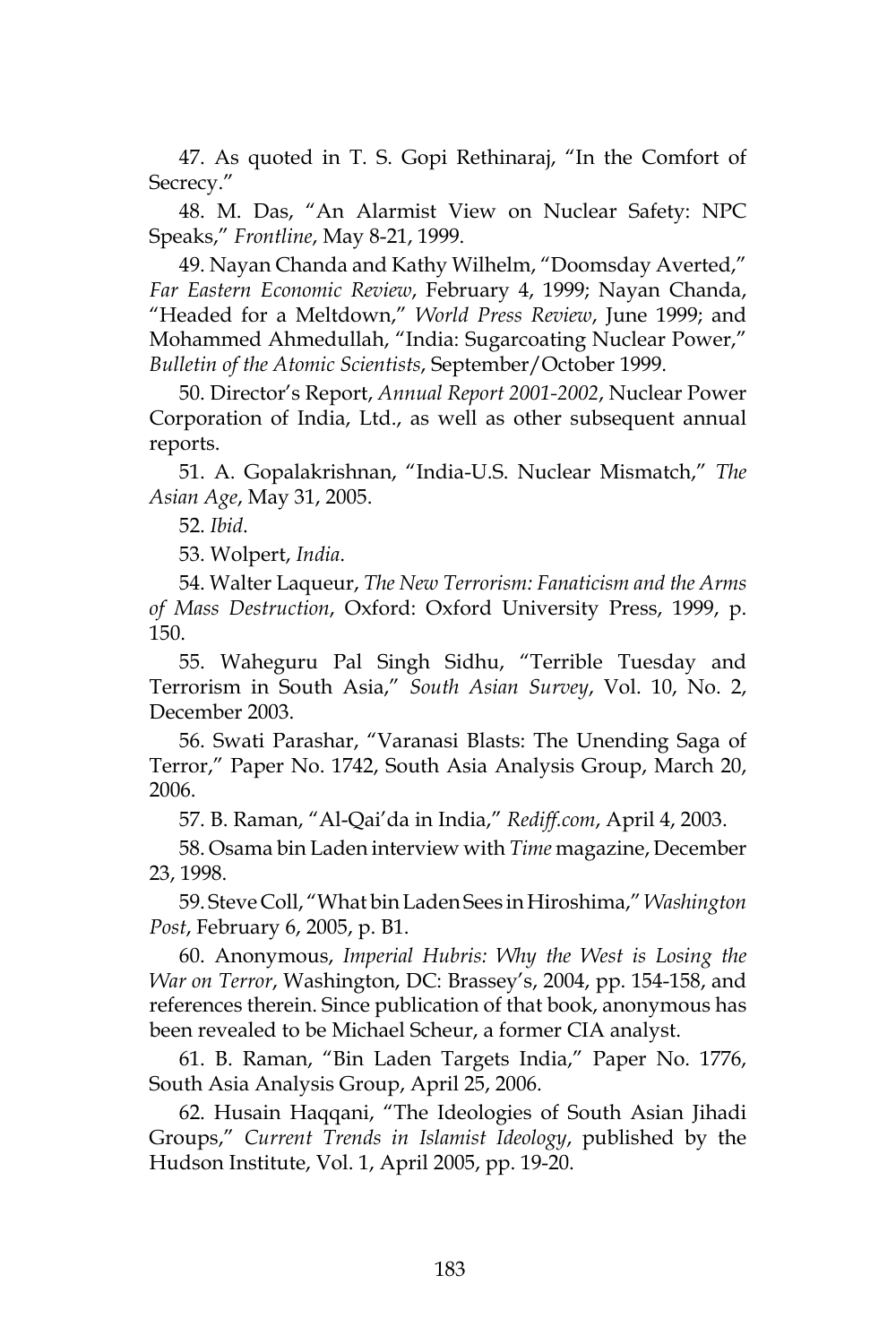63. Amelia Gentleman, "Al-Qai'da Link to Kashmir Worries India," *International Herald Tribune*, July 13, 2006.

64. B. Raman, "Al-Qai'da & India," Paper No. 1498, South Asia Analysis Group, August 13, 2005.

65. B. Raman, "Delhi Blasts: The Message," Paper No. 1591, South Asia Analysis Group, October 30, 2005.

66. "Terrorists Vow to Hit Indian N-Sites," *Times of India*, September 12, 2001.

67. 9/11 Commission Report, p. 154.

68. *Ibid*., p. 245.

69. *Ibid*.

70. V. R. Raghavan, "The Double-Edged Effect in South Asia," *The Washington Quarterly*, Autumn 2004, p. 150. In an earlier paper, Jon P. Dorschner, "An Indian Assault on Terrorism—The Military Option," West Point, NY: Department of Social Sciences, U.S. Military Academy, August 2002. Examines India's strategic shift.

71. *Ibid*.

72. "Haryana Selects Nuclear Power Plant Site," Indo-Asian News Service, June 23, 2006.

73. B. Raman, "Terrorism: India's Unending War," *Rediff.com*, April 4, 2003.

74. "India's Revolutionaries: The East is Red," *The Economist*, April 15, 2006, p. 45.

75. Rajesh M. Basrur and Hasan-Askari Rizvi, *Nuclear Terrorism and South Asia*, Cooperative Monitoring Center Occasional Paper No. 25, Sandia National Laboratories, SAND 98-0505/25, February 2003.

76. Defence India, "Central Industrial Security Force," Web site, available at *www.defenceindia.com/defenceind/cisf.html*, accessed on July 12, 2006.

77. Marcus Dam, "BSF Battalion to Counter Nuclear, Chemical Threat," *The Hindu*, September 17, 2004.

78. R. K. Radhakrishnan, "Security Concerns Will Not Stop New Nuclear Plants," *The Hindu*, April 4, 2002.

79. Kalyan Ray, "Move to Put Nuclear Plants Under Restricted Zone," *Deccan Herald*, October 13, 2001.

80. Basrur and Rizvi, p. 71.

81. Wolpert, p. 246.